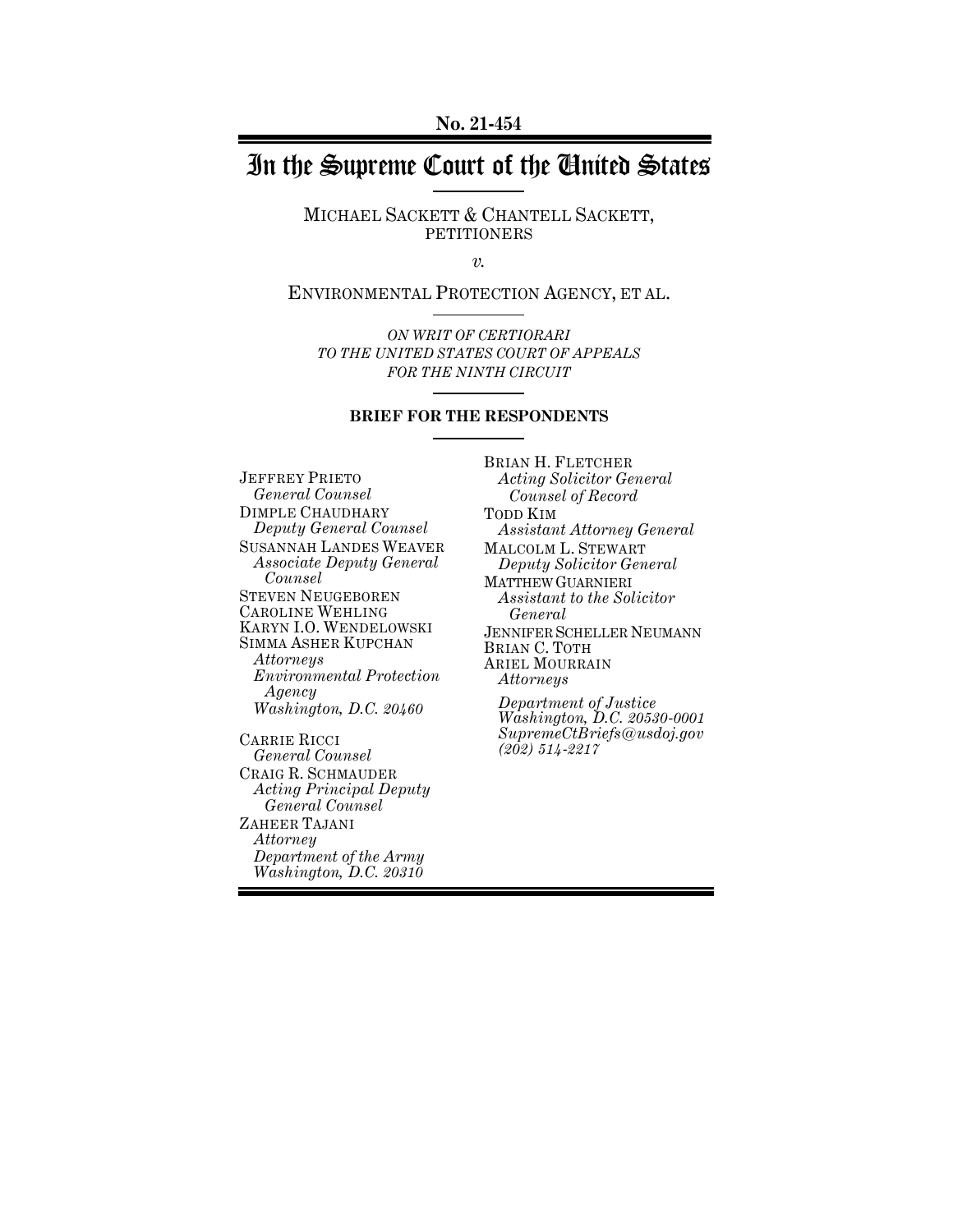## **QUESTION PRESENTED**

Whether the Ninth Circuit set forth the proper test for determining whether wetlands are "waters of the United States" under the Clean Water Act, 33 U.S.C. 1362(7).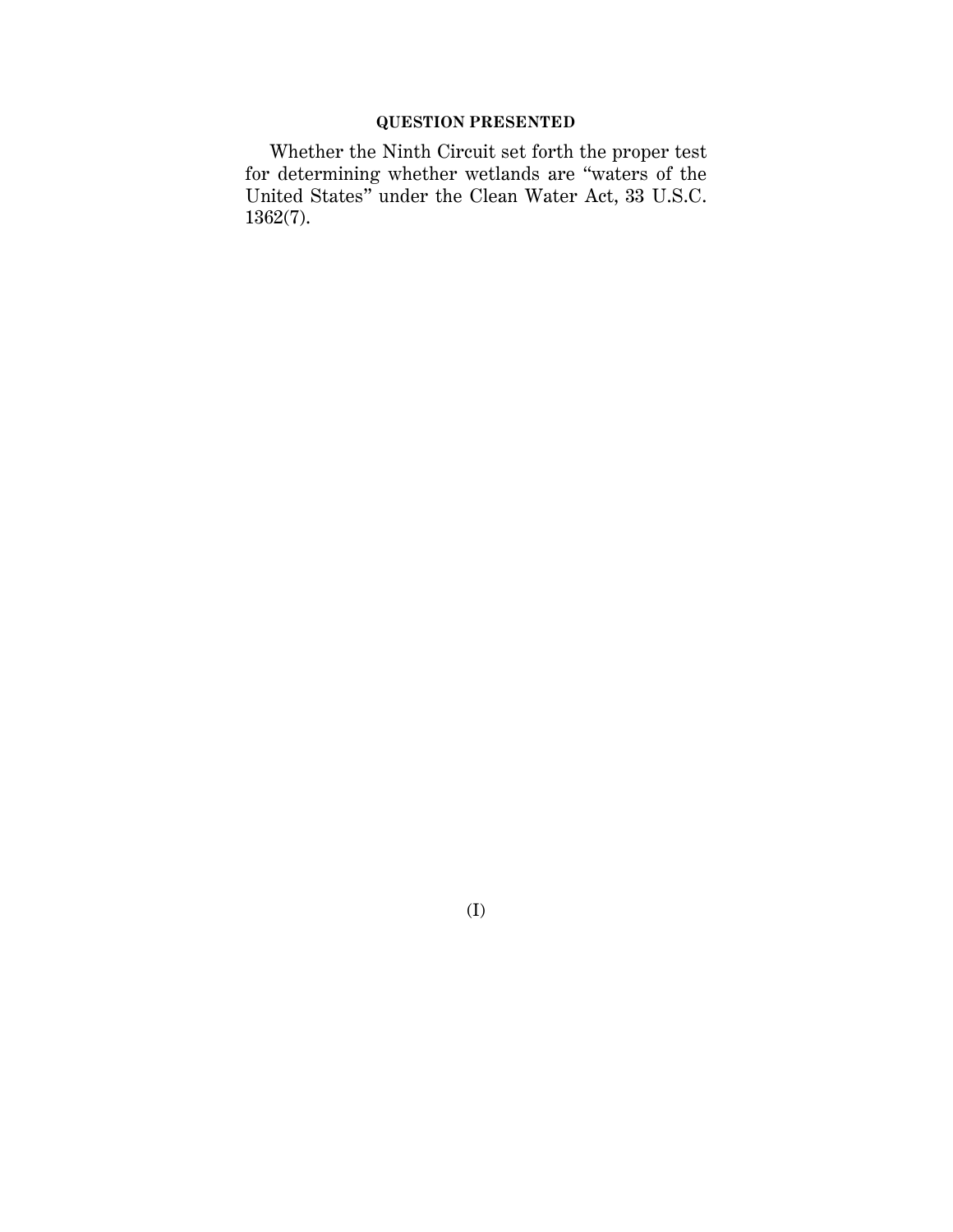# **TABLE OF CONTENTS**

|           |    | C. Subsequent regulatory developments  12                 |  |  |
|-----------|----|-----------------------------------------------------------|--|--|
|           |    |                                                           |  |  |
| Argument: |    |                                                           |  |  |
| I.        |    | The mere presence of a berm or other barrier does         |  |  |
|           |    | not defeat CWA coverage of an adjacent wetland            |  |  |
|           |    | that has a significant nexus to a traditional             |  |  |
|           |    |                                                           |  |  |
|           |    | A. The "waters of the United States" include              |  |  |
|           |    |                                                           |  |  |
|           |    |                                                           |  |  |
|           | В. | There is no sound basis for imposing                      |  |  |
|           |    | petitioners' rigid continuous-surface-                    |  |  |
|           |    |                                                           |  |  |
|           |    | C. The significant-nexus test is a permissible            |  |  |
|           |    | basis for identifying adjacent wetlands covered           |  |  |
|           |    |                                                           |  |  |
|           |    | D. The agencies' understanding of the CWA's               |  |  |
|           |    | coverage of adjacent wetlands is entitled to              |  |  |
|           |    |                                                           |  |  |
| II.       |    | Petitioners' restrictive view of the tributaries          |  |  |
|           |    | covered by the CWA is not properly before the             |  |  |
|           |    |                                                           |  |  |
|           |    | A. The Court should not consider petitioners' new         |  |  |
|           |    | arguments about covered tributaries 41                    |  |  |
|           |    | B. Petitioners' new arguments lack merit 42               |  |  |
|           |    | III. The court of appeals' judgment should be affirmed 48 |  |  |
|           |    |                                                           |  |  |
|           |    |                                                           |  |  |
|           |    | Appendix - Statutory and regulatory provisions 1a         |  |  |

# (III)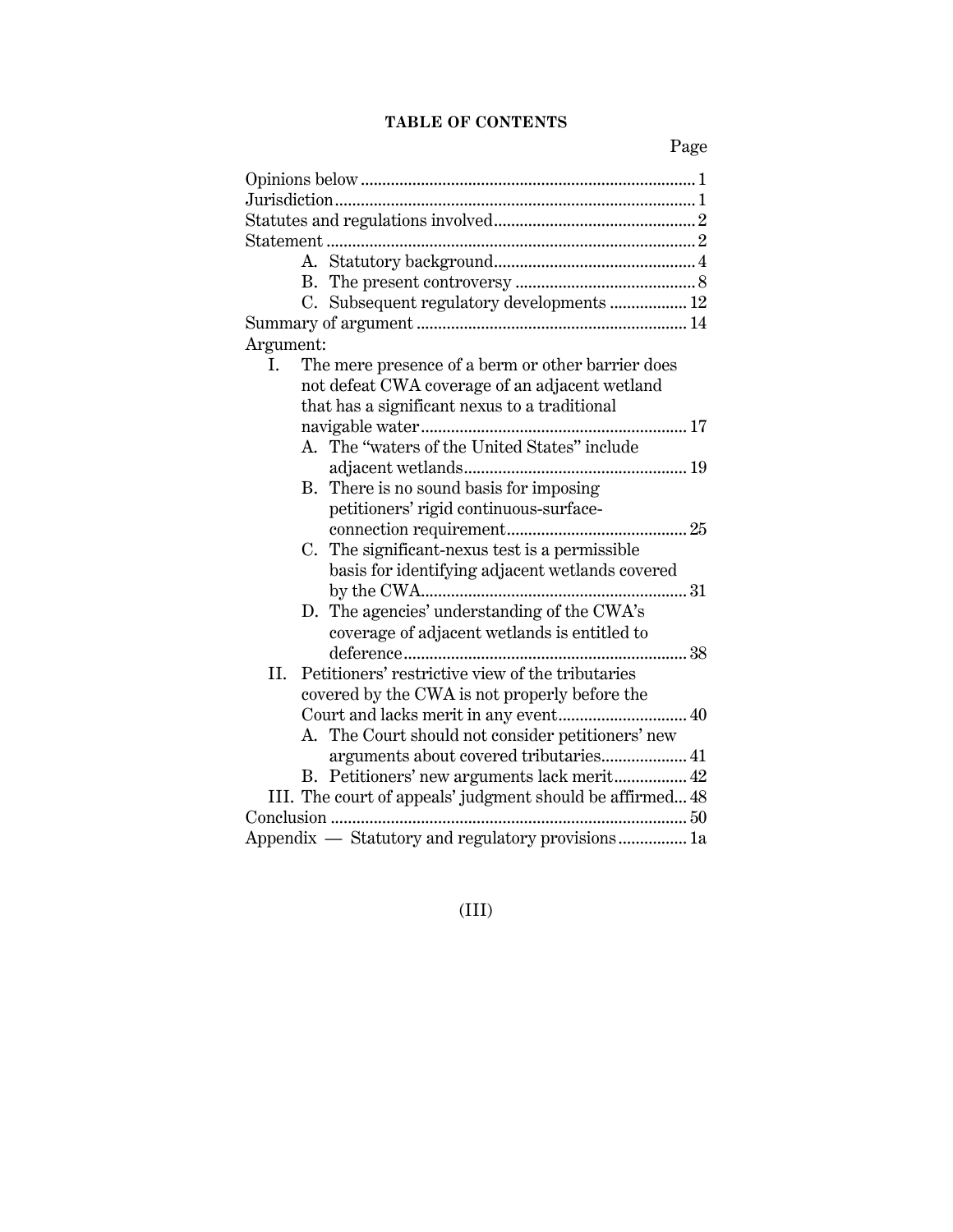# **TABLE OF AUTHORITIES**

| Cases:<br>Page                                        |
|-------------------------------------------------------|
| Abramski v. United States, 573 U.S. 169 (2014)  19    |
| Chevron U.S.A. Inc. v. NRDC, Inc.,                    |
|                                                       |
| City of Milwaukee v. Illinois,                        |
|                                                       |
| County of Maui v. Hawaii Wildlife Fund,               |
| EPA v. California ex rel. State Water Res. Control    |
|                                                       |
| Hodel v. Virginia Surface Mining & Reclamation        |
|                                                       |
| International Paper Co. v. Ouellette,                 |
|                                                       |
| Johnson v. United States, 559 U.S. 133 (2010) 33      |
| NRDC, Inc. v. Callaway,                               |
|                                                       |
| Rapanos v. United States, 547 U.S. 715 (2006)  passim |
| Scialabba v. Cuellar de Osorio, 573 U.S. 41 (2014) 32 |
| Solid Waste Agency of N. Cook Cnty. v.                |
| United States Army Corps of Eng'rs,                   |
|                                                       |
|                                                       |
|                                                       |
| United States v. Ashland Oil & Transp. Co.,           |
|                                                       |
| United States v. Lopez, 514 U.S. 549 (1995)  38       |
| United States v. Pennsylvania Indus. Chem. Corp.,     |
| United States v. Riverside Bayview Homes, Inc.,       |
|                                                       |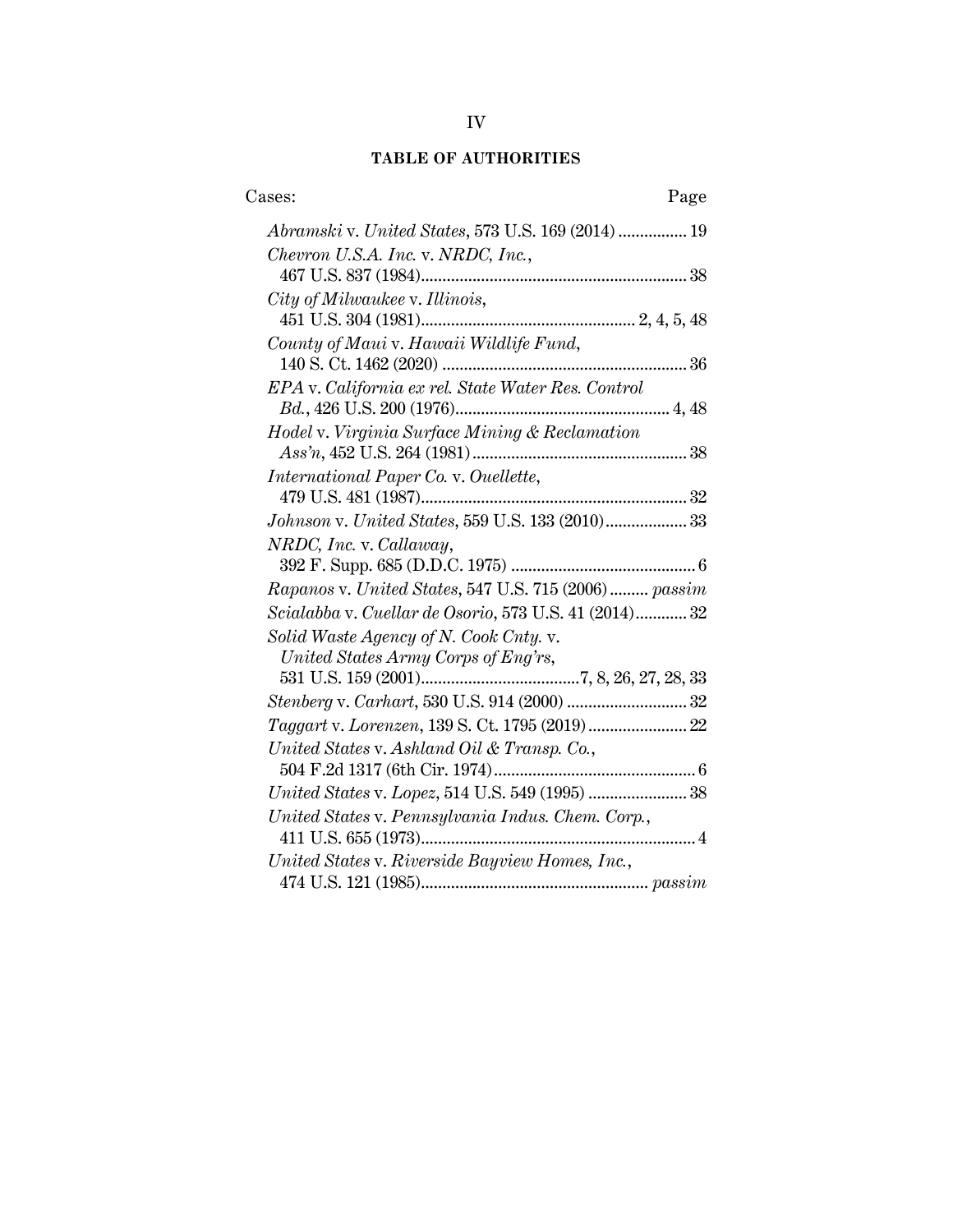| Constitution, statutes, and regulations:     | Page |
|----------------------------------------------|------|
|                                              |      |
|                                              |      |
|                                              |      |
|                                              |      |
|                                              |      |
|                                              |      |
|                                              |      |
|                                              |      |
|                                              |      |
|                                              |      |
|                                              |      |
|                                              |      |
|                                              |      |
|                                              |      |
|                                              |      |
|                                              |      |
|                                              |      |
|                                              |      |
|                                              |      |
|                                              |      |
|                                              |      |
|                                              |      |
|                                              |      |
|                                              |      |
|                                              |      |
|                                              |      |
| Clean Water Act of 1977, Pub. L. No. 95-217, |      |
|                                              |      |
|                                              |      |
|                                              |      |
|                                              |      |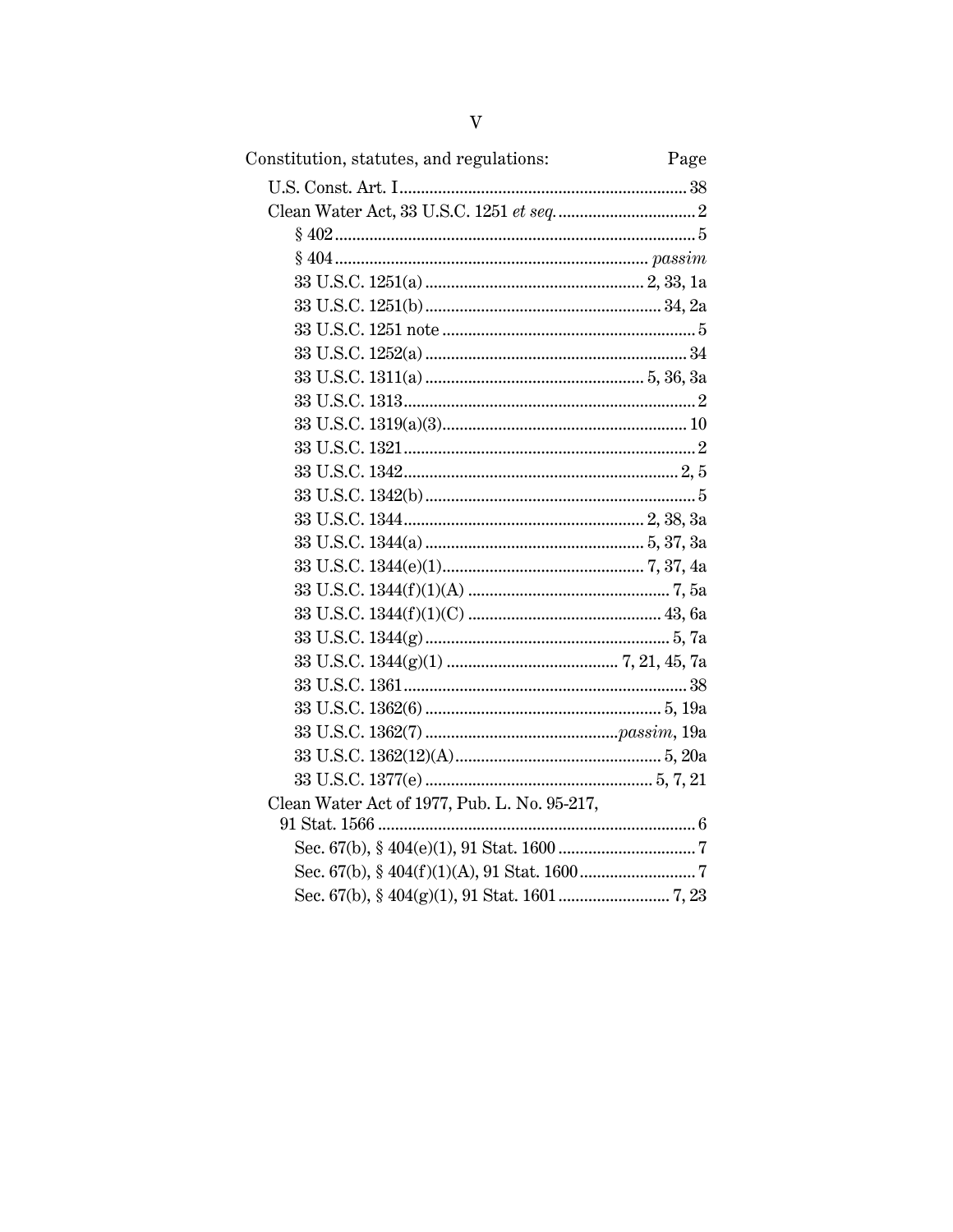| Statutes and regulations—Continued:          | Page |
|----------------------------------------------|------|
| Federal Water Pollution Control Act          |      |
| Amendments of 1972, Pub. L. No. 92-500,      |      |
|                                              |      |
| Federal Water Pollution Control Act of 1948, |      |
|                                              |      |
| Rivers and Harbors Act, Act of Mar. 3, 1899, |      |
|                                              |      |
|                                              |      |
|                                              |      |
|                                              |      |
|                                              |      |
|                                              |      |
|                                              |      |
| 33 C.F.R. (2008):                            |      |
|                                              |      |
|                                              |      |
|                                              |      |
|                                              |      |
|                                              |      |
|                                              |      |
|                                              |      |
| 33 C.F.R. (2021):                            |      |
|                                              |      |
|                                              |      |
| 40 C.F.R. (2008):                            |      |
|                                              |      |
|                                              |      |
|                                              |      |
|                                              |      |
|                                              |      |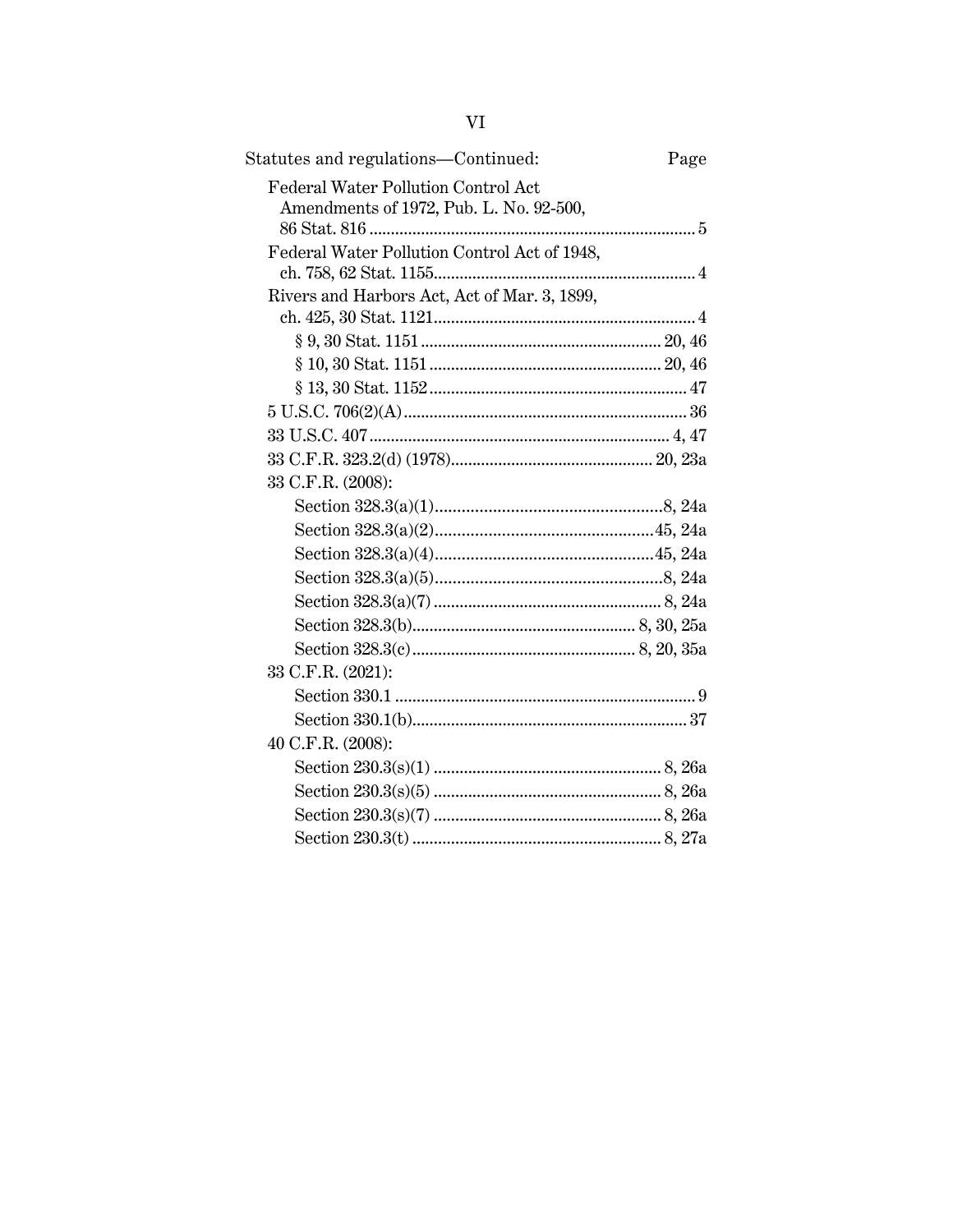VII

| Miscellaneous:                                                                   | Page |
|----------------------------------------------------------------------------------|------|
| Charles D. Ablard & Brian Boru O'Neill,                                          |      |
| Wetland Protection and Section 404 of                                            |      |
| the Federal Water Pollution Control                                              |      |
| Act Amendments of 1972, 1 Vt. L. Rev. 51 (1976) 47                               |      |
|                                                                                  |      |
|                                                                                  |      |
|                                                                                  |      |
| T. E. Dahl, U.S. Fish & Wildlife Serv., Status and                               |      |
| Trends of Wetlands in the Conterminous United                                    |      |
| States 2004 to 2009 (Sept. 2011), https://www.                                   |      |
| fws.gov/wetlands/documents/status-and-trends-of-                                 |      |
| wetlands-in-the-onterminous-united-states-                                       |      |
|                                                                                  |      |
| Development of New Regulations by the Corps                                      |      |
| of Engineers, Implementing Section 404:<br>Hearings before the Subcomm. on Water |      |
| Resources of the House Comm. on Public                                           |      |
| Works and Transportation, 94th Cong.,                                            |      |
|                                                                                  |      |
|                                                                                  |      |
|                                                                                  |      |
|                                                                                  |      |
|                                                                                  |      |
|                                                                                  |      |
| 80 Fed. Reg. 37,054 (June 29, 2015) 12, 35, 43                                   |      |
|                                                                                  |      |
|                                                                                  |      |
|                                                                                  |      |
|                                                                                  |      |
| H.R. Conf. Rep. No. 830, 95th Cong.,                                             |      |
| 1st Sess. (1977)                                                                 |      |
| H.R. Rep. No. 911, 92d Cong., 2d Sess. (1972) 19                                 |      |
| H.R. Rep. No. 1396, 93d Cong., 2d Sess. (1974)  6                                |      |
|                                                                                  |      |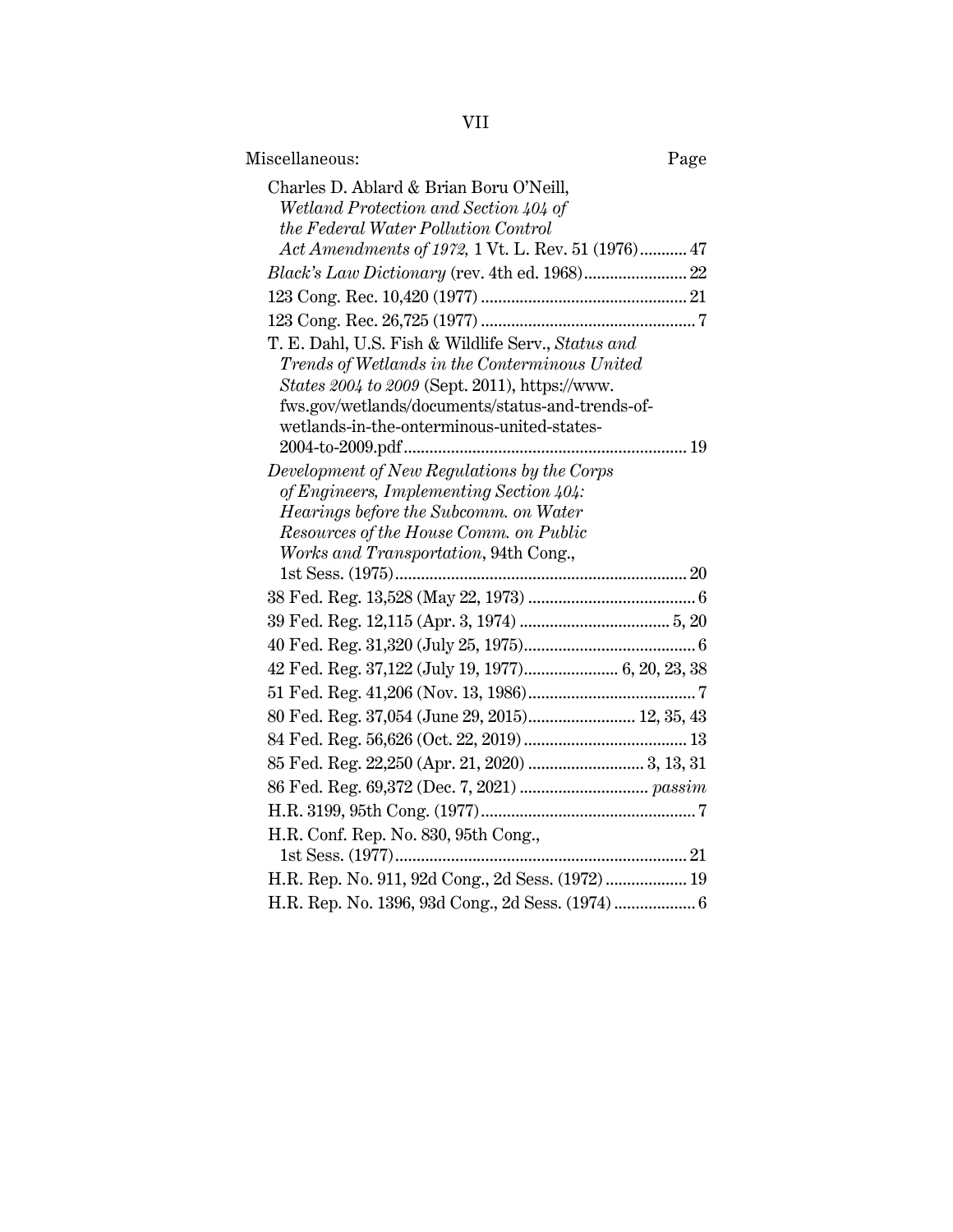# VIII

| Miscellaneous-Continued:                                                                             | Page |
|------------------------------------------------------------------------------------------------------|------|
| National Research Council, Wetlands: Characteris-<br><i>tics and Boundaries</i> (1995), https://nap. |      |
| nationalacademies.org/catalog/4766/wetlands-                                                         |      |
|                                                                                                      |      |
| S. Conf. Rep. No. 1236, 92d Cong., 2d Sess. (1972) 19                                                |      |
| S. Rep. No. 414, 92d Cong., 1st Sess. (1971) 4, 34                                                   |      |
| S. Rep. No. 870, 95th Cong., 1st Sess. (1977) 7, 21                                                  |      |
| Section 404 of the Federal Water Pollution Control                                                   |      |
| Act Amendments of 1972: Hearings Before the                                                          |      |
| Senate Comm. on Public Works,                                                                        |      |
|                                                                                                      |      |
| R. Daniel Smith & Charles V. Klimas, Eng'r                                                           |      |
| Research & Dev. Ctr., A Regional Guidebook                                                           |      |
| for Applying the Hydrogeomorphic Approach                                                            |      |
| to Assessing Wetland Functions of Selected Re-                                                       |      |
| gional Wetland Subclasses, Yazoo Basin, Lower                                                        |      |
| Mississippi River Alluvial Valley (Apr. 2002),                                                       |      |
| https://erdc-library.erdc.dren.mil/jspui/                                                            |      |
| bitstream/11681/6990/1/EL-TR-02-4.pdf  30                                                            |      |
| The American Heritage Dictionary of the                                                              |      |
|                                                                                                      |      |
| U.S. Army Corps of Eng'rs:                                                                           |      |
| Regulatory Guidance Letter: No. 16-01                                                                |      |
| (Oct. 2016), https://www.spn. usace.army.                                                            |      |
| mil/Portals/68/docs/regulatory/resources/                                                            |      |
|                                                                                                      |      |
| Regulatory Impact Analysis for 2021                                                                  |      |
| Reissuance and Modification of                                                                       |      |
| Nationwide Permits (Jan. 3, 2021),                                                                   |      |
| https://www.regulations.gov/document/                                                                |      |
|                                                                                                      |      |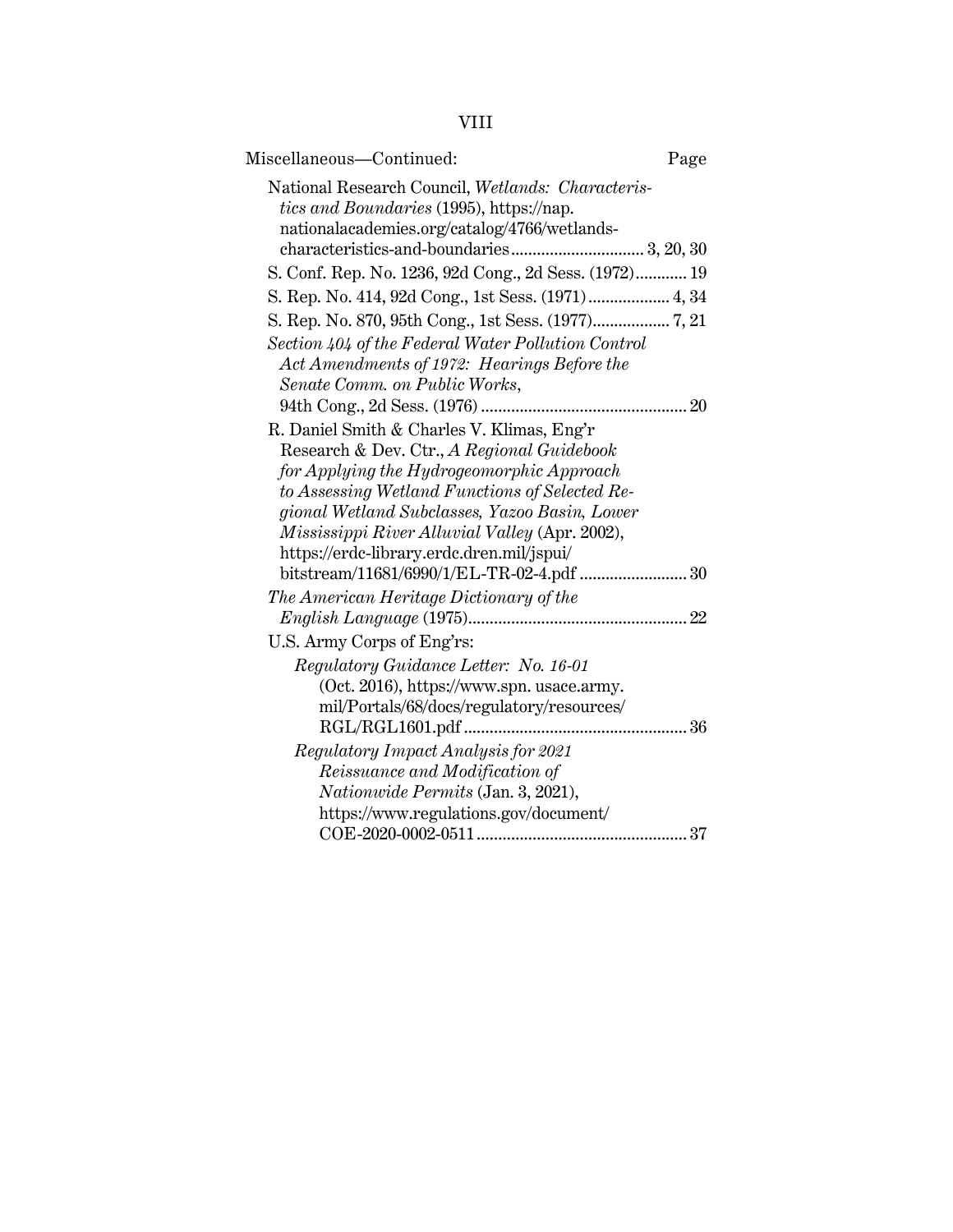| Miscellaneous-Continued:                                                                | Page |
|-----------------------------------------------------------------------------------------|------|
| United States Environmental Protection Agency,<br>Connectivity of Streams & Wetlands to |      |
| Downstream Waters: A Review & Synthesis                                                 |      |
| of the Scientific Evidence (Jan. 2015),                                                 |      |
| https://ordspub.epa.gov/ords/eims/                                                      |      |
| eimscomm.getfile?p download                                                             |      |
|                                                                                         |      |
| United States Environmental Protection Agency &<br>Dep't of the Army:                   |      |
| Clean Water Act Jurisdiction Following the U.S.                                         |      |
| Supreme Court's Decision in Rapanos v.                                                  |      |
| United States & Carabell v. United States                                               |      |
| (Dec. 2, 2008), https://www.epa.gov/sites/                                              |      |
| default/files/2016-02/documents/cwa                                                     |      |
| jurisdiction following rapanos120208.pdf29                                              |      |
| Technical Support Document for the Proposed                                             |      |
| "Revised Definition of 'Waters of the United                                            |      |
| States" Rule (Nov. 18, 2021), https://www.                                              |      |
| epa.gov/system/files/documents/2021-12/                                                 |      |
| tsd-proposedrule_508.pdf  29, 30, 35, 43                                                |      |
| Webster's New International Dictionary of                                               |      |
| the English Language:                                                                   |      |
|                                                                                         |      |
|                                                                                         |      |
|                                                                                         |      |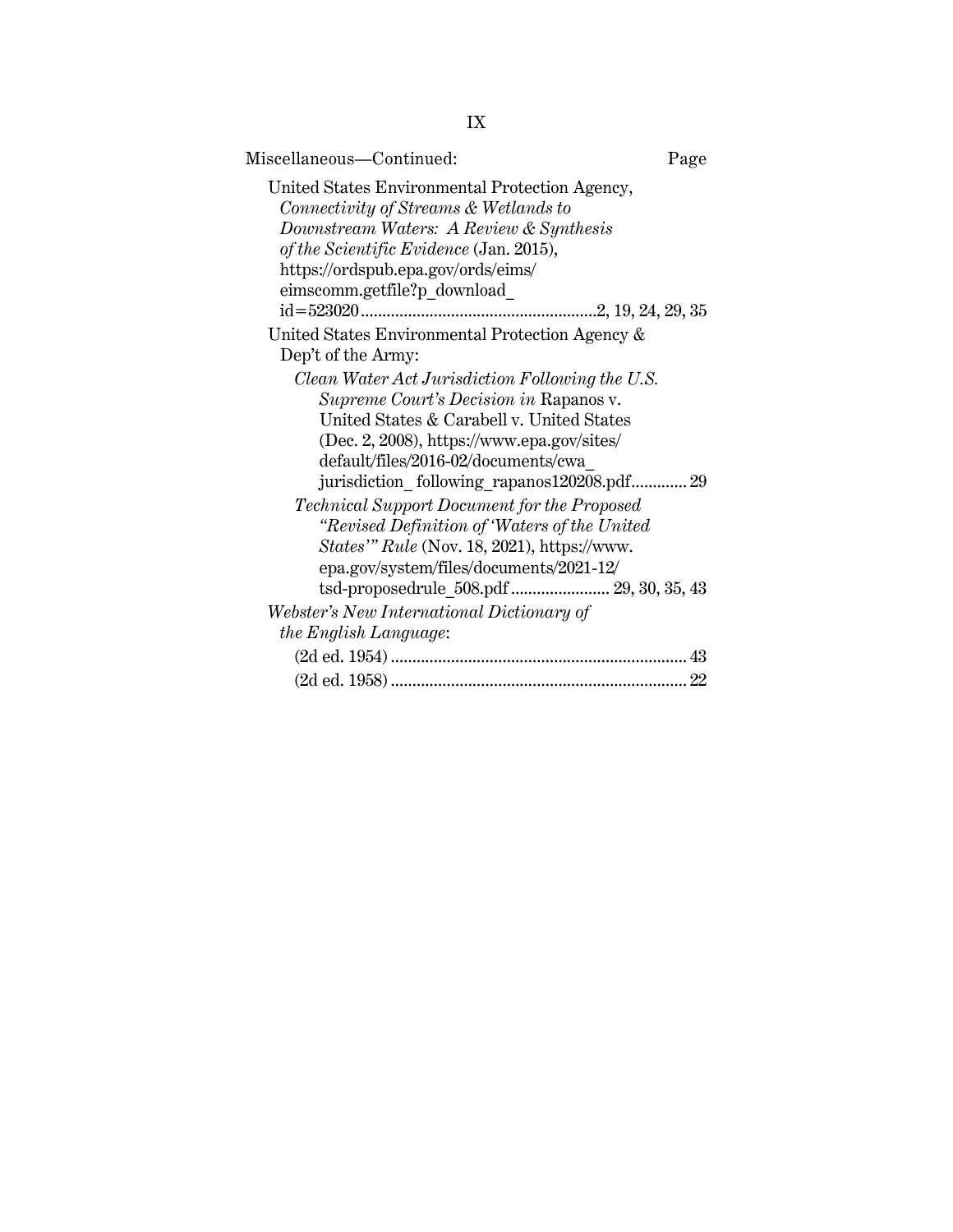# In the Supreme Court of the United States

No. 21-454

MICHAEL SACKETT & CHANTELL SACKETT, **PETITIONERS** 

*v.*

ENVIRONMENTAL PROTECTION AGENCY, ET AL.

*ON WRIT OF CERTIORARI TO THE UNITED STATES COURT OF APPEALS FOR THE NINTH CIRCUIT*

#### **BRIEF FOR THE RESPONDENTS**

### **OPINIONS BELOW**

The opinion of the court of appeals (Pet. App. A1- A39) is reported at 8 F.4th 1075. The opinion of the district court (Pet. App. B1-B32) is not published in the Federal Supplement but is available at 2019 WL 13026870.

#### **JURISDICTION**

The judgment of the court of appeals was entered on August 16, 2021. The petition for a writ of certiorari was filed on September 22, 2021. The petition was granted on January 24, 2022. The jurisdiction of this Court rests on 28 U.S.C. 1254(1).

(1)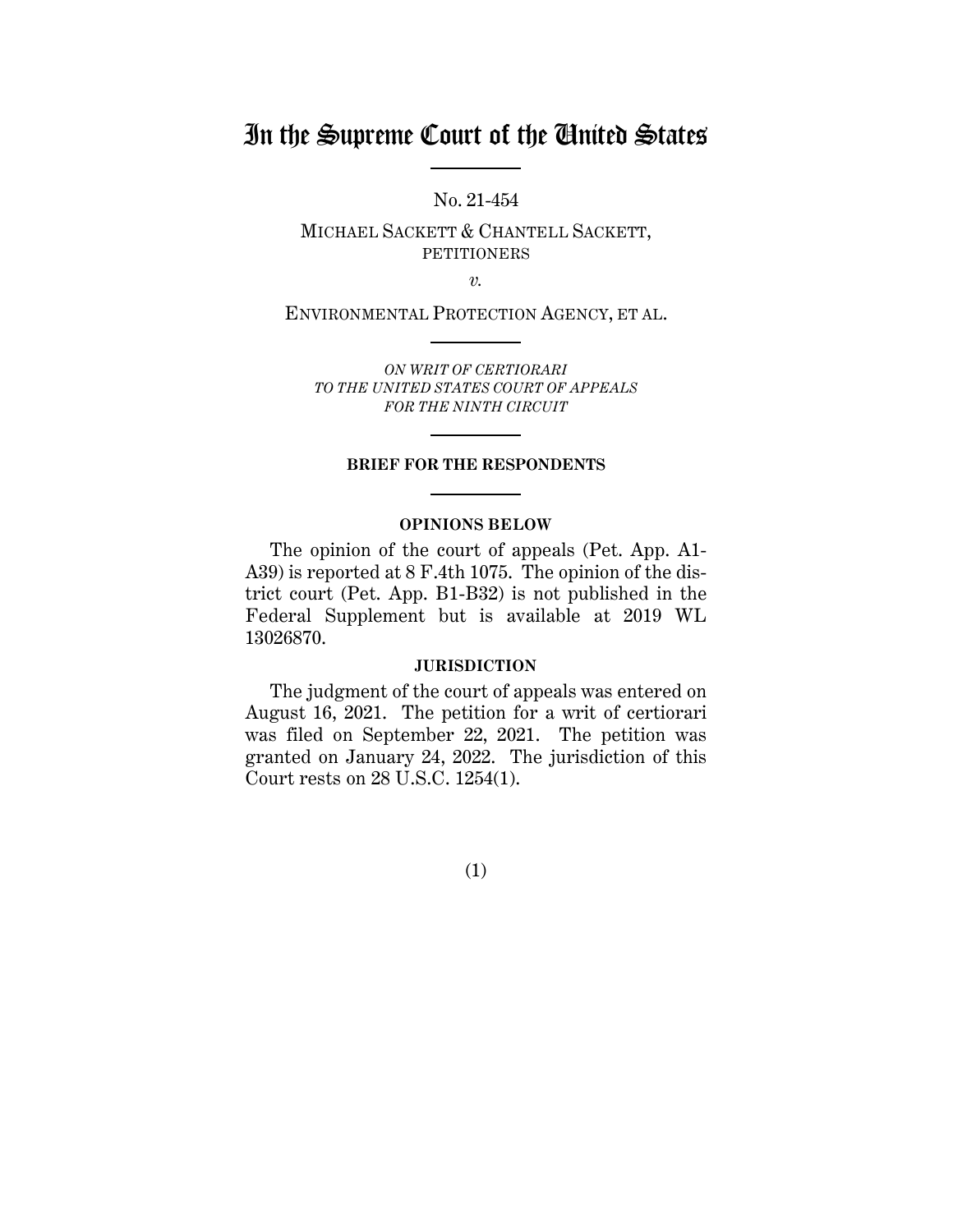#### **STATUTES AND REGULATIONS INVOLVED**

Pertinent statues and regulations are reprinted in the appendix to this brief. App., *infra*, 1a-27a.

## **STATEMENT**

The Clean Water Act (CWA or Act), 33 U.S.C. 1251 *et seq.*, is the preeminent federal law protecting the Nation's waters. Adopted in 1972, the Act was a "total restructuring" of the prior statutory framework. *City of Milwaukee* v. *Illinois*, 451 U.S. 304, 317 (1981) (citation omitted). In its place, the CWA created a comprehensive scheme to "restore and maintain the chemical, physical, and biological integrity of the Nation's waters." 33 U.S.C. 1251(a).

A centerpiece of that comprehensive framework is the term "navigable waters," which the CWA broadly defines as "the waters of the United States, including the territorial seas." 33 U.S.C. 1362(7). Waters satisfying that definition are often called "covered" or "jurisdictional" waters because they determine the scope of the Act's key programs, including its water-quality standards, oil-spill prevention program, and permitting programs regulating the discharge of pollutants. See 33 U.S.C. 1313, 1321, 1342, 1344.

This case concerns the test for determining when wetlands adjacent to other covered waters are themselves "waters of the United States." 33 U.S.C. 1362(7). Wetlands, such as swamps, bogs, marshes, and fens, are "transitional areas between terrestrial and aquatic ecosystems" characterized by sustained inundation or saturation with water. Environmental Protection Agency (EPA), *Connectivity of Streams & Wetlands to Downstream Waters: A Review & Synthesis of the Scientific Evidence* 2-5 (Jan. 2015) (2015 EPA Report). Wetlands play a critical role in regulating water quality. Among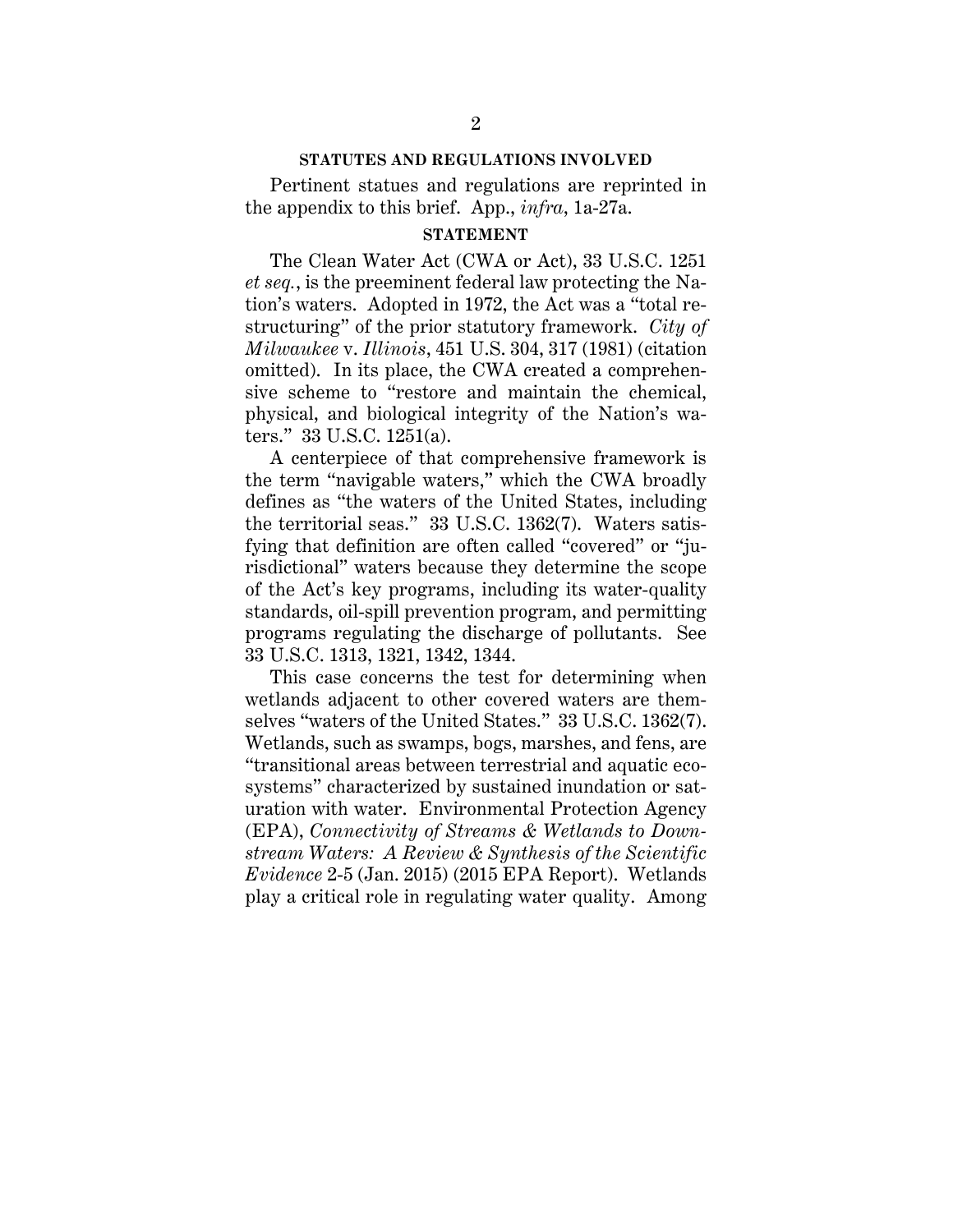other things, they provide flood control and trap and filter sediment and other pollutants that would otherwise be carried into downstream waters. See National Research Council, *Wetlands: Characteristics and Boundaries* 35, 38 (1995) (NRC Report).

For more than four decades, the expert agencies charged with administering the Act—the EPA and the U.S. Army Corps of Engineers (the Corps)—have interpreted the "waters of the United States" to include wetlands adjacent to other covered waters. The agencies have consistently treated such adjacent wetlands as covered even if (as is often the case) they are separated from other covered waters by a natural or artificial barrier like a river berm or a dike. The agencies adhered to the view that such a barrier does not categorically preclude jurisdiction over adjacent wetlands even in a 2020 regulation that would have substantially curtailed the CWA's coverage in other respects. See 85 Fed. Reg. 22,250, 22,307 (Apr. 21, 2020). And the agencies are currently engaged in a rulemaking that, among other things, proposes to reaffirm and refine their longstanding definition of covered adjacent wetlands. See 86 Fed. Reg. 69,372 (Dec. 7, 2021).

Consistent with its longstanding interpretation of the CWA, the EPA concluded in this case that the wetlands on petitioners' property near Priest Lake, Idaho, are covered waters. The wetlands at issue are 30 feet from a tributary to Priest Lake and just 300 feet from the lake itself. But petitioners contend that those wetlands are categorically excluded from the CWA's coverage because they are separated from the adjacent tributary by a barrier—here, a road. That categorical limitation is inconsistent with the CWA's text, structure, and history, as well as this Court's precedent. It would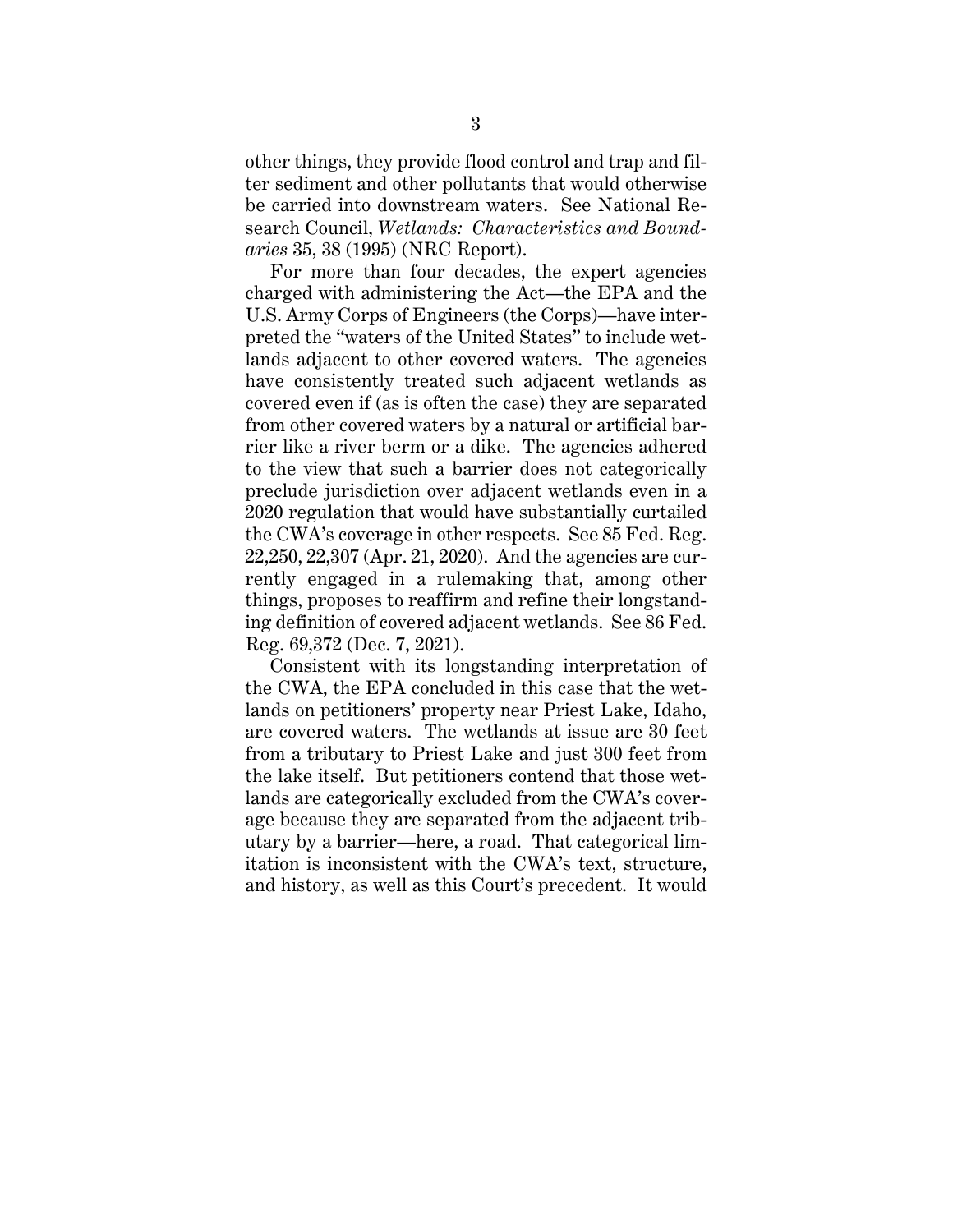also severely undermine a central component of the CWA's comprehensive scheme for protecting the Nation's waters.

### **A. Statutory Background**

1. Before the CWA, no comprehensive federal law protected the Nation's waters from pollution. In the 1890s, Congress had "passed a series of laws that were later reenacted as the Rivers and Harbors Act of 1899." *United States* v. *Pennsylvania Indus. Chem. Corp.*, 411 U.S. 655, 663 (1973); see Act of Mar. 3, 1899 (RHA), ch. 425, 30 Stat. 1121. The RHA principally focused on navigability, though it also contained a provision, which remains in force, generally prohibiting the discharge of "refuse matter" into any "navigable water of the United States" or any "tributary of any navigable water." 33 U.S.C. 407. In 1948, Congress enacted the Federal Water Pollution Control Act (FWPCA), ch. 758, 62 Stat. 1155, which focused on water-quality standards rather than the conduct of individual polluters. See *EPA* v. *California ex rel. State Water Res. Control Bd.*, 426 U.S. 200, 202-203 (1976).

In 1972, Congress enacted the CWA after concluding that these prior efforts had been "inadequate in every vital aspect." S. Rep. No. 414, 92d Cong., 1st Sess. 7 (1971) (1971 Senate Report). Unlike its predecessors, the CWA was "not merely another law 'touching interstate waters.'" *City of Milwaukee*, 451 U.S. at 317 (citation omitted). Instead, the Act was a "'complete rewriting'" of existing law, designed to "establish an all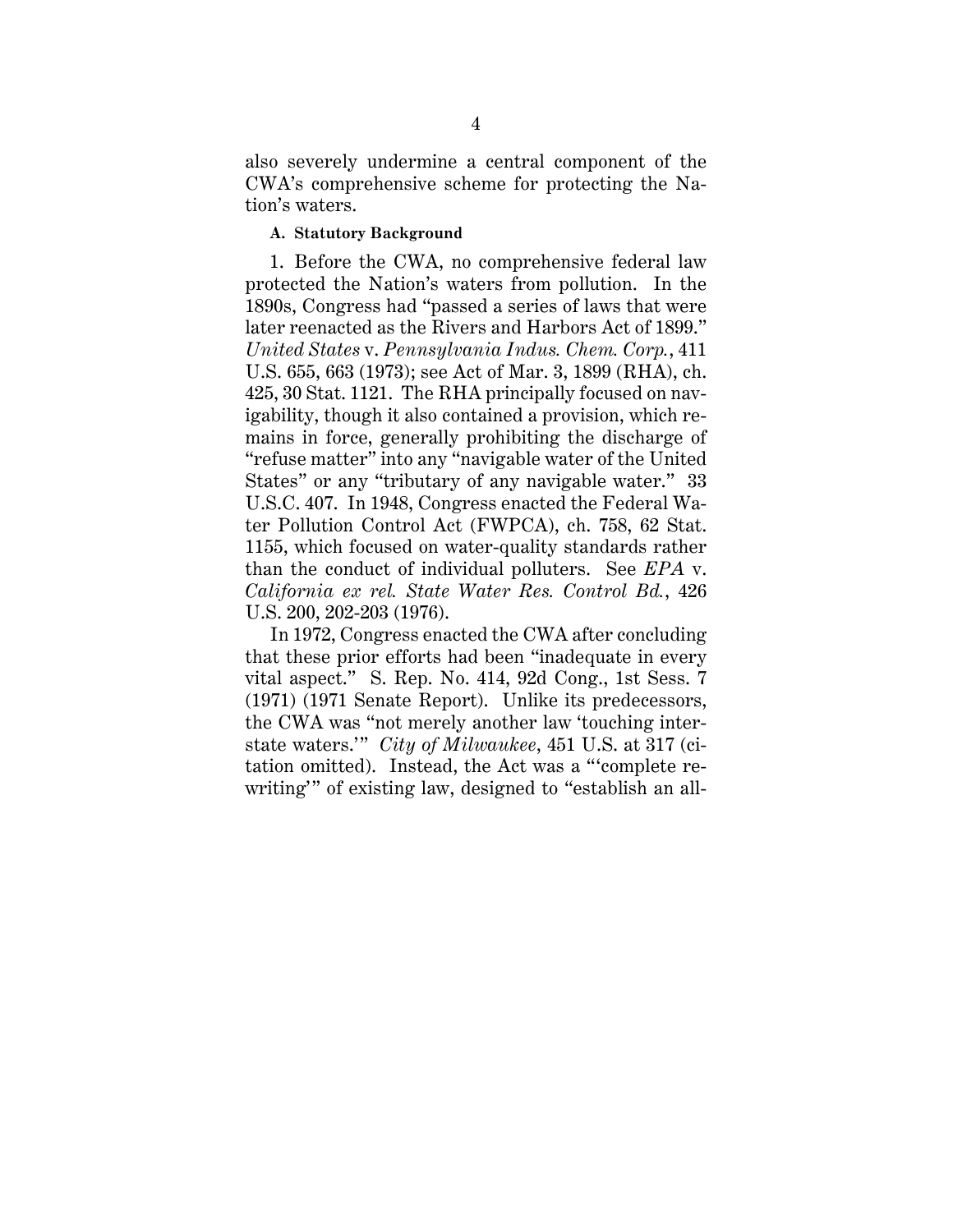encompassing program of water pollution regulation." *Id.* at 317-318 (citation omitted).<sup>1</sup>

The Act's centerpiece is a prohibition on the unauthorized "discharge of any pollutant." 33 U.S.C. 1311(a). The Act defines a "discharge" to include "any addition of any pollutant to navigable waters from any point source." 33 U.S.C. 1362(12)(A). The term "pollutant" includes "dredged spoil" and fill material, such as "rock" and "sand." 33 U.S.C. 1362(6). And, as noted above, the Act broadly defines the term "navigable waters" to mean "the waters of the United States, including the territorial seas." 33 U.S.C. 1362(7).

The CWA establishes two permitting programs for authorizing discharges. Under Section 404, the Corps may issue a permit "for the discharge of dredged or fill material into the navigable waters at specified disposal sites." 33 U.S.C. 1344(a). Under Section 402, the EPA may issue a permit for the discharge of other pollutants, such as chemical waste or sewage. 33 U.S.C. 1342. The Act allows States, Tribes, and territories to assume responsibility for those permitting programs in some circumstances. 33 U.S.C. 1342(b), 1344(g), 1377(e).

2. In 1974, the Corps published regulations implementing the Section 404 permitting program. 39 Fed. Reg. 12,115 (Apr. 3, 1974). In that rulemaking, the Corps viewed "navigable waters" as a term of art for waters subject to Congress's power to regulate interstate channels of commerce, and it construed Section 404 to apply to the same limited set of waters as a pre-existing permitting program under the RHA. *Ibid*.; see *id.* at

<sup>&</sup>lt;sup>1</sup> The 1972 legislation was styled as an amendment to the FWPCA and was renamed the Clean Water Act in 1977. See FWPCA Amendments of 1972, Pub. L. No. 92-500, 86 Stat. 816; 33 U.S.C. 1251 note.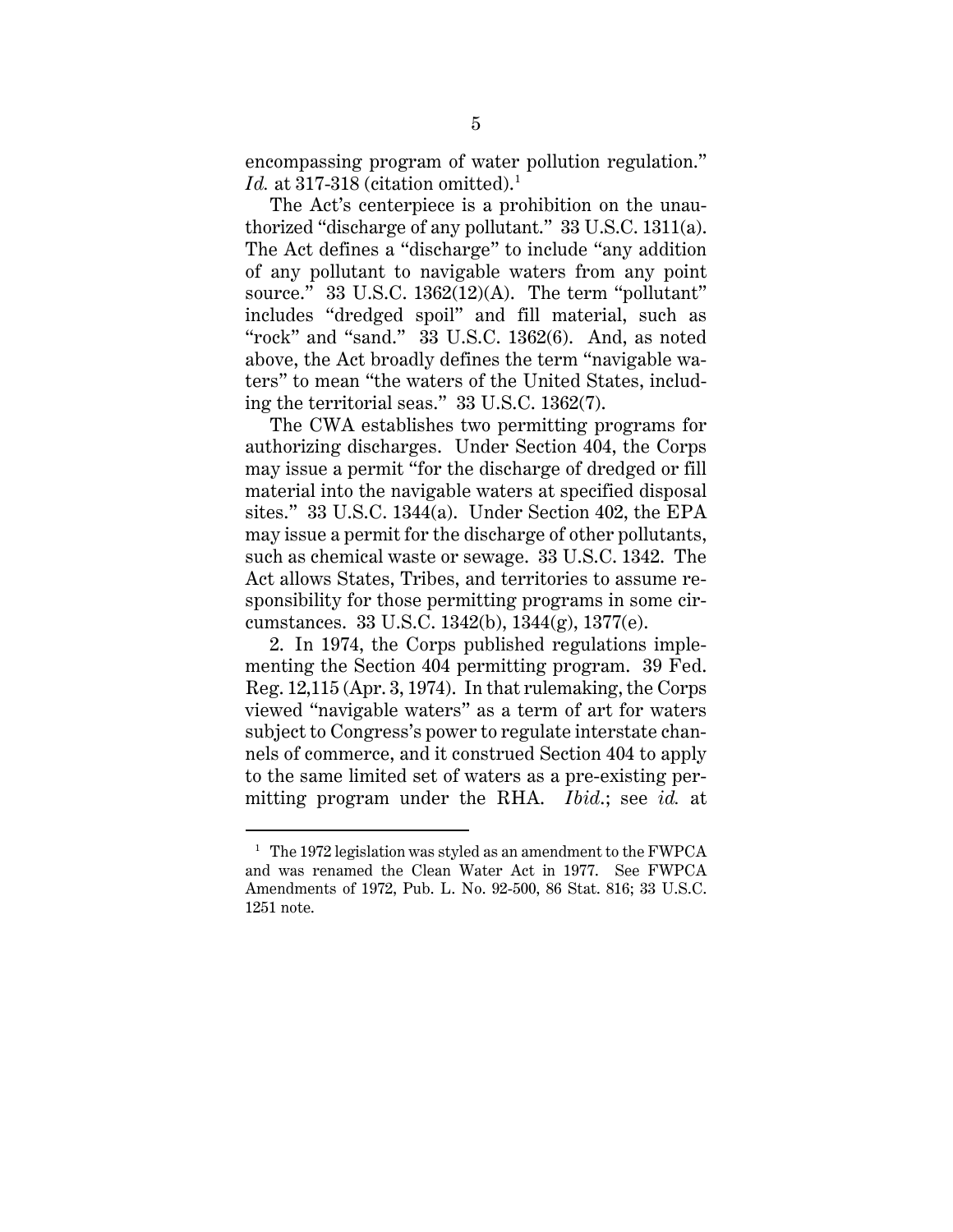12,119. Reviewing courts, Members of Congress, and the EPA all disagreed with that approach. See, *e.g.*, *United States* v. *Ashland Oil & Transp. Co.*, 504 F.2d 1317, 1325 (6th Cir. 1974); H.R. Rep. No. 1396, 93d Cong., 2d Sess. 23-27 (1974); 38 Fed. Reg. 13,528, 13,529 (May 22, 1973). The Corps ultimately was enjoined to adopt new regulations recognizing the agency's "full regulatory mandate." *NRDC, Inc.* v. *Callaway*, 392 F. Supp. 685, 686 (D.D.C. 1975).

The Corps then broadened its regulations to assert Section 404 jurisdiction over "waters that have been used in the past, are now used, or are susceptible to use" in interstate or foreign commerce, including waters "subject to the ebb and flow of the tide," and their tributaries; interstate waters; certain other intrastate waters; and wetlands "adjacent" to waters within the foregoing categories. 40 Fed. Reg. 31,320, 31,324 (July 25, 1975). The Corps defined "adjacent" to mean "bordering, contiguous, or neighboring," and specified that "[w]etlands separated from other waters of the United States by man-made dikes or barriers, natural river berms, beach dunes and the like are 'adjacent wetlands.'" 42 Fed. Reg. 37,122, 37,144 (July 19, 1977)*.* The regulations defined "wetlands" to mean "those areas that are inundated or saturated by surface or ground water at a frequency and duration sufficient to support, and that under normal circumstances do support, a prevalence of vegetation typically adapted for life in saturated soil conditions." *Ibid.*

In 1977, Congress substantially amended the CWA while leaving unchanged the definition of "navigable waters." See Clean Water Act of 1977 (1977 Act), Pub. L. No. 95-217, 91 Stat. 1566. In the runup to those amendments, Congress considered proposals to amend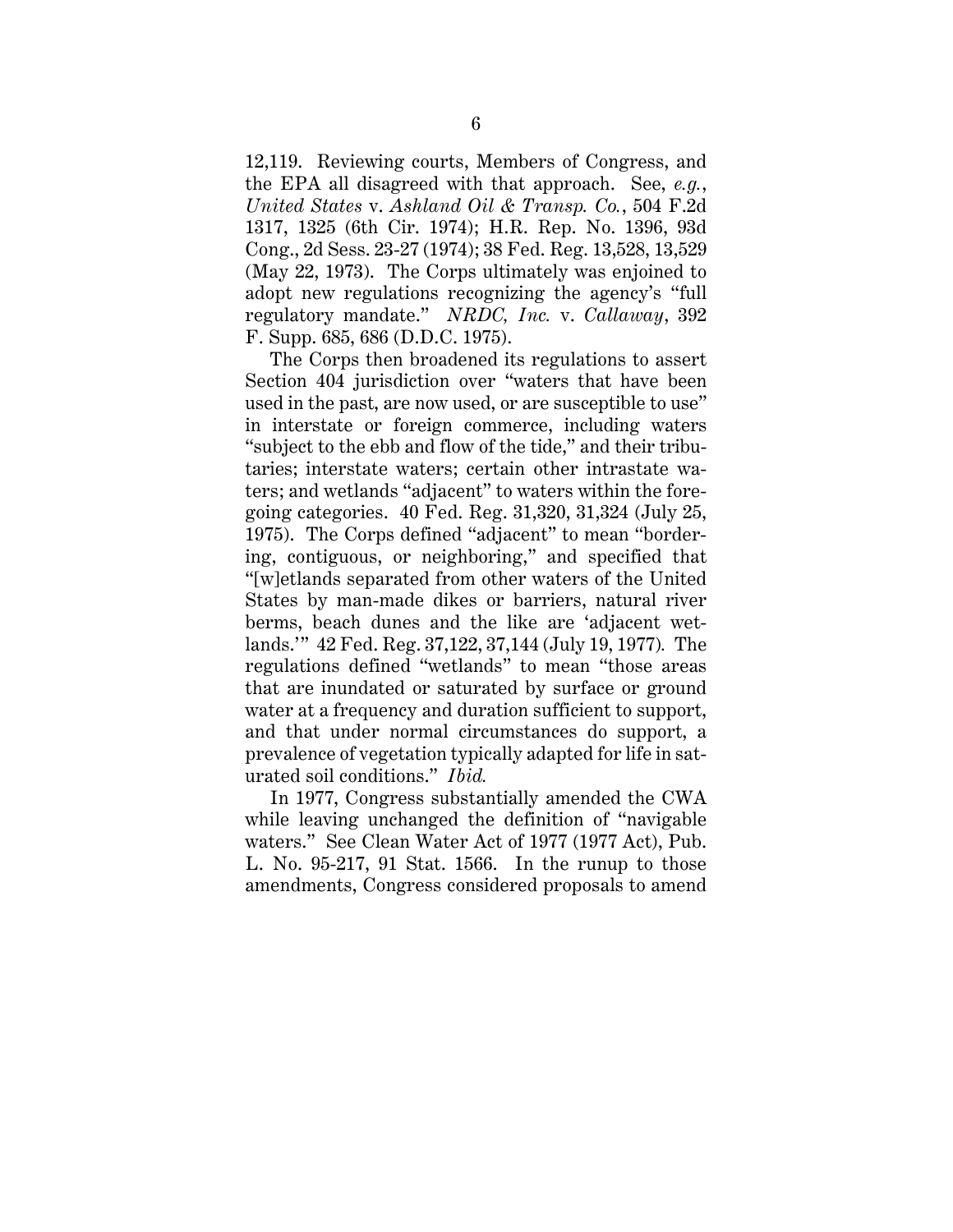Section 404, and debate on those proposals "centered largely on the issue of wetlands preservation." *Solid Waste Agency of N. Cook Cnty.* v. *United States Army Corps of Eng'rs*, 531 U.S. 159, 170 (2001) (*SWANCC*) (citation omitted). The House passed a bill that would have limited the waters and adjacent wetlands to which Section 404 applies. H.R. 3199, 95th Cong. § 16 (1977). Many legislators objected, with one characterizing the proposed limitation as an "open invitation" to pollute other wetlands. 123 Cong. Rec. 26,725 (1977) (statement of Sen. Hart); see *id.* at 26,714-26,716. The Senate ultimately rejected the proposal. *Id.* at 26,728; cf. S. Rep. No. 870, 95th Cong., 1st Sess. 10 (1977) (1977 Senate Report).

Congress instead modified the CWA in other respects while explicitly reaffirming the Act's coverage of "adjacent" wetlands. The 1977 Act exempted certain activities, including many agricultural and silvicultural activities, from the Section 404 permitting program. See § 67(b), 91 Stat. 1600 (33 U.S.C. 1344(f)(1)(A)). To streamline the permitting process, the 1977 Act authorized the Corps to issue "general permits on a State, regional, or nationwide basis." *Ibid.* (33 U.S.C. 1344(e)(1)). And, as particularly relevant here, the 1977 Act established a mechanism for States and Tribes to issue Section 404 permits for discharges into "navigable waters"—except for a subset of covered waters, "including wetlands adjacent thereto," for which the Corps retained exclusive permitting authority. § 67(b), 91 Stat. 1601 (33 U.S.C. 1344(g)(1)); see 33 U.S.C. 1377(e).

3. In 1986, the Corps revised its Section 404 regulations to take account of the 1977 Act and other developments. 51 Fed. Reg. 41,206, 41,206 (Nov. 13, 1986). The EPA adopted comparable regulations, and the agencies'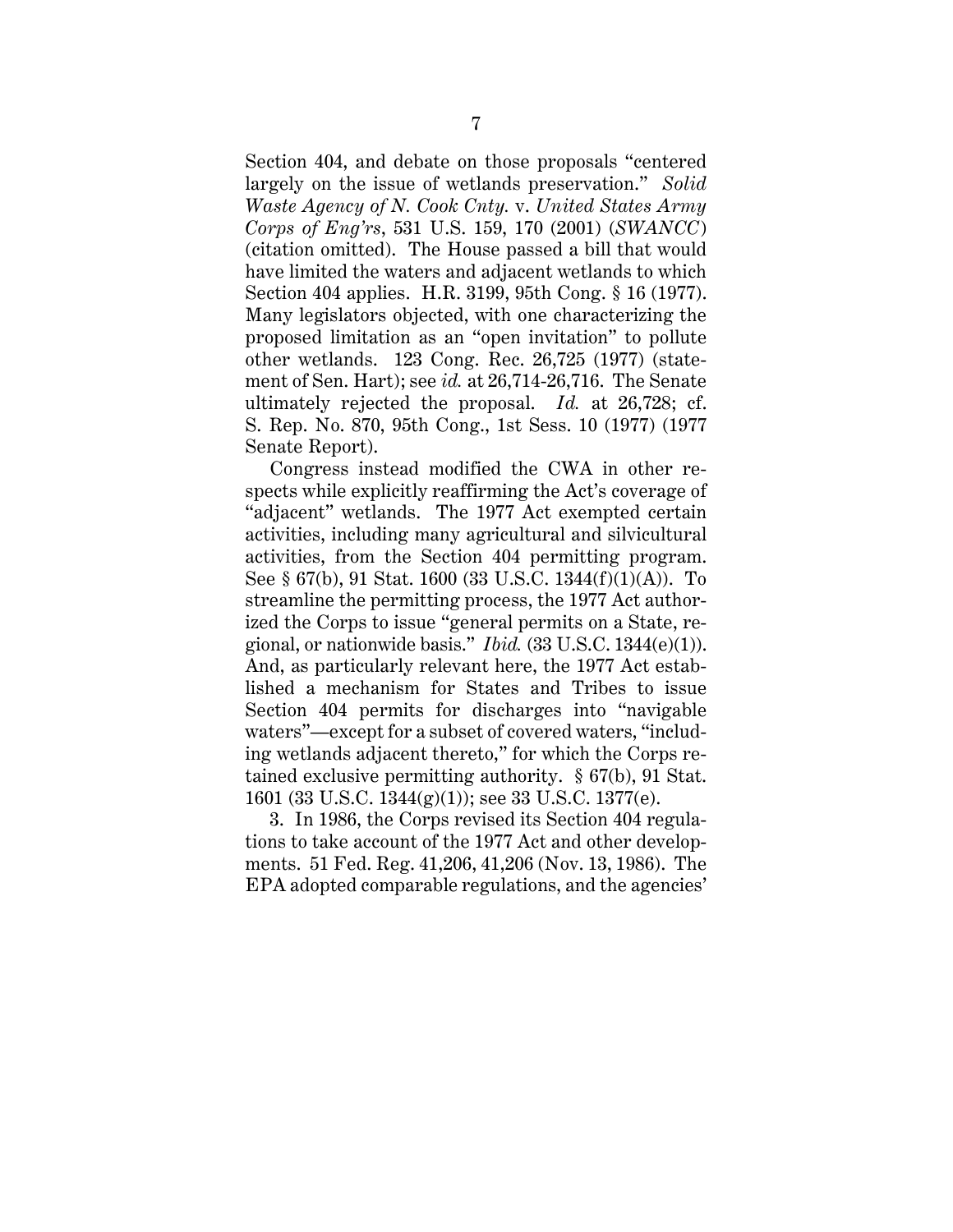parallel regulations persisted in substantially the same form for the next 30 years, including the period at issue here. 86 Fed. Reg. at 69,373 & n.5.

Those regulations defined the term "waters of the United States" to include "[a]ll waters which are currently used, or were used in the past, or may be susceptible to use in interstate or foreign commerce, including all waters which are subject to the ebb and flow of the tide" (*i.e.*, traditional navigable waters), and all "[t]ributaries" of such waters.  $33$  C.F.R.  $328.3(a)(1)$  and  $(5)$  $(2008)$  (emphasis omitted); see 40 C.F.R.  $230.3(s)(1)$  and  $(5)$  (2008).<sup>2</sup> The regulatory definition also encompassed "[w]etlands adjacent to" traditional navigable waters or their tributaries. 33 C.F.R. 328.3(a)(7) (2008); see 40 C.F.R. 230.3(s)(7) (2008). The regulations contained the same definitions of "wetlands" and "adjacent" that the Corps had issued before the 1977 Act. See 33 C.F.R. 328.3(b) and (c) (2008); 40 C.F.R. 230.3(t) (2008).

#### **B. The Present Controversy**

1. Petitioners own .63 acres of property near Priest Lake, "one of the largest lakes in Idaho." Pet. App. A8. The parcel is bounded by roads to the north and south. *Ibid.* Across the south road is a line of houses fronting

<sup>&</sup>lt;sup>2</sup> As used in this brief, the term "traditional navigable waters" encompasses wholly intrastate waters used or susceptible to use in interstate or foreign commerce. Cf. *SWANCC*, 531 U.S. at 172 (referring to Congress's "traditional jurisdiction over waters that were or had been navigable in fact or which could reasonably be so made"). Petitioners, by contrast, appear to use the term to refer solely to waters that themselves cross state lines. See, *e.g.*, Pet. Br. 35 (equating "traditional 'navigable waters'" with three categories of "interstate waters") (citation omitted); *id.* at 43 (distinguishing between "traditional navigable waters" and "intrastate navigable waters").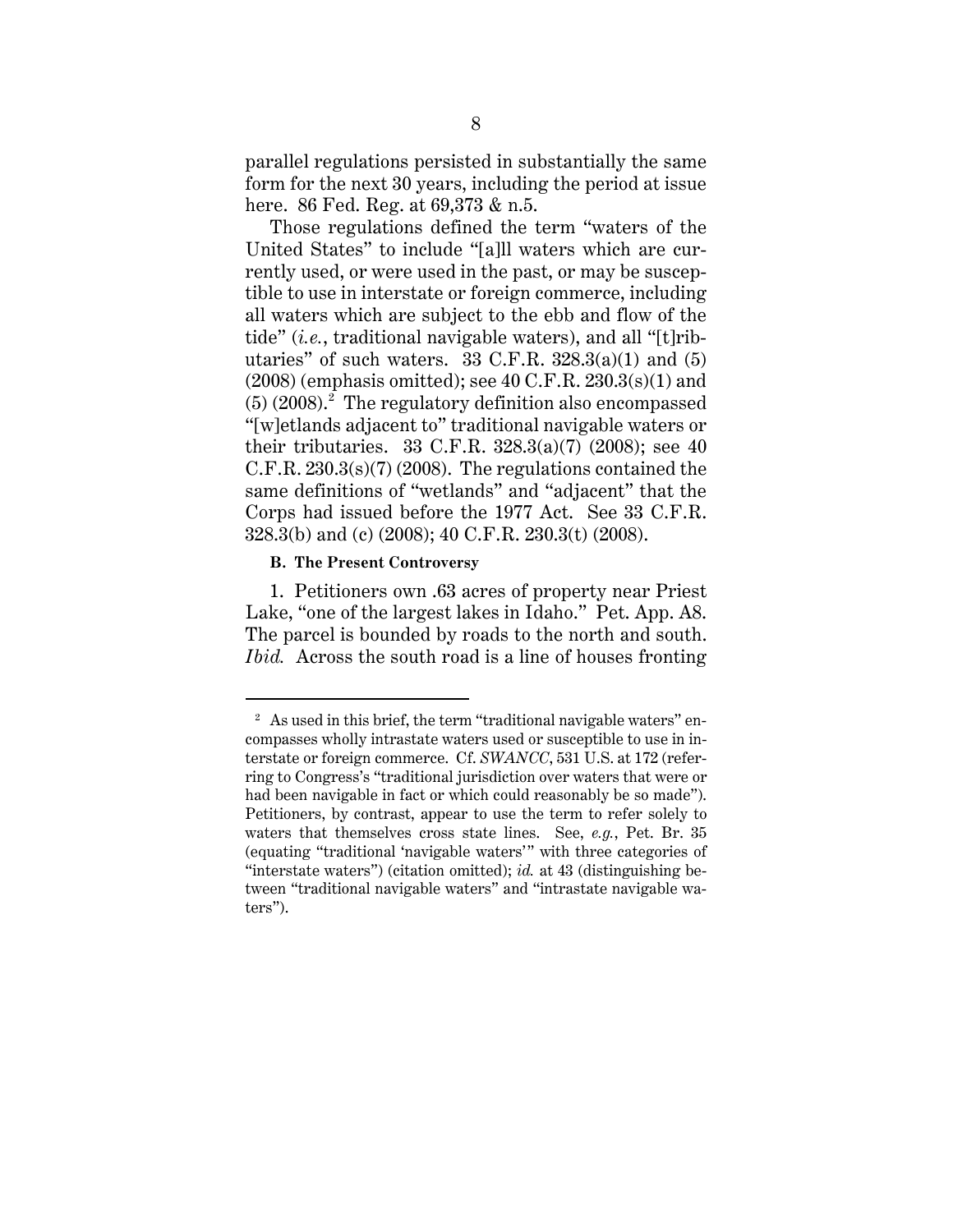Priest Lake, which is about 300 feet from petitioners' property. *Ibid.* Across the north road "lies the Kalispell Bay Fen, a large wetlands complex that drains into an unnamed tributary" of Kalispell Creek, which in turn feeds into Priest Lake. *Ibid.* The unnamed tributary is about 30 feet from petitioners' property. *Id.* at A33. Historically, petitioners' property was part of the larger Kalispell Bay Fen complex, which then drained directly into Priest Lake. J.A. 30-31. Today, petitioners' property remains connected to the fen and the lake by "shallow subsurface flow." J.A. 32, 41.

Petitioners purchased the property in 2004. Pet. App. A8. Eight years earlier, the Corps had determined that the property contains wetlands covered by the CWA. J.A. 10-12. The Corps had provided the thenowner of the property with information on the Corps' nationwide permits, J.A. 12, which can obviate the need to obtain a site-specific permit for some activities, including home construction. See 33 C.F.R. 330.1.

In 2007, without a CWA permit, petitioners—who operated a commercial construction and excavation business—dumped approximately 1700 cubic yards of gravel and sand to fill the wetlands and prepare the site for building. J.A. 19-20, 22-24; Pet. App. A8-A9. In May 2007, EPA and Corps employees inspected petitioners' property in response to a complaint. J.A. 18. They observed soils, vegetation, and pooling water characteristic of wetlands. J.A. 19, 27-29; see Pet. App. A37-A39 (site-visit photos); J.A. 20-21, 46-50 (same). The EPA ultimately informed petitioners that the property contains wetlands subject to CWA jurisdiction. J.A. 14. Petitioners hired their own wetlands consultant, who confirmed that the "site is part of a wetland." J.A. 15.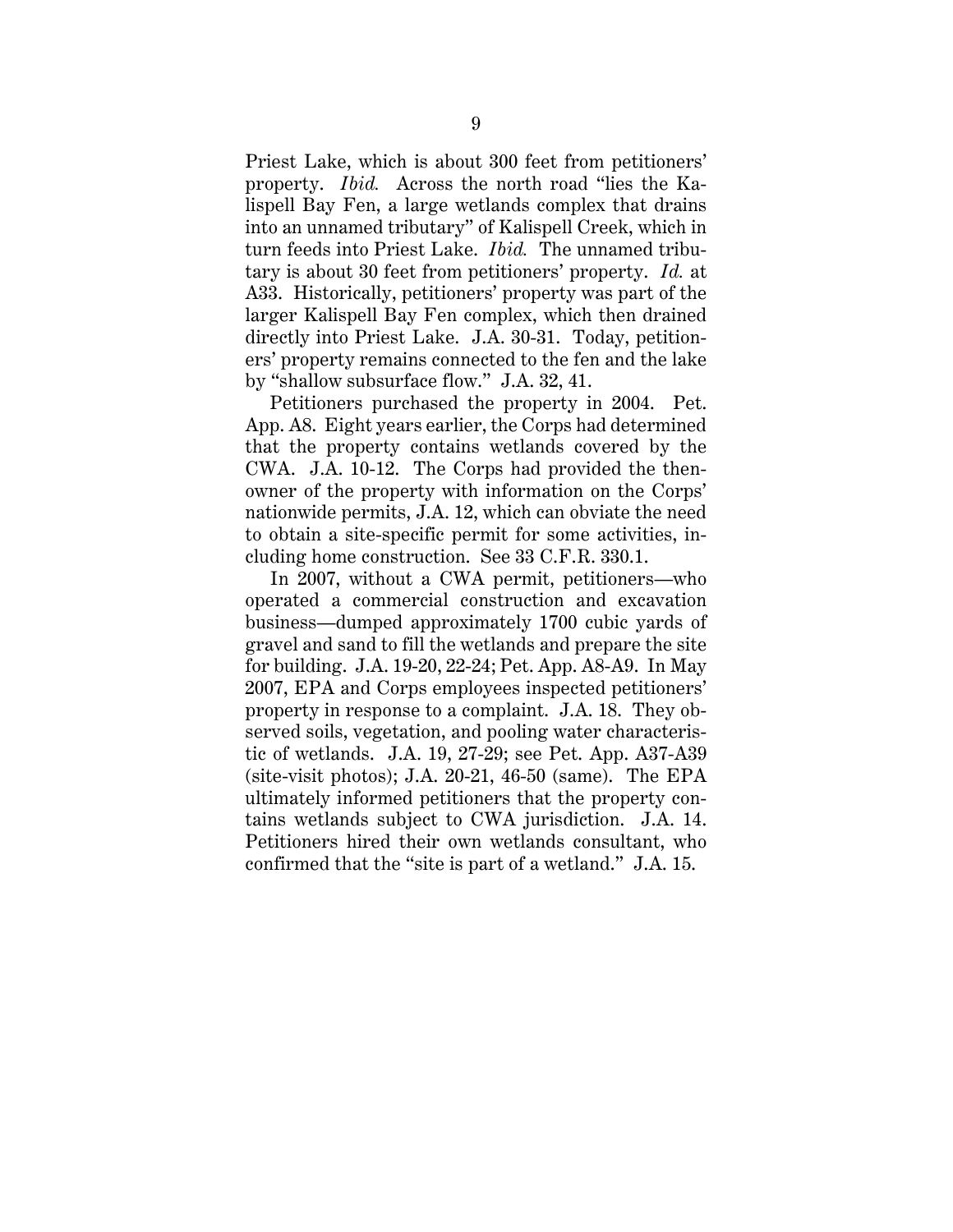In November 2007, the EPA issued an administrative compliance order concluding that petitioners' property contains covered wetlands adjacent to other waters of the United States and that petitioners had violated the Act by discharging fill material into the wetlands without a permit. Pet. App. B2, D5-D7; see 33 U.S.C.  $1319(a)(3)$ . The order was based in part on the agency's finding that the wetlands on petitioners' property improve Priest Lake's water quality through sediment retention, contribute base flow to the Lake with beneficial effects to fisheries, and provide flood control. J.A. 35- 40. The EPA directed petitioners to remove the fill material and restore the wetlands. Pet. App. D7-D8.

2. In 2008, petitioners brought this action under the APA to challenge the EPA's compliance order. Pet. App. A9. The district court dismissed the complaint, concluding that the CWA precludes pre-enforcement judicial review. 2008 WL 3286801, at \*2. The court of appeals affirmed, 622 F.3d 1139, 1147, but this Court granted certiorari and reversed, 566 U.S. 120, 131.

3. On remand, the district court granted summary judgment to the EPA. Pet. App. B1-B32. The court first found that substantial evidence supports the EPA's determination that petitioners' property contains "wetlands." *Id.* at B18-B21. The court found that the property "was originally part of a large wetland complex called the Kalispell Bay Fen," which remains "mainly undisturbed" across the road to the north. *Id.* at B20.

The district court also upheld the EPA's determination that the wetlands on petitioners' property are "'water[s] of the United States'" because they are "adjacent to a traditional navigable body of water; namely, Priest Lake." Pet. App. B21. The court explained that Priest Lake "has been and is used in interstate commerce" and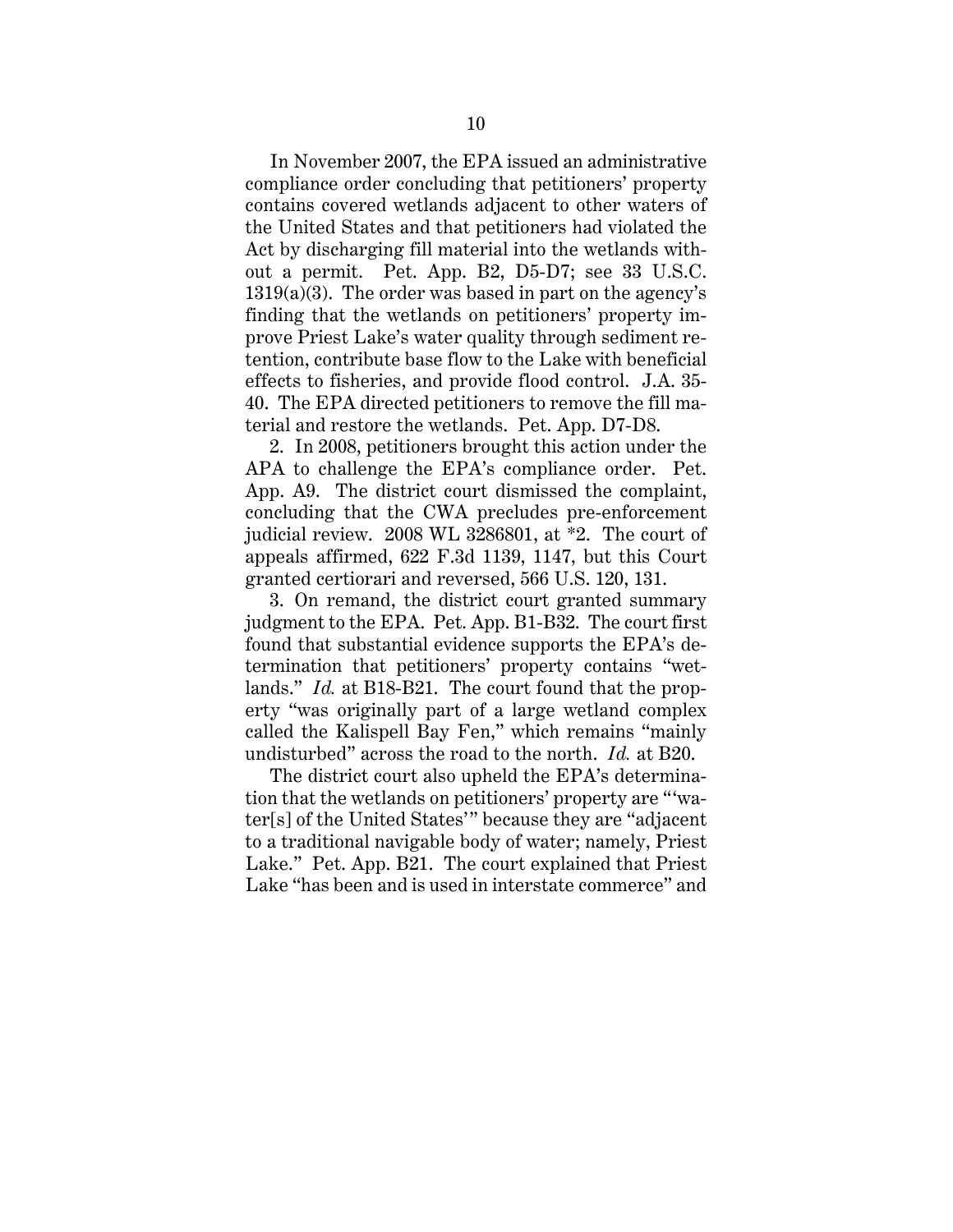is therefore a "'traditional navigable water'" as defined in the agencies' regulations. *Id.* at B22 (citation omitted). The court also found, as an alternative basis for upholding the EPA's determination that the wetlands on petitioners' property are covered waters, that the wetlands are adjacent to the unnamed tributary across the road to the north, which flows into Kalispell Creek and, in turn, into Priest Lake. *Id.* at B25-B30.

4. The court of appeals affirmed. Pet. App. A1-A39. The court first held that the case was not moot even though the EPA had withdrawn the compliance order while the appeal was pending. *Id.* at A12-A20. The court then rejected petitioners' challenge to the order on the merits. *Id.* at A22-A36.

Petitioners contended that the EPA's order was contrary to the CWA's definition of "navigable waters," 33 U.S.C. 1362(7), as interpreted by a plurality of this Court in *Rapanos* v. *United States*, 547 U.S. 715 (2006). See Pet. App. A20. As relevant here, a four-Justice plurality in *Rapanos* concluded that wetlands are "covered by the Act" based on their adjacency to other covered waters only if the wetlands have "a continuous surface connection" to those other waters. 547 U.S. at 742. In a concurring opinion, Justice Kennedy set forth an alternative test that focused on whether adjacent wetlands have a "significant nexus" to traditional navigable waters. *Id.* at 759 (citation omitted). The four dissenting Justices would have applied a broader test, which meant that at least five Justices concluded that wetlands may be treated as covered waters if they satisfy "either the plurality's or Justice Kennedy's test." *Id.* at 810 (Stevens, J., dissenting).

Here, the court of appeals determined that, under Ninth Circuit precedent, the CWA covers at least those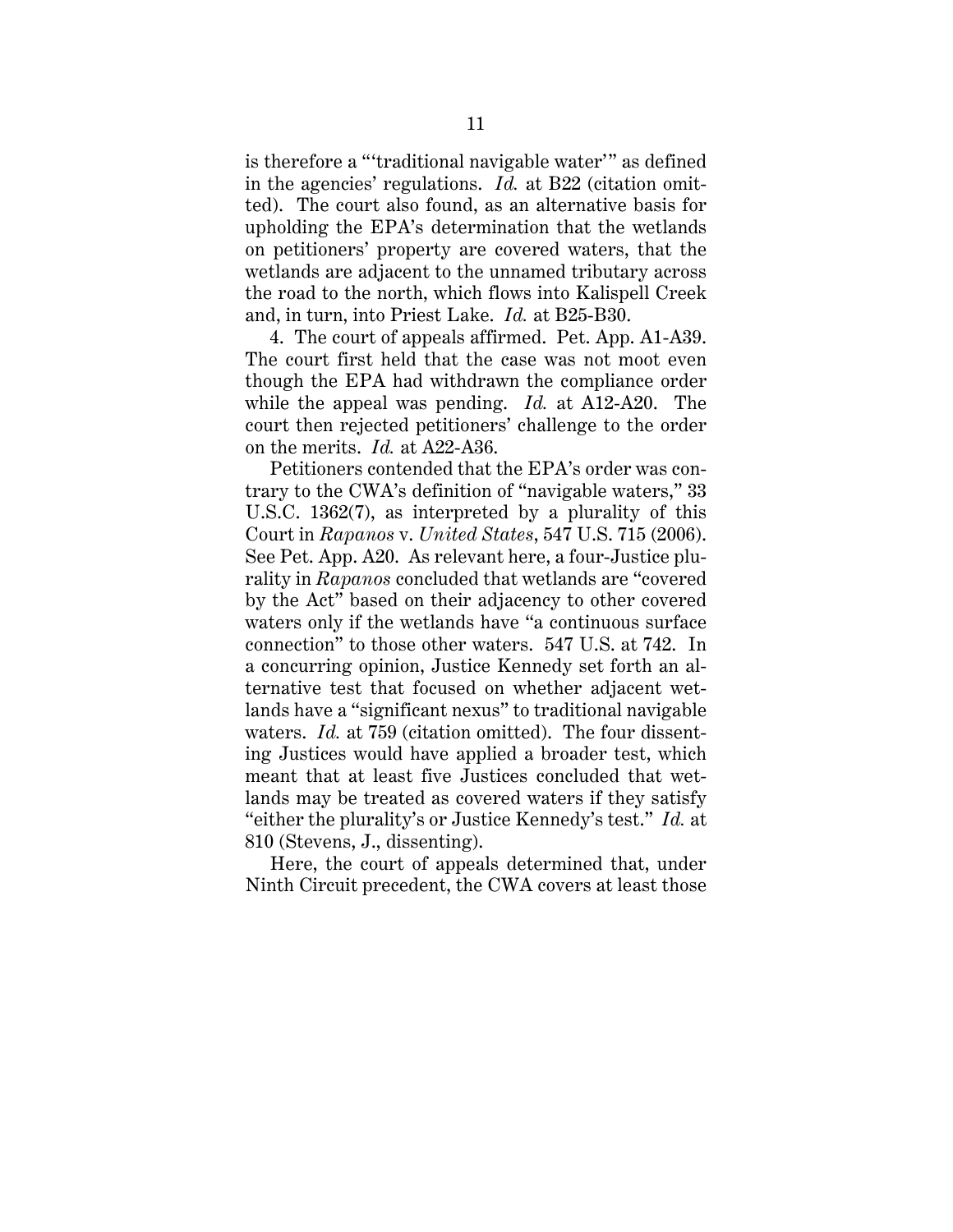adjacent wetlands that satisfy Justice Kennedy's "significant nexus" test. Pet. App. A22-A31. Applying that test, the court explained that "[t]he record plainly supports EPA's conclusion that the wetlands on [petitioners'] property are adjacent to a jurisdictional tributary and that, together with the similarly situated Kalispell Bay Fen, they have a significant nexus to Priest Lake, a traditional navigable water." *Id.* at A33.

The court of appeals emphasized that the wetlands are just 30 feet from the unnamed tributary, and that they are separated from the tributary only by an "artificial barrier[]" (a road), which does "not defeat adjacency." Pet. App. A33. With respect to the "significant nexus" requirement, the court found that the EPA had appropriately analyzed the wetlands on petitioners' property together with the Kalispell Bay Fen, and that "[t]he record further supports EPA's conclusion that these wetlands, in combination, significantly affect the integrity of Priest Lake." *Id.* at A35. The court noted that the wetlands "provide important ecological and water quality benefits" to Priest Lake and are "'especially important in maintaining the high quality of Priest Lake's water, fish, and wildlife.'" *Ibid.*

## **C. Subsequent Regulatory Developments**

1. The lower courts decided this case under the regulations in effect when the events at issue occurred. Pet. App. A6-A7 & n.1, B17 n.3. Between 2015 and 2020, the EPA and the Corps undertook three significant rulemakings. In the 2015 Clean Water Rule, the agencies adopted an approach under which some tributaries and adjacent wetlands were deemed "jurisdictional by rule," based on their significant nexus to traditional navigable waters, interstate waters, or the territorial seas, without the need for "case-specific analysis." 80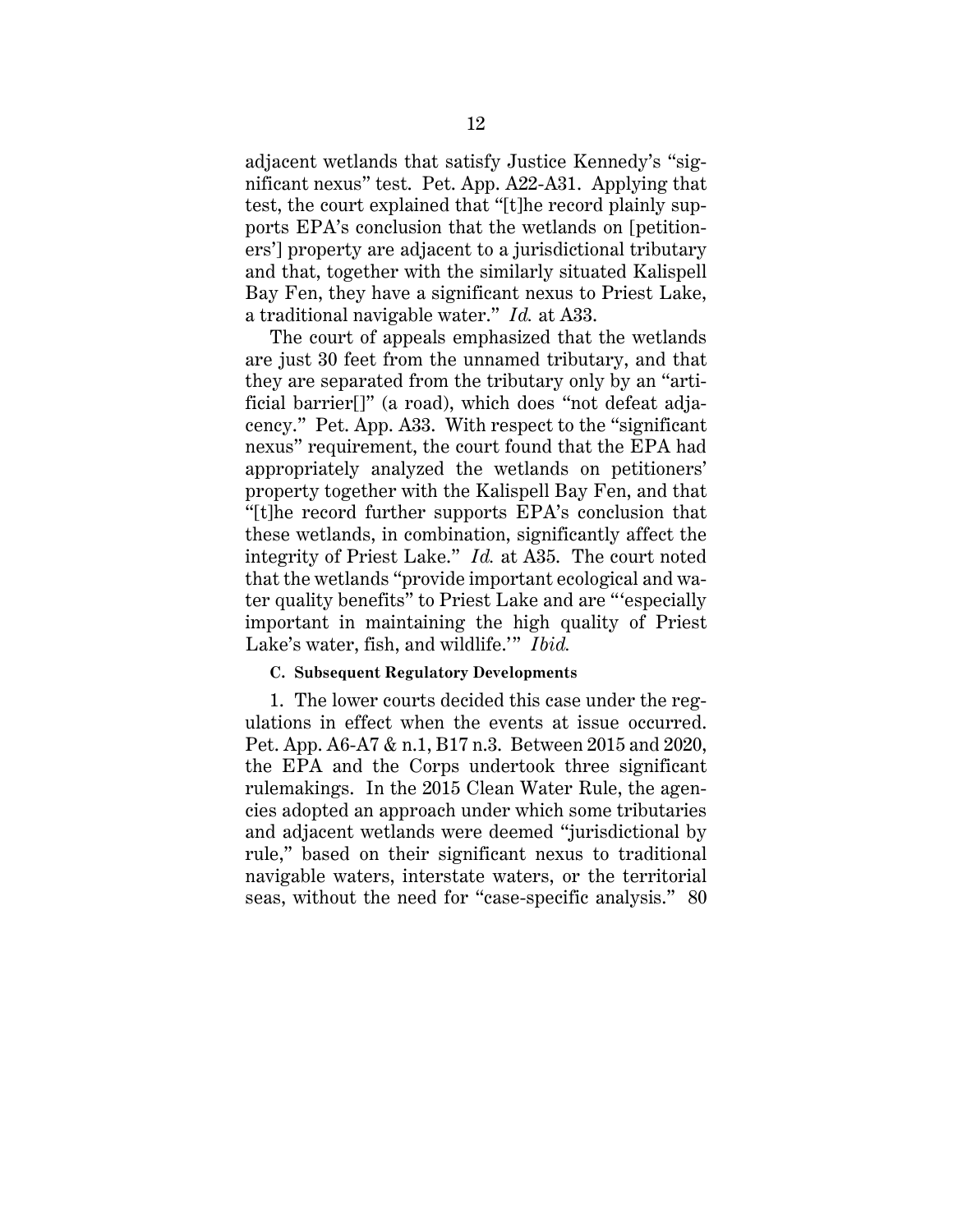Fed. Reg. 37,054, 37,058-37,059 (June 29, 2015). In 2019, the agencies repealed the Clean Water Rule. 84 Fed. Reg. 56,626, 56,626 (Oct. 22, 2019).

In the 2020 Navigable Waters Protection Rule (NWPR), the agencies redefined the term "waters of the United States." 85 Fed. Reg. at 22,250. Although the NWPR was in other respects consistent with the *Rapanos* plurality opinion, see *id*. at 22,273, it departed from the plurality's approach to adjacent wetlands. The NWPR provided that a natural berm or other barrier does not defeat CWA coverage of an adjacent wetland, and that an artificial barrier like a levee or a road does not defeat coverage in certain circumstances, such as where the wetland is inundated by flooding from a covered water at least once in a typical year. *Id*. at 22,307- 22,313, 22,338.

2. As a result of various stays and injunctions, the Clean Water Rule never fully took effect, and the NWPR took effect nationwide for only three months. 86 Fed. Reg. at  $69,382 \&$  nn.15-18. The agencies are currently engaged in another notice-and-comment rulemaking. The proposed rule, which was published in December 2021, would limit the CWA's coverage of adjacent wetlands to wetlands that satisfy either the significantnexus test or the continuous-surface-connection test. *Id.* at 69,373; see *id.* at 69,449-69,450. The proposed rule thus covers a narrower set of wetlands than the 1986 rule in effect when *Rapanos* was decided and when petitioners' discharges occurred. That proposed approach reflects the agencies' consideration of "the statute as a whole, the scientific record, relevant Supreme Court case law, and the agencies' experience and expertise after more than 30 years of implementing the 1986 regulations." *Id.* at 69,374.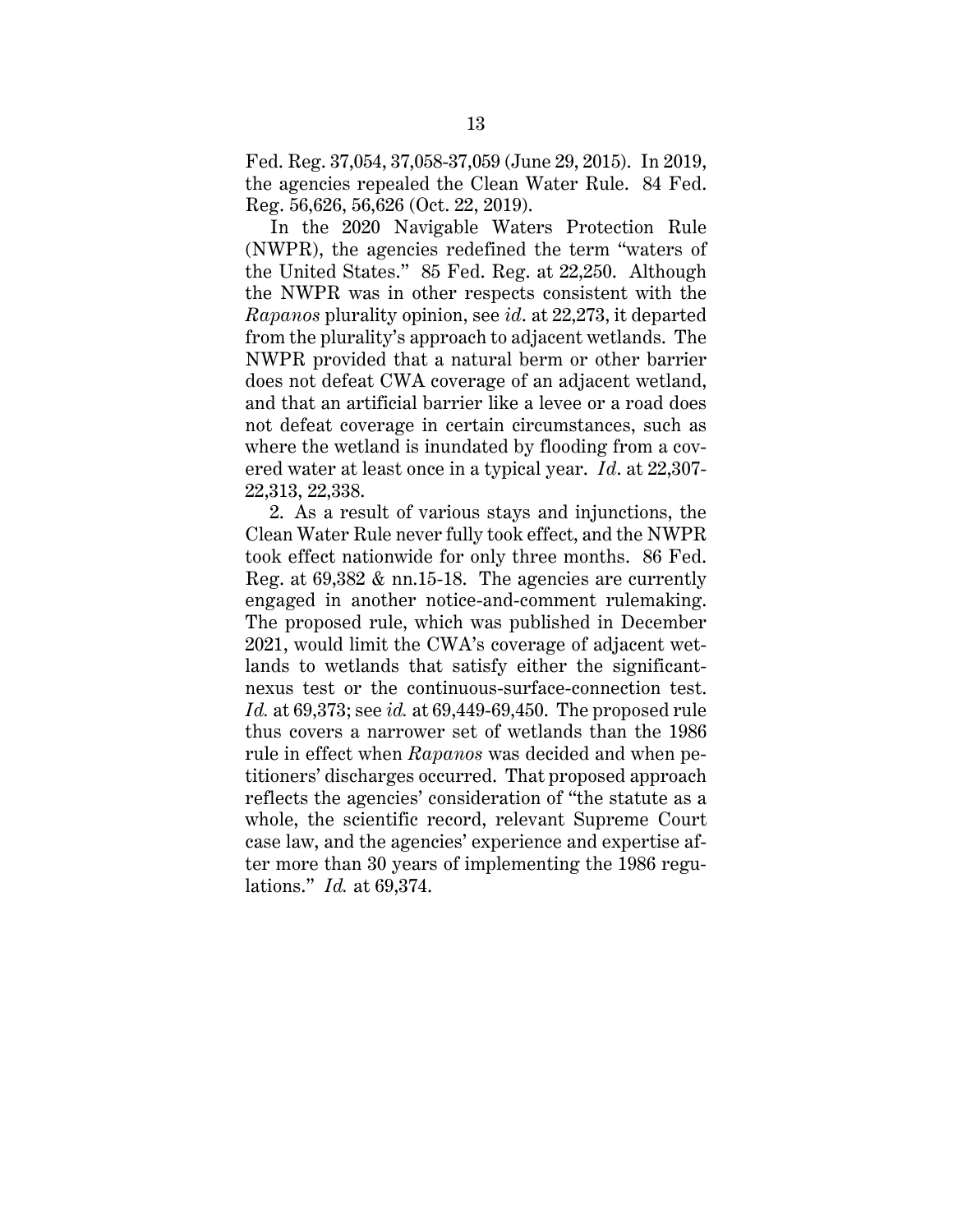#### **SUMMARY OF ARGUMENT**

I. When a wetland is adjacent to another water covered by the CWA, the wetland itself is among the "waters of the United States," 33 U.S.C. 1362(7), if it satisfies the significant-nexus test in Justice Kennedy's concurring opinion in *Rapanos* v. *United States*, 547 U.S. 715 (2006). The mere presence of a berm, levee, or other similar barrier does not defeat CWA coverage.

A. Statutory text, structure, and history establish that adjacent wetlands are "waters of the United States" covered by the CWA. Although the Corps initially took a different view in implementing Section 404, it quickly reversed course and revised its regulations to include "adjacent wetlands." In 1977, Congress approved that approach, amending the Act in a manner that presupposes that "adjacent" wetlands are covered "waters." And in *United States* v. *Riverside Bayview Homes, Inc.*, 474 U.S. 121 (1985), this Court unanimously upheld the Corps' regulations interpreting the "waters of the United States" to include adjacent wetlands.

Congress had good reason to include adjacent wetlands in the CWA's comprehensive scheme. Wetlands play an essential role in protecting the chemical, physical, and biological integrity of neighboring waterways, including by filtering pollutants, storing water, and providing flood control. Leaving those wetlands unprotected would thwart the CWA's comprehensive scheme and seriously compromise its protection of traditional navigable waters.

B. There is no sound basis for requiring that wetlands can be treated as covered waters only if they satisfy a continuous-surface-connection test. The *Rapanos* plurality's rationale for adopting such a test rested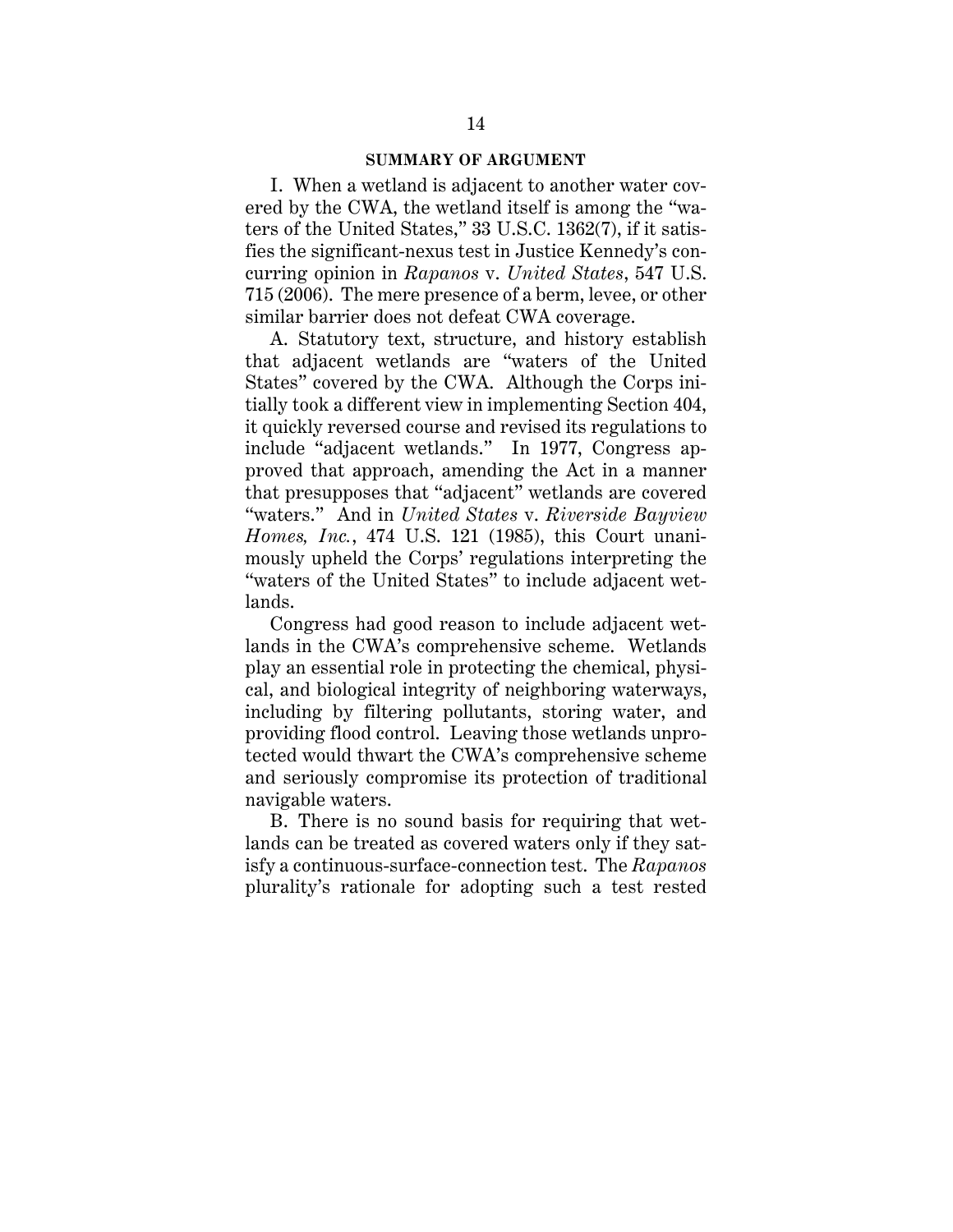largely on a misreading of *Riverside Bayview*. The plurality's brief discussion did not otherwise attempt to ground its continuous-surface-connection test in the text, history, or purpose of the Act, and those considerations all weigh against foreclosing jurisdiction over wetlands that are adjacent to other covered waters but separated by a berm, dike, or other similar barrier. Treating a continuous-surface-connection test as the exclusive criterion for CWA coverage would also lead to arbitrary and illogical results, which is why even the 2020 NWPR rejected that approach.

C. The significant-nexus test, by contrast, ensures that the CWA covers those adjacent wetlands that significantly affect the chemical, physical, and biological integrity of the Nation's traditional navigable waters. The Act is designed to provide comprehensive protections to traditional navigable waters, which necessitates regulating the network of wetlands and tributaries that significantly affect those waters—even in the absence of a continuous surface connection. The significantnexus test also provides an administrable and nowfamiliar standard, which is soundly based in science and well within Congress's constitutional authority.

D. This Court has held that the agencies' interpretations of the CWA are entitled to deference, and the Chief Justice's *Rapanos* concurrence emphasized that the agencies could have "avoided" the result in those consolidated cases through notice-and-comment rulemaking. 547 U.S. at 758. The agencies are following that course here and have issued a proposed rule refining their longstanding view of the CWA's coverage of adjacent wetlands.

II. In addition to proposing a continuous-surfaceconnection test for adjacent wetlands, petitioners now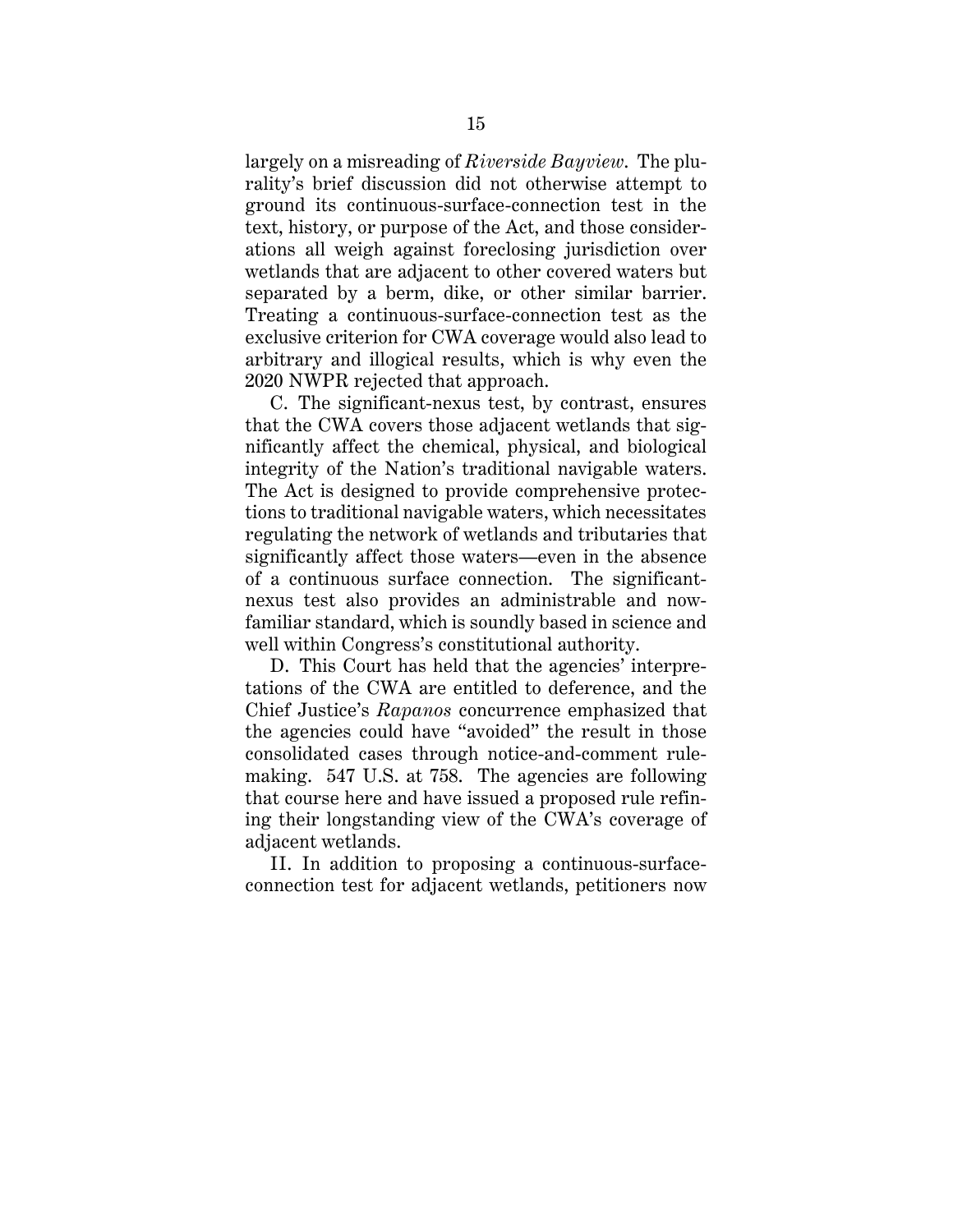assert that this Court should drastically restrict the tributaries covered by the CWA. Those arguments are not properly before the Court and lack merit in any event.

A. Petitioners' new arguments about tributaries contradict their assurance at the certiorari stage that they were *not* challenging the jurisdictional status of the tributary at issue here. And even if petitioners had not explicitly disclaimed the issue, it still would not be properly presented because it makes no difference to the disposition of this case.

B. If the Court considers petitioners' new arguments, it should reject them. Petitioners' proposed limitations contradict the text, structure, and history of the CWA. Indeed, petitioners' reading would thwart the Act's fundamental design by giving it a narrower scope than even the 1899 RHA.

First, petitioners' proposed exclusion of artificial tributaries is unsound. The text of the Act expressly contemplates that drainage ditches may be covered waters; the distinction between natural and artificial tributaries has no bearing on whether a tributary can carry water and pollutants into traditional navigable waters; and the *Rapanos* plurality indicated that the artificial drainage ditches at issue there would be covered tributaries as long as they contained relatively permanent flows of water (as the tributary here undisputedly does).

Second, petitioners' proposal to exclude all nonnavigable tributaries from the Act's coverage would radically depart from the way the statute has been understood for decades and would contradict the views of all nine Justices in *Rapanos*. Congress deliberately omitted the modifier "navigable" from the CWA's definition of covered waters precisely because it intended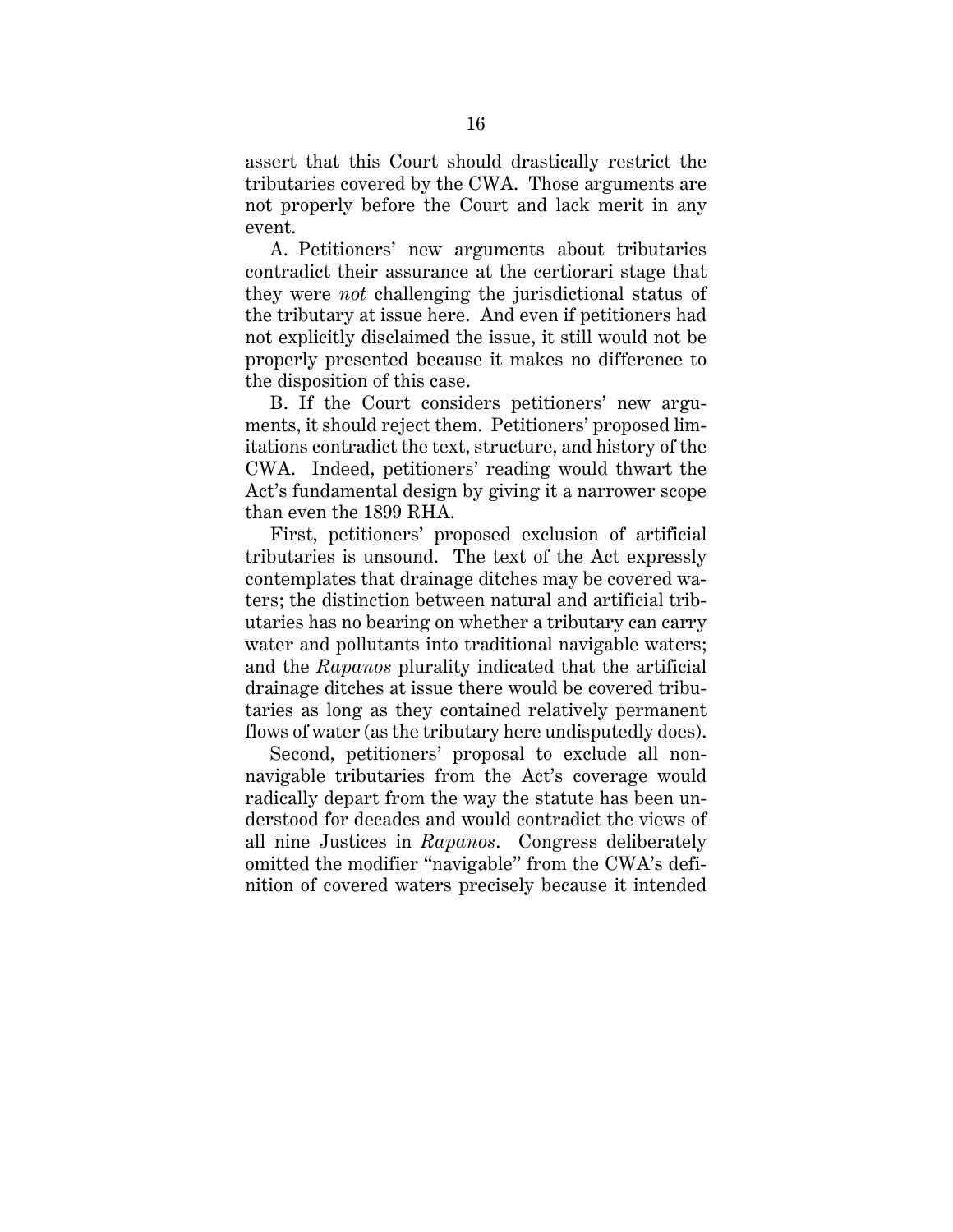to extend the Act beyond the waters covered by prior statutes keyed to navigability.

III. This Court should affirm the judgment of the court of appeals. That court correctly applied the significant-nexus test in upholding the EPA's determination that the wetlands on petitioners' property, which are located 30 feet from a tributary of Priest Lake and 300 feet from the Lake itself, are covered waters. The wetlands were historically part of a larger complex of wetlands from which water flowed directly into the Lake, and shallow subsurface flow remains. Taken as a whole, the wetland complex significantly affects the integrity of the Lake, including its water quality. Excluding such wetlands from the CWA's coverage would severely compromise the Act's protection of the Nation's navigable waters.

### **ARGUMENT**

## **I. THE MERE PRESENCE OF A BERM OR OTHER BAR-RIER DOES NOT DEFEAT CWA COVERAGE OF AN ADJACENT WETLAND THAT HAS A SIGNIFICANT NEXUS TO A TRADITIONAL NAVIGABLE WATER**

Petitioners do not dispute that at least some wetlands adjacent to other covered waters are covered by the CWA. Rather, the parties' disagreement concerns the criteria used to determine *which* wetlands are sufficiently connected to other covered waters to come within the "waters of the United States." 33 U.S.C. 1362(7). Petitioners assert that a restrictive version of the "continuous surface connection" test articulated by the plurality in *Rapanos* v. *United States*, 547 U.S. 715 (2006), is the exclusive basis for CWA coverage of wetlands. That rigid approach has no grounding in the CWA's text, structure, or history. It would upend an understanding of the Act's coverage that has prevailed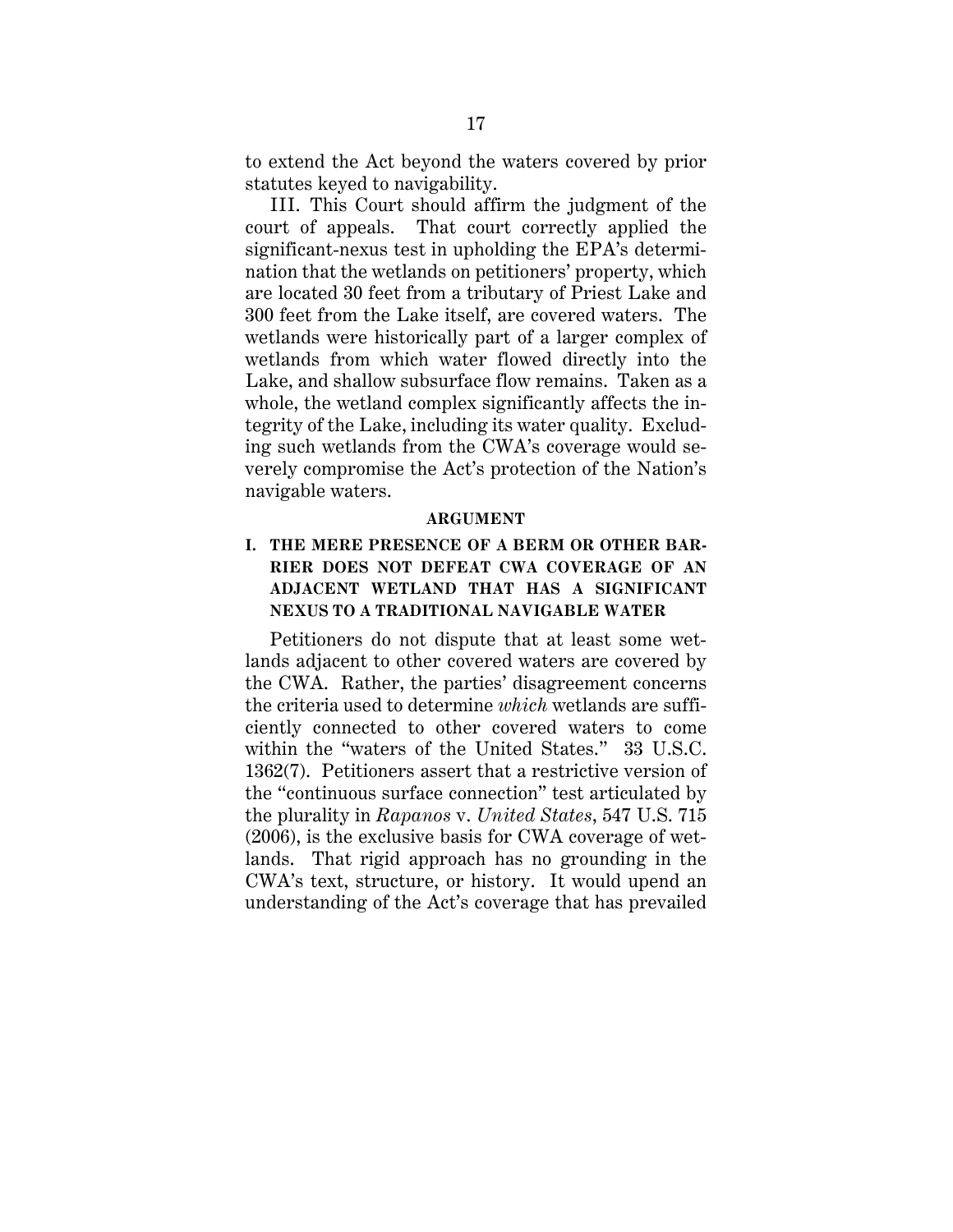for nearly half a century. And it would seriously compromise the Act's comprehensive scheme by denying protection to many adjacent wetlands—and thus the covered waters with which those wetlands are inextricably linked.

Petitioners' approach would also make the Act's central jurisdictional provision turn on arbitrary and shifting distinctions. A small surface connection would suffice, but the presence of a berm would defeat coverage despite a pervasive hydrological connection between a waterway and an adjacent wetland. Building a levee to protect a river and its adjacent wetlands could strip the wetlands of CWA coverage. A natural river berm could defeat coverage even though its very existence was a result of floods reflecting the close connection between the river and the neighboring wetlands. And the Act's coverage could come and go as floods or storms created or breached natural barriers like berms and dunes.

This Court should reject petitioners' restrictive test. A continuous surface connection to a covered water is certainly a *permissible* basis for CWA coverage of wetlands. But it has never been—and should not become the *only* basis. Rather, CWA coverage of wetlands can also be established under Justice Kennedy's significantnexus test, as it was in this case.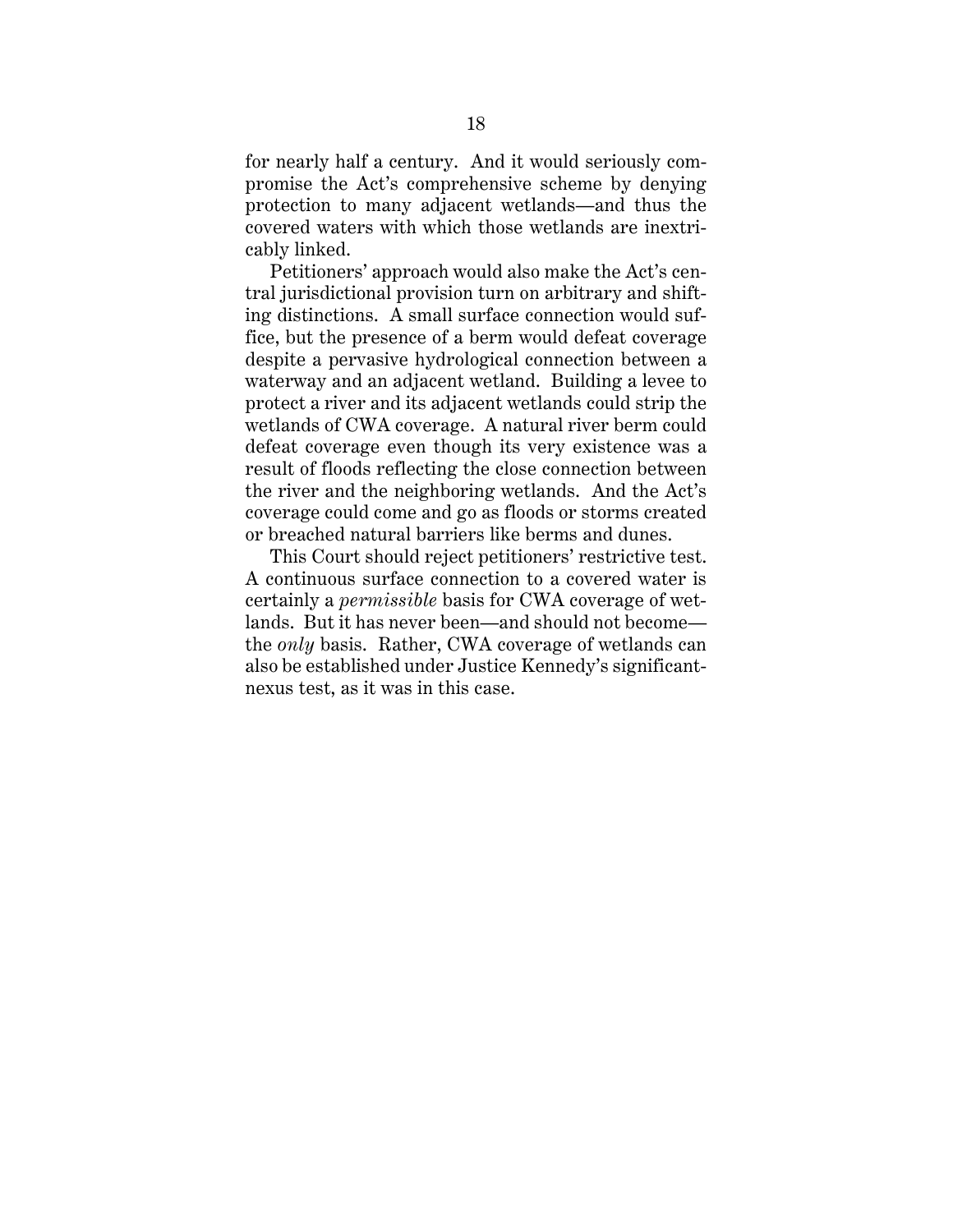## **A. The "Waters Of The United States" Include Adjacent Wetlands**

As in answering any other question of statutory interpretation, the Court should interpret the CWA's text "with reference to the statutory context, 'structure, history, and purpose.'" *Abramski* v. *United States*, 573 U.S. 169, 179 (2014) (citation omitted). All of those interpretive tools, as well as this Court's precedent, establish that the waters covered by the CWA include adjacent wetlands—even if those wetlands are separated by a berm or other barrier.

1. Although the CWA applies to "navigable waters," Congress broadly defined that term to include "the waters of the United States." 33 U.S.C. 1362(7). The breadth of that definition reflected a deliberate choice. The relevant House bill would have defined "navigable waters" as the "navigable waters of the United States, including the territorial seas." H.R. Rep. No. 911, 92d Cong., 2d Sess. 356 (1972) (emphasis omitted). But in conference the word "navigable" was deleted from that definition, and the conference report urged that the term "be given the broadest possible constitutional interpretation." S. Conf. Rep. No. 1236, 92d Cong., 2d Sess. 144 (1972).

The CWA's broad definition is naturally read to encompass wetlands. Wetlands, such as swamps, bogs, marshes, and fens, are "transitional areas between terrestrial and aquatic ecosystems." 2015 EPA Report 2- 5. The presence of water is "universally regarded as the most basic feature of wetlands." T. E. Dahl, U.S. Fish & Wildlife Serv., *Status and Trends of Wetlands in the Conterminous United States 2004 to 2009*, at 20 (Sept. 2011). Indeed, the "essential characteristic[]" of a wetland is "recurrent, sustained inundation or saturation at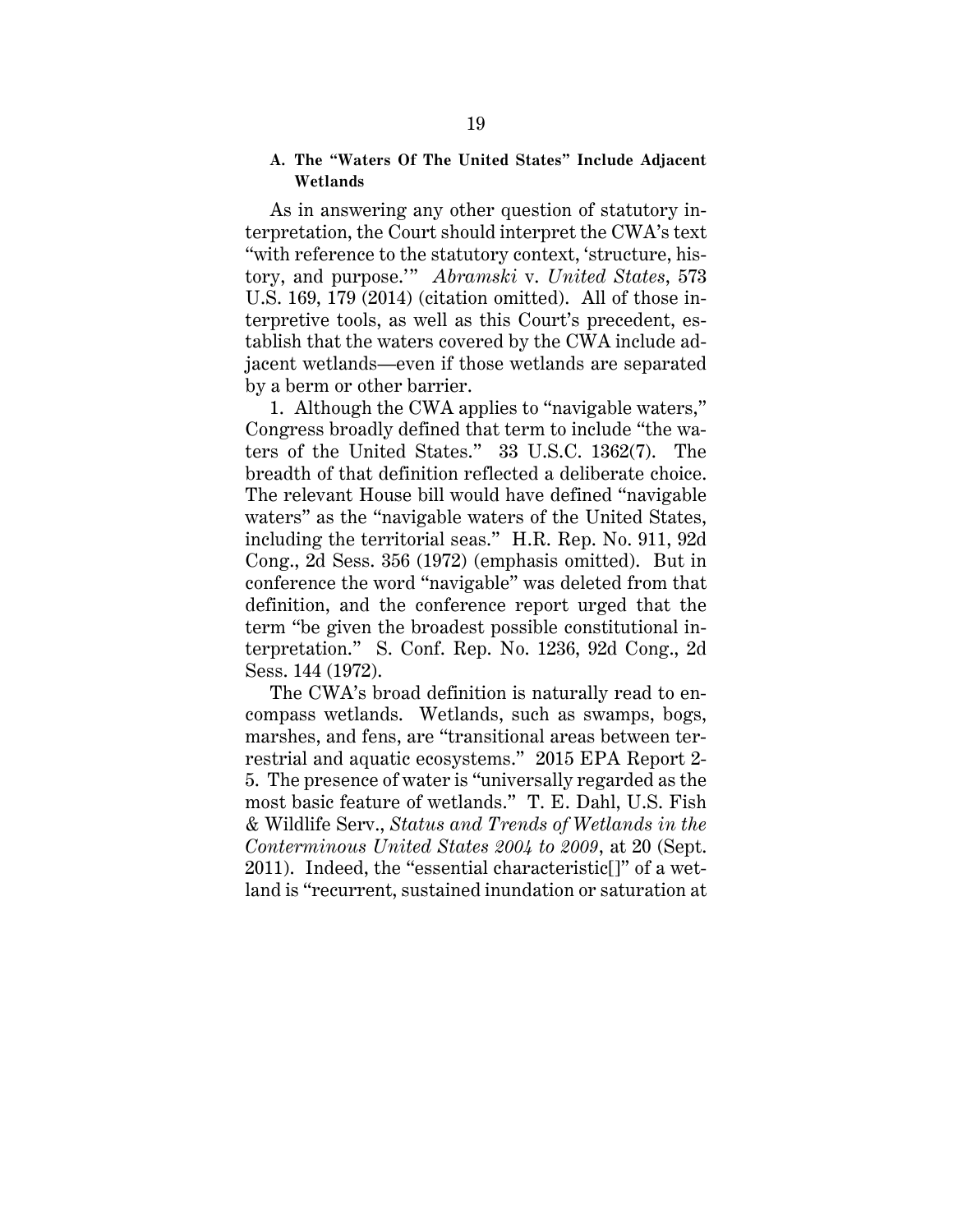or near the surface." NRC Report 3 (emphases omitted).

After the CWA's enactment, the Corps initially excluded most wetlands from the Section 404 permitting program by taking the position that the program applied only to the waters covered by Sections 9 and 10 of the Rivers and Harbors Act (RHA). The Corps' initial view was premised on prior uses of "navigable waters" as a term of art for waters that Congress may regulate as channels of interstate commerce. 39 Fed. Reg. at 12,115. That view was roundly criticized as failing to reflect the full scope of the CWA, and the Corps quickly adopted a broader definition of "waters of the United States" that encompassed wetlands adjacent to other covered waters. See pp. 5-6, *supra*.

The Corps defined "adjacent" to mean "bordering, contiguous, or neighboring," and it has adhered to that definition since 1977. 42 Fed. Reg. at 37,144; see 33 C.F.R. 328.3(c) (2008). That definition does not require that the wetlands directly abut another covered water. To the contrary, the 1977 regulations explicitly provided that "[w]etlands separated from other waters of the United States by man-made dikes or barriers, natural river berms, beach dunes and the like are 'adjacent wetlands.'" 33 C.F.R. 323.2(d) (1978); see 33 C.F.R. 328.3(c) (2008) (same).

2. The Corps' revised regulations—and specifically the CWA's application to adjacent wetlands—were the subject of extensive congressional hearings. See, *e.g.*, *Section 404 of the Federal Water Pollution Control Act Amendments of 1972: Hearings Before the Senate Comm. on Public Works*, 94th Cong., 2d Sess. 38-44, 68- 69, 239, 325-326 (1976); *Development of New Regulations by the Corps of Engineers, Implementing Section*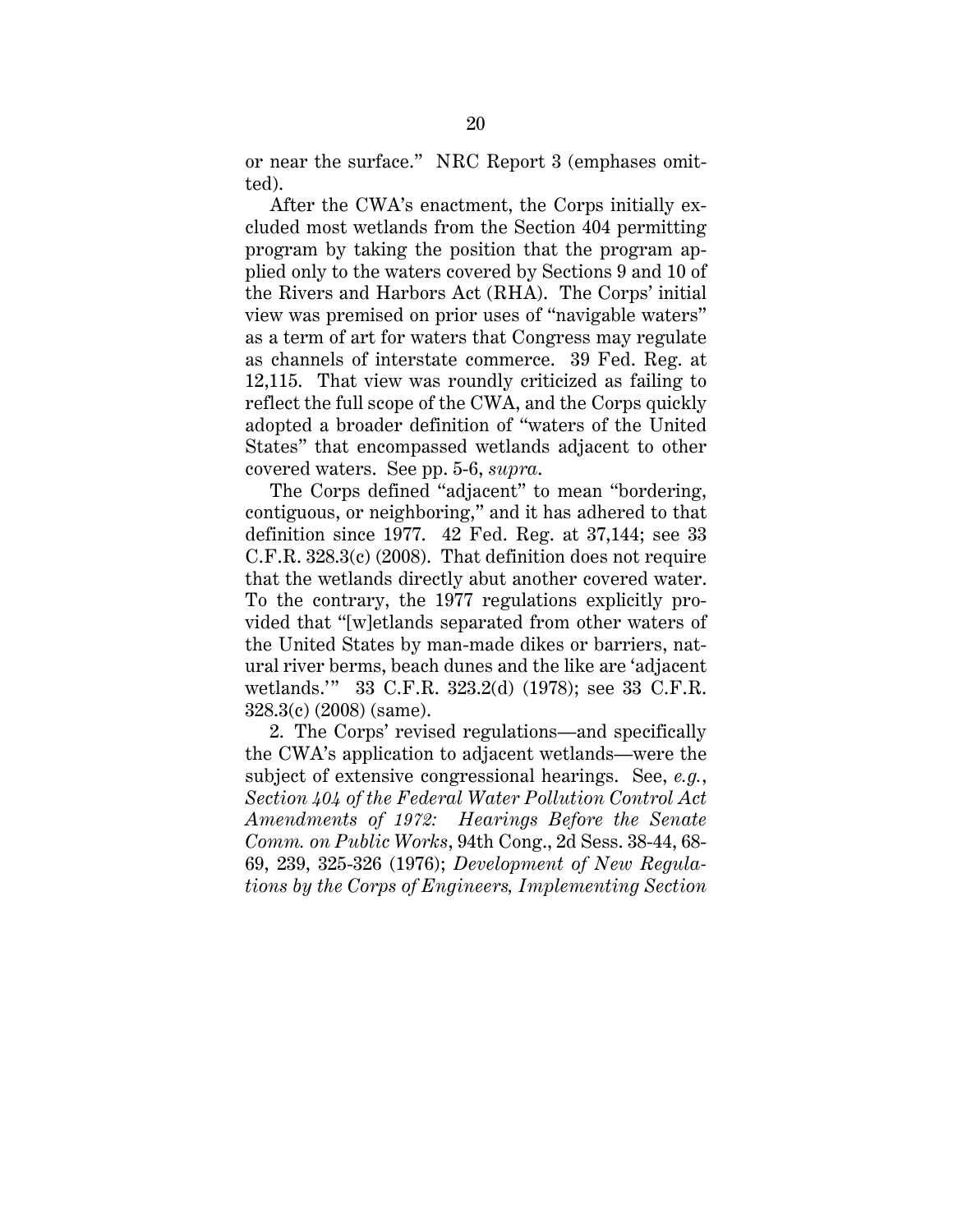*404: Hearings before the Subcomm. on Water Resources of the House Comm. on Public Works and Transportation*, 94th Cong., 1st Sess. 5-7, 10, 31 (1975). The House then passed a bill that would have limited Section 404 to a subset of traditional navigable waters and wetlands adjacent to them, but the Senate rejected that proposal. See 123 Cong. Rec. 10,420-10,421, 10,434, 26,728 (1977).

Congress instead modified Section 404 in a way that incorporated into the statutory text an explicit endorsement of the Corps' inclusion of adjacent wetlands. 1977 Act § 67(b), 91 Stat. 1601. That amendment authorizes States and Tribes to administer the Section 404 permitting program covering "the discharge of dredged or fill material into *the navigable waters* (*other than those waters* which are presently used, or are susceptible to use in their natural condition or by reasonable improvement as a means to transport interstate or foreign commerce \* \* \* *including wetlands adjacent thereto*)." 33 U.S.C. 1344(g)(1) (emphases added); see 33 U.S.C. 1377(e) (extension to Tribes).

The italicized reservation of authority to the Corps presupposed that "wetlands adjacent" to traditional navigable waters were subject to the Section 404 program, since otherwise the exclusion of those wetlands from the States' and Tribes' potential permitting authority would have been superfluous. The 1977 legislative record confirms that understanding. See 1977 Senate Report 10 (stating that committee wished to "maintain[]" coverage of wetlands); H.R. Conf. Rep. No. 830, 95th Cong., 1st Sess. 98, 104 (1977) (stating that the Corps will "continue" to exercise Section 404 jurisdiction over "adjacent wetlands").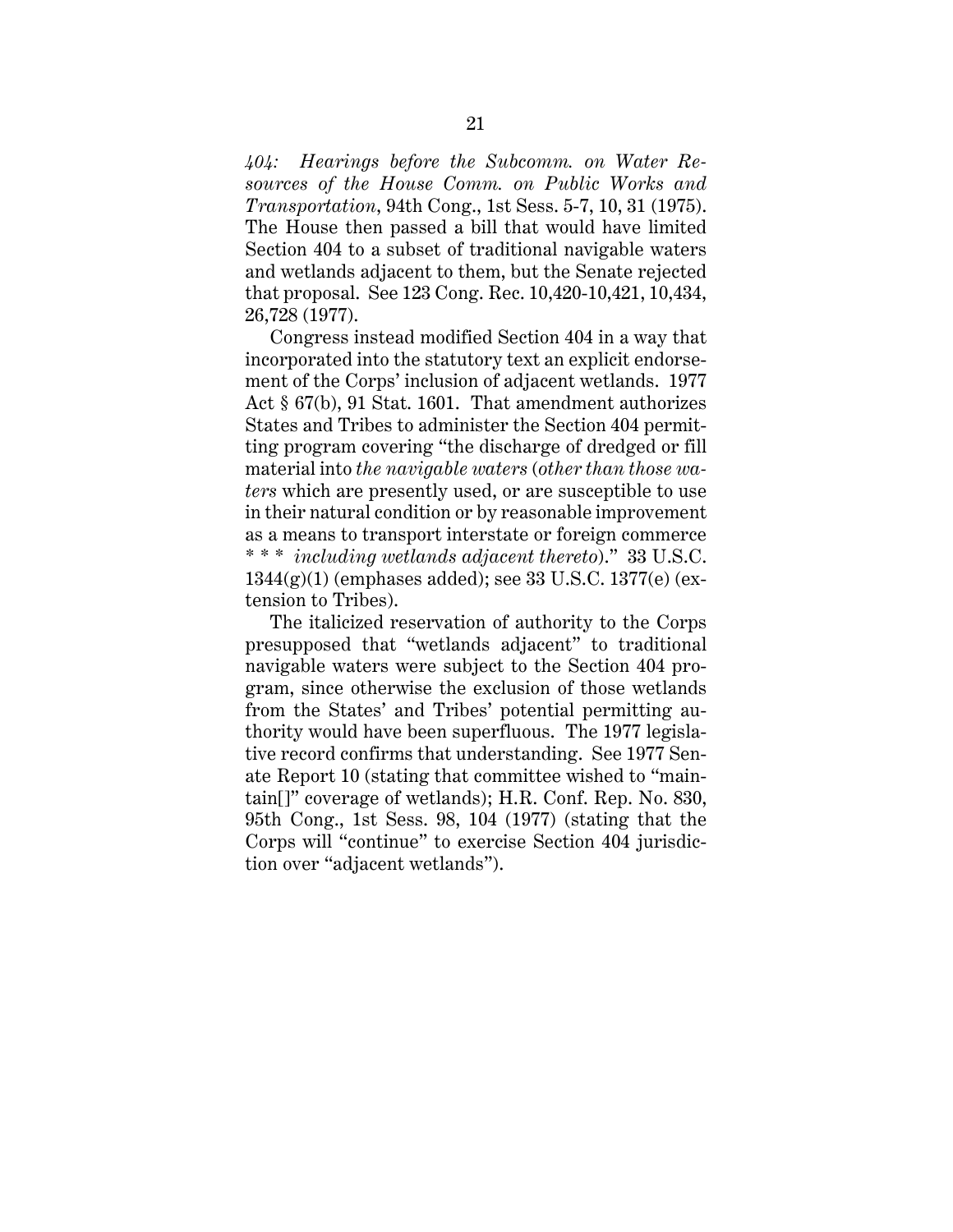By using the pre-existing regulatory term "adjacent" wetlands, Congress signaled its intent to incorporate the Corps' regulatory conception of adjacency. "When a statutory term is 'obviously transplanted from another legal source,' it 'brings the old soil with it.'" *Taggart* v. *Lorenzen*, 139 S. Ct. 1795, 1801 (2019) (citation omitted). Here, that soil includes the Corps' specification that a berm or barrier does not defeat adjacency. And that specification also accords with the term's plain meaning. One would naturally describe a marsh as "adjacent" to a stream even if they were separated by a berm or levee. Contemporaneous dictionaries likewise defined the term "adjacent" in ways that do not require direct abutment. See *Black's Law Dictionary* 62 (rev. 4th ed. 1968) ("Lying near or close to; sometimes, contiguous; neighboring. *Adjacent* implies that the two objects are not widely separated, though they may not actually touch[.]") (capitalization altered; citation and emphasis omitted); *The American Heritage Dictionary of the English Language* 16 (1975) ("Close to; next to; lying near; adjoining."); *Webster's New International Dictionary of the English Language* 32 (2d ed. 1958) ("Lying near, close, or contiguous; neighboring; bordering on.") (emphasis omitted).

3. In *United States* v. *Riverside Bayview Homes, Inc.*, 474 U.S. 121 (1985), this Court considered the "language, policies, and history" of the CWA, including the amendments in the 1977 Act, and unanimously upheld the Corps' exercise of CWA jurisdiction over adjacent wetlands. *Id*. at 139. The Court held that the Corps' regulation defining "the waters of the United States" to include wetlands adjacent to navigable waters "is valid as a construction" of the Act. *Id.* at 131.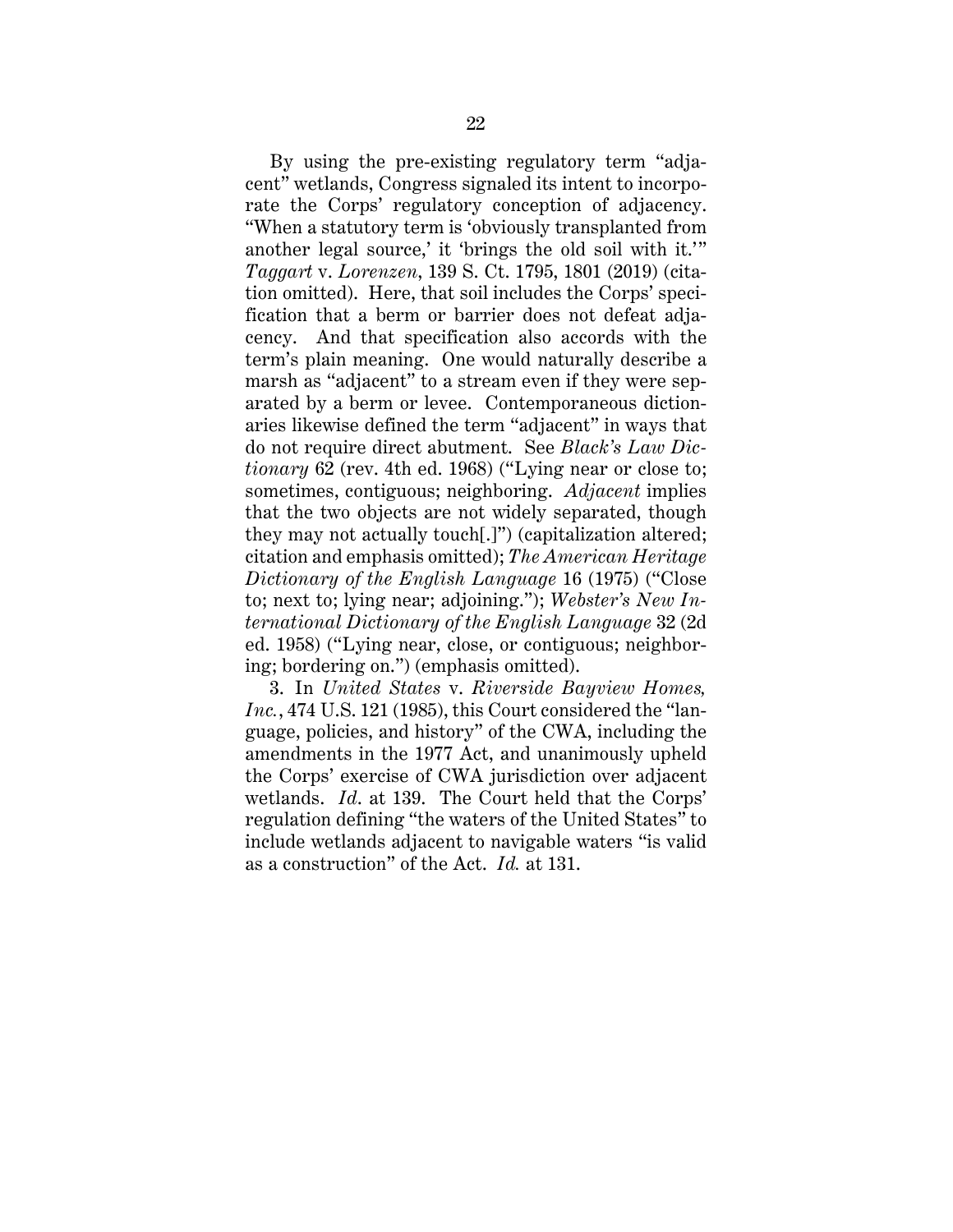The Court first observed that "between open waters and dry land may lie shallows, marshes, mudflats, swamps, bogs—in short, a huge array of areas that are not wholly aquatic but nevertheless fall far short of being dry land." *Riverside Bayview*, 474 U.S. at 132. To administer the statute, the Corps therefore "must necessarily choose some point at which water ends and land begins." *Ibid.* The Court further explained that, in drawing that jurisdictional line, the Corps may take into account "the evident breadth of congressional concern for protection of water quality and aquatic ecosystems." *Id.* at 133. It quoted with apparent approval the Corps' statement that "Federal jurisdiction under Section 404 must include any adjacent wetlands that form the border of or are in reasonable proximity to other waters of the United States, as these wetlands are part of this aquatic system." *Id*. at 134 (quoting 42 Fed. Reg. at 37,128). The Court concluded that "the Corps' ecological judgment about the relationship between waters and their adjacent wetlands provides an adequate basis for a legal judgment that adjacent wetlands may be defined as waters under the Act." *Ibid.*

The Court also viewed the 1977 Act as approving the Corps' assertion of jurisdiction over adjacent wetlands. *Riverside Bayview*, 474 U.S. at 137-139. The Court observed that "the scope of the Corps' asserted jurisdiction over wetlands was specifically brought to Congress' attention, and Congress rejected measures designed to curb the Corps' jurisdiction in large part because of its concern that protection of wetlands would be unduly hampered by a narrowed definition of 'navigable waters.'" *Id.* at 137. The Court also cited Section  $404(g)(1)$ as express textual evidence "that the term 'waters' included adjacent wetlands." *Id*. at 138.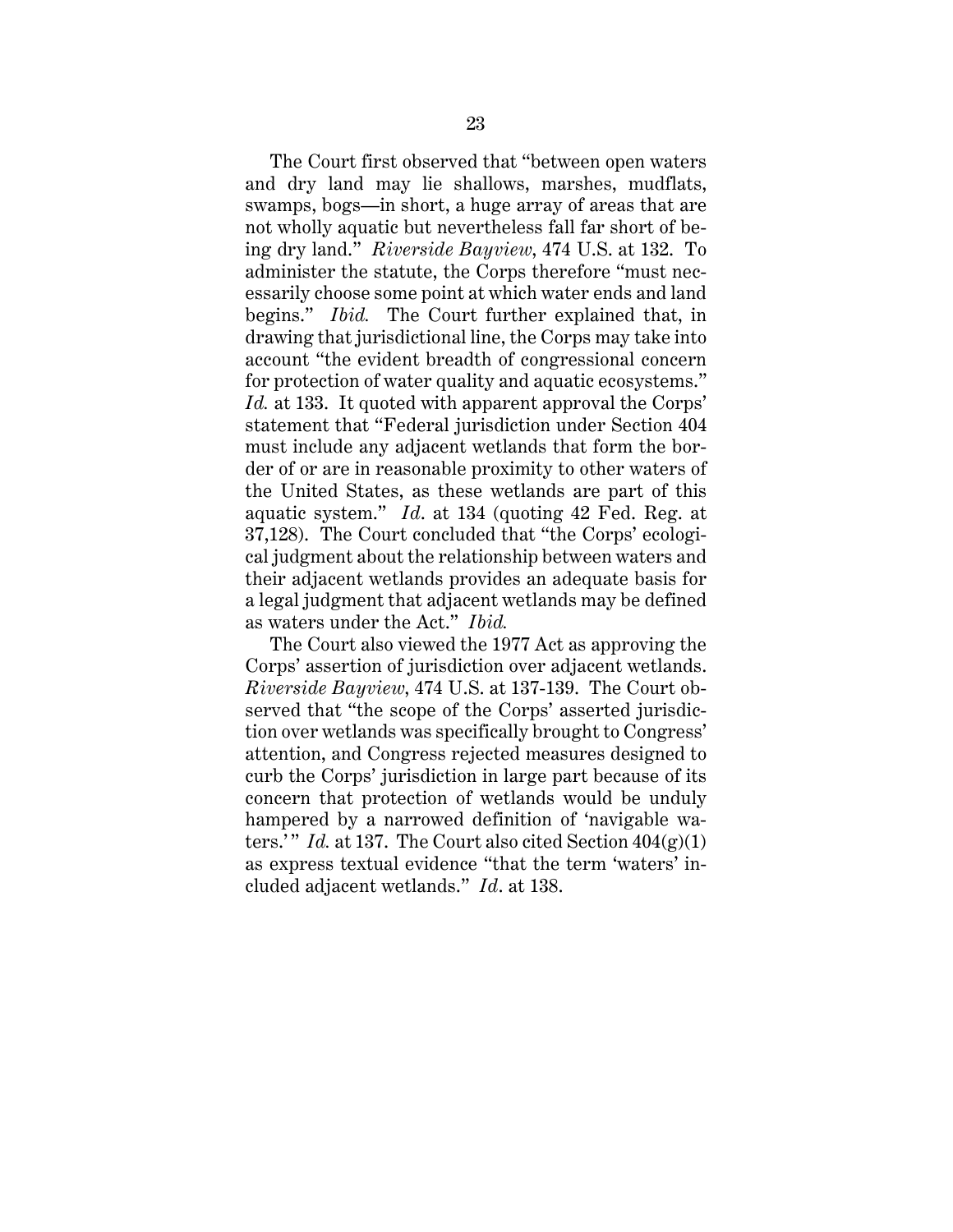4. Congress had good reason to approve the inclusion of adjacent wetlands within the "waters of the United States." Wetlands affect "the chemical, physical, and biological integrity" of downstream waters by performing essential water-quality functions, "including interruption and delay of the transport of waterborne contaminants over long distances; retention of sediment; retention and slow release of flood waters; and prevention and mitigation of drinking water contamination." 86 Fed. Reg. at 69,392; see 2015 EPA Report ES-3 (explaining that wetlands "improve water quality through the assimilation, transformation, or sequestration of pollutants, including excess nutrients and chemical contaminants such as pesticides and metals"). Allowing wetlands to be filled without any permitting requirement would deprive interconnected aquatic systems of those benefits and thereby threaten the integrity of traditional navigable waters.

The same reasoning applies with full force when an adjacent wetland is separated from the neighboring waters by a berm or barrier. Adjacent wetlands behind berms can serve important water-quality functions, filtering pollutants and sediment before they reach downstream waters, and can help reduce the impacts of storm surges caused by hurricanes. 86 Fed. Reg. at 69,429. Whether natural or manmade, "berms, dikes, and similar features \* \* \* typically do not block all water flow," since water can "overtop" or flow beneath them. *Id*. at 69,421, 69,429. And "filling in wetlands separated from another water by a berm can mean that floodwater, impurities, or runoff that would have been stored or contained in the wetlands will instead flow out to major waterways." *Rapanos*, 547 U.S. at 775 (Kennedy, J., concurring in the judgment).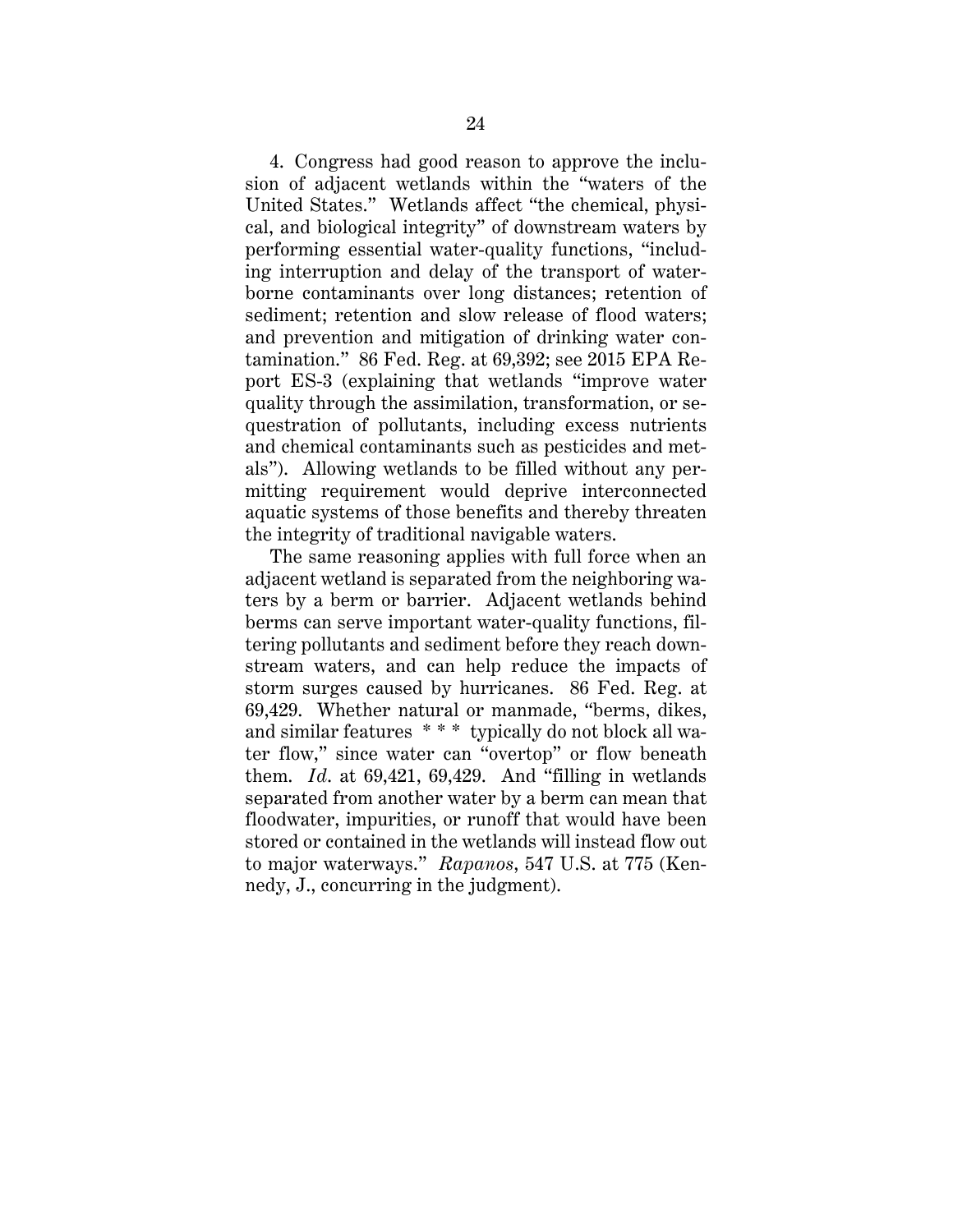## **B. There Is No Sound Basis For Imposing Petitioners' Rigid Continuous-Surface-Connection Requirement**

Petitioners urge the Court to adopt, as the exclusive basis for CWA coverage of wetlands, a version of the continuous-surface-connection test advocated by the *Rapanos* plurality. But the plurality's justifications for that test are unpersuasive. And like the plurality, petitioners fail to acknowledge or justify the anomalous results that their rigid requirement would produce.

1. In concluding that only wetlands with a continuous surface connection to other covered waters are protected by the CWA, the *Rapanos* plurality relied primarily on two related propositions that it viewed as implicit in *Riverside Bayview*. First, the plurality suggested that the CWA term "waters" cannot reasonably be construed to cover wetlands *as such*, and that discharges into wetlands therefore can be regulated only when particular wetlands are properly deemed *part of* other waters to which they are adjacent. See 547 U.S. at 740. Second, the plurality concluded that this requirement will be satisfied only when "the wetland has a continuous surface connection with [the adjacent] water." *Id*. at 742. Those propositions are unsound and rest on a misreading of *Riverside Bayview*.

a. The *Rapanos* plurality quoted the *Riverside Bayview* Court's statement that, "[o]n a purely linguistic level, it may appear unreasonable to classify 'lands,' wet or otherwise, as 'waters.'" 547 U.S. at 740 (quoting *Riverside Bayview*, 474 U.S. at 132). In the next sentence of its opinion, however, the *Riverside Bayview* Court stated that "[s]uch a simplistic response \* \* \* does justice neither to the problem faced by the Corps in defining the scope of its authority under § 404(a) nor to the realities of the problem of water pollution that the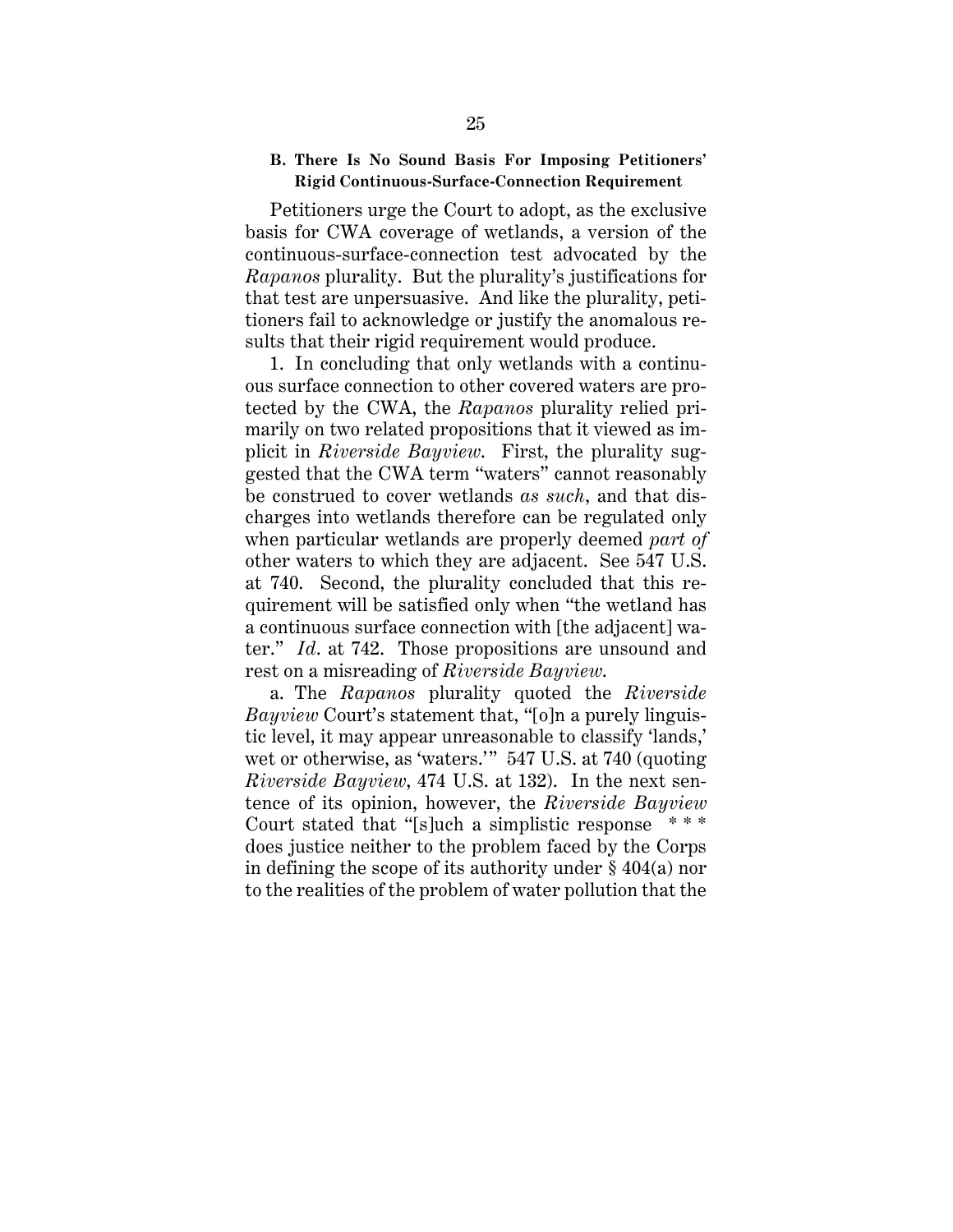[CWA] was intended to combat." 474 U.S. at 132. The Court concluded that "adjacent wetlands may be defined as waters under the Act." *Id*. at 134. And, as explained above, the CWA's text, history, and purpose likewise confirm that adjacent wetlands are themselves "waters" covered by the Act. See pp. 19-24, *supra*.

b. The *Rapanos* plurality read *Riverside Bayview* as resting on the "inherent ambiguity in drawing the boundaries of any 'waters.'" 547 U.S. at 740. The plurality also described *Solid Waste Agency of Northern Cook County* v. *United States Army Corps of Engineers*, 531 U.S. 159 (2001), as having read *Riverside Bayview* to be "refer[ring] to the close connection between waters and the wetlands that they gradually blend into." *Rapanos*, 547 U.S. at 741. The plurality concluded that "*only* those wetlands with a continuous surface connection to bodies that are 'waters of the United States' in their own right" can be protected by the CWA, because only in that circumstance is it "difficult to determine where the 'water' ends and the 'wetland' begins." *Id.* at 742.

The *Rapanos* plurality misconceived the nature of the line-drawing problem in *Riverside Bayview*. The Court in that case identified "shallows, marshes, mudflats, swamps, [and] bogs" as examples of "areas that are not wholly aquatic but nevertheless fall far short of being dry land," and it observed that "[w]here on this continuum to find the limit of 'waters' is far from obvious." 474 U.S. at 132. The line-drawing problem in *Riverside Bayview* thus did not involve identifying the outer boundary of a covered water *at a particular site*. Rather, it involved the criteria that should be used to determine whether particular *types* of hydrogeographic features should be regarded as "waters" under the Act.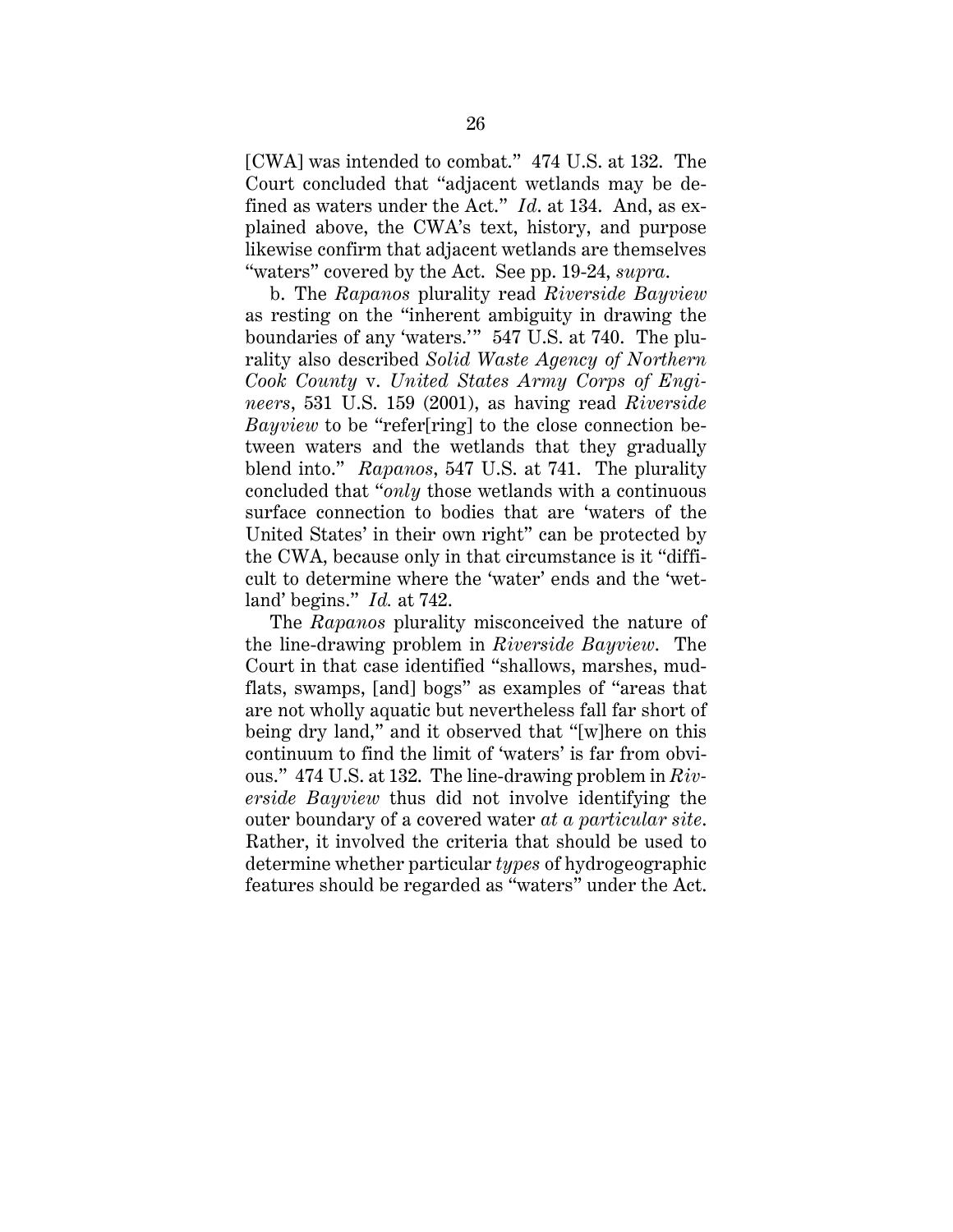That line-drawing problem—in essence, determining how wet is wet enough—can arise even when a particular swamp or marsh is separated by a barrier from a nearby lake or stream. After discussing at some length the regulatory definition of "wetlands" and its application to the property at issue in that case, see *id*. at 129- 131, the *Riverside Bayview* Court upheld as reasonable "the Corps' approach of defining adjacent wetlands as 'waters' within the meaning of" the CWA, *id*. at 132.

2. As further support for its continuous-surface-connection test, the *Rapanos* plurality invoked *SWANCC*'s holding that certain isolated ponds were not covered by the CWA. The *SWANCC* Court had described *Riverside Bayview* as resting on "the significant nexus between the wetlands and" the adjacent waters. 531 U.S. at 167. The *Rapanos* plurality in turn described *SWANCC* as "reject[ing] the notion that the ecological considerations upon which the Corps relied in *Riverside Bayview* \* \* \* provided an *independent* basis for including entities like 'wetlands' \* \* \* within the phrase 'the waters of the United States.'" 547 U.S. at 741 (citation omitted). In the plurality's view, "*SWANCC* found such ecological considerations irrelevant to the question whether physically isolated waters come within the Corps' jurisdiction," because the coverage inquiry for the "[i]solated ponds" at issue in that case "presented no boundary-drawing problem that would have justified the invocation of ecological factors." *Id.* at 741-742.

Contrary to the *Rapanos* plurality's suggestion, the Court in *SWANCC* did not hold that the *particular* "ecological considerations upon which the Corps relied in *Riverside Bayview*," 547 U.S. at 741—*i.e.*, the potential importance of wetlands to the quality of adjacent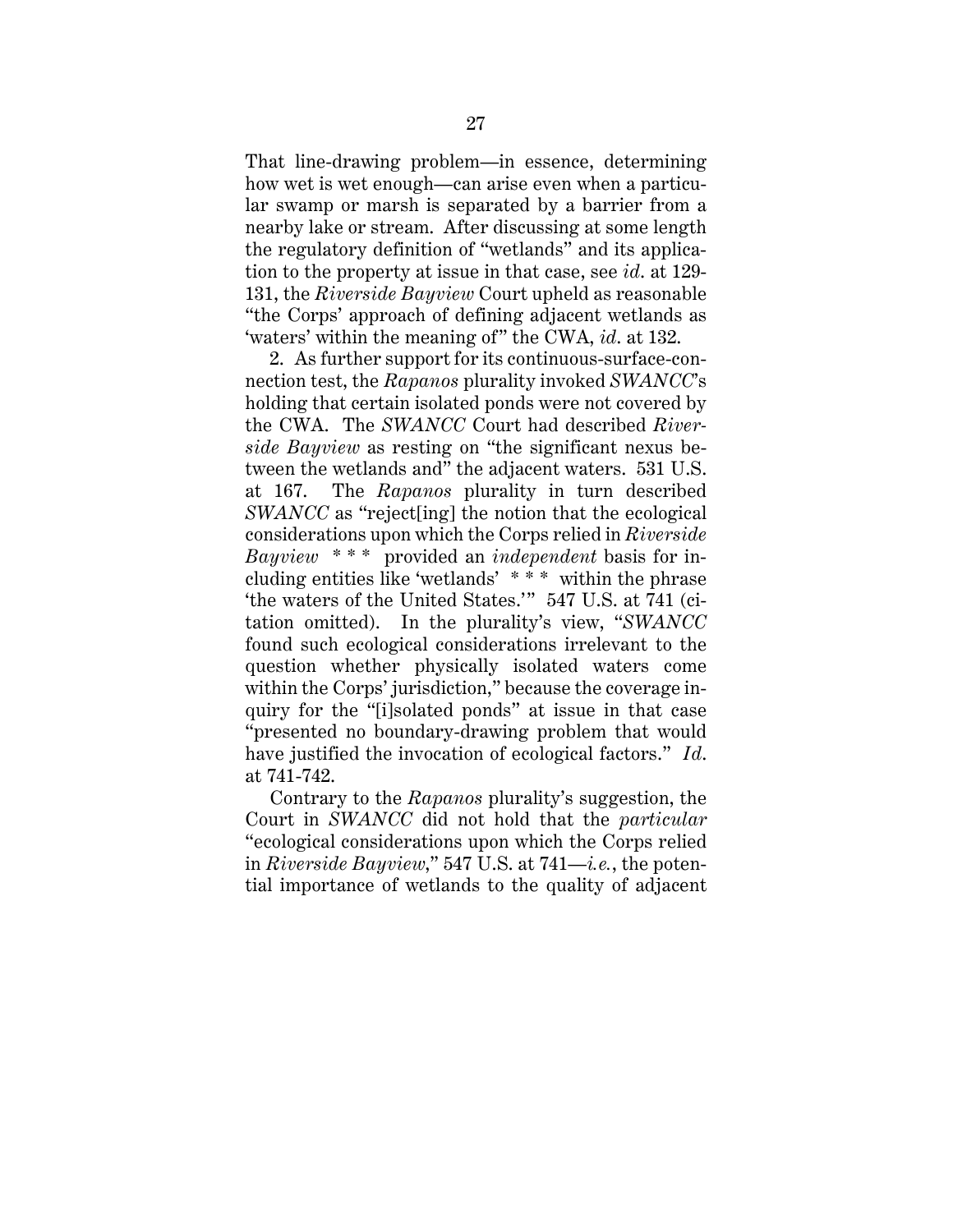waters—were irrelevant to CWA jurisdiction. Rather, the Court held that a *different* ecological concern, namely the potential use of the isolated ponds as habitat for migratory birds, could not justify treating those ponds as "waters of the United States." See 531 U.S. at 164-165, 171-172. That ecological concern was not cognizable because it was unrelated to "what Congress had in mind as its authority for enacting the CWA: its traditional jurisdiction over waters that were or had been navigable in fact or which could reasonably be so made." *Id*. at 172. Here, by contrast, as in *Riverside Bayview*, the government seeks to protect adjacent wetlands based on their importance to the integrity of traditional navigable waters nearby.

3. Aside from its mistaken reliance on *Riverside Bayview* and *SWANCC*, the *Rapanos* plurality did not attempt to ground the continuous-surface-connection test in the CWA's text or history. See 547 U.S. at 739- 742. And making a continuous surface connection a necessary condition for CWA coverage would affirmatively undermine the Act's purpose by creating an illogical jurisdictional gap. It would include any wetland with a continuous surface connection, no matter how small. But it would categorically exclude wetlands separated from covered waters by a berm, dike, sand dune, or other natural or manmade barrier, even if they are closely connected by subsurface flow or periodic floods—and regardless of such wetlands' ecological importance to covered waters nearby and downstream. "[O]verwhelming" scientific evidence shows that such wetlands may significantly affect downstream waters. 86 Fed. Reg. at 69,398 (discussing the evidence that wetlands lacking a continuous surface connection may nonetheless "improv[e] water quality" downstream)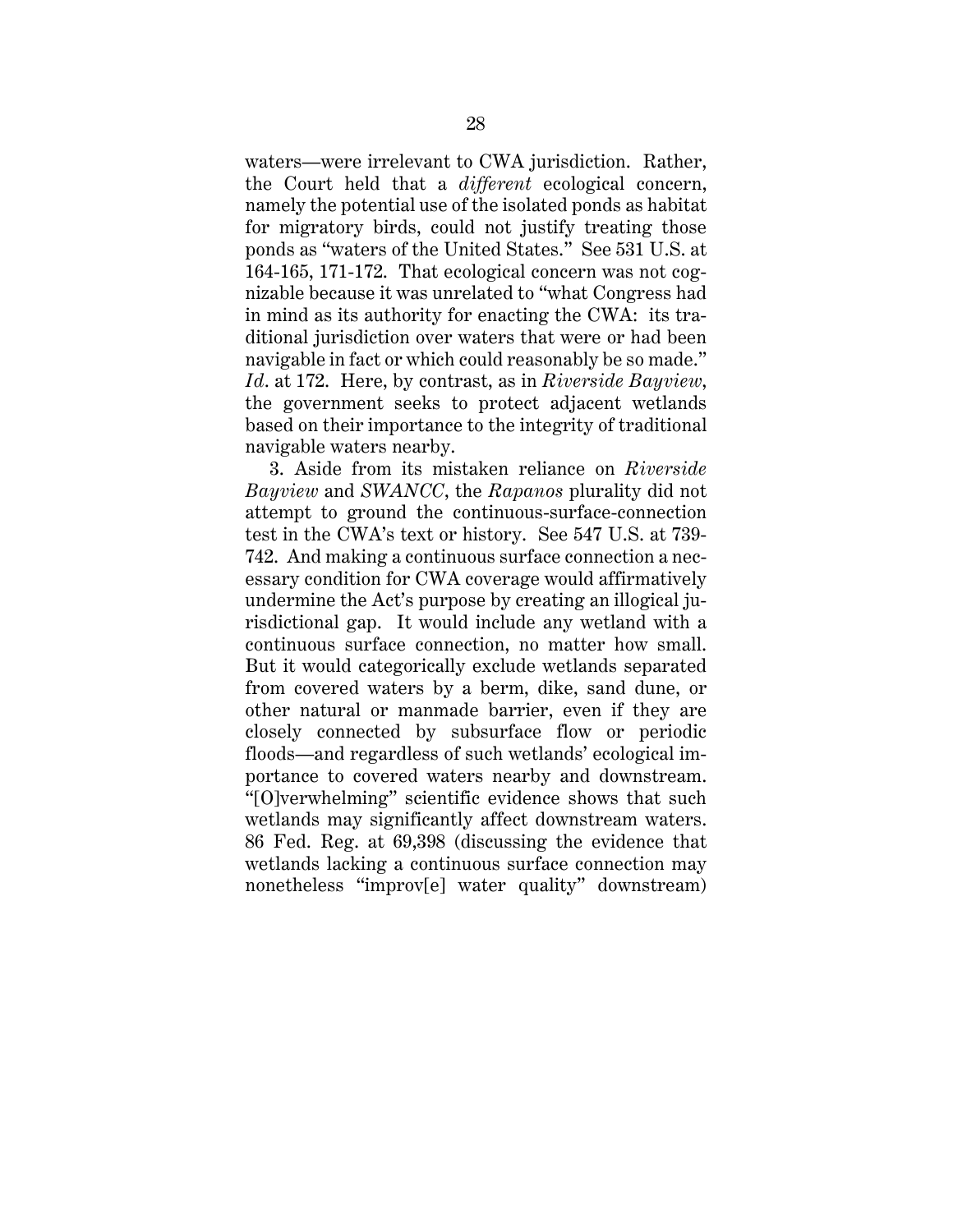(citing 2015 EPA Report 4-20 to 4-38); see EPA  $\&$ Corps, *Technical Support Document for the Proposed "Revised Definition of 'Waters of the United States'" Rule* 179-189 (Nov. 18, 2021) (*Technical Support Document*).

4. The continuous-surface-connection test was not briefed in *Rapanos*. See 547 U.S. at 800 (Stevens, J., dissenting). And the plurality's terse discussion of the issue did not elaborate on that test in any detail: The plurality distinguished a "continuous surface connection" from "an intermittent, physically remote hydrological connection," but gave little further guidance on the application of its test. *Id.* at 742 (plurality opinion). That has not posed difficulties so long as the continuoussurface-connection test has been understood as a sufficient but not necessary condition for CWA coverage. But if this Court made it the exclusive test, it would produce a host of thorny questions and potentially arbitrary results.

Petitioners, for example, repeatedly describe the *Rapanos* plurality's test as requiring a "continuous surface*water* connection." Pet. Br. 6 (emphasis added); see *id.* at 8, 17, 21-22, 25. That formulation appears in Justice Kennedy's concurring opinion in *Rapanos*, see 547 U.S. at 774, but not in the plurality opinion itself. The plurality opinion instead refers interchangeably to a "continuous surface connection" and a "continuous physical connection." *Id.* at 742, 751 n.13, 757. The agencies have determined that a continuous surface connection can be present when a wetland directly abuts another covered water, even if surface water is not continuously present between the two. See EPA & Corps, *Clean Water Act Jurisdiction Following the U.S. Supreme*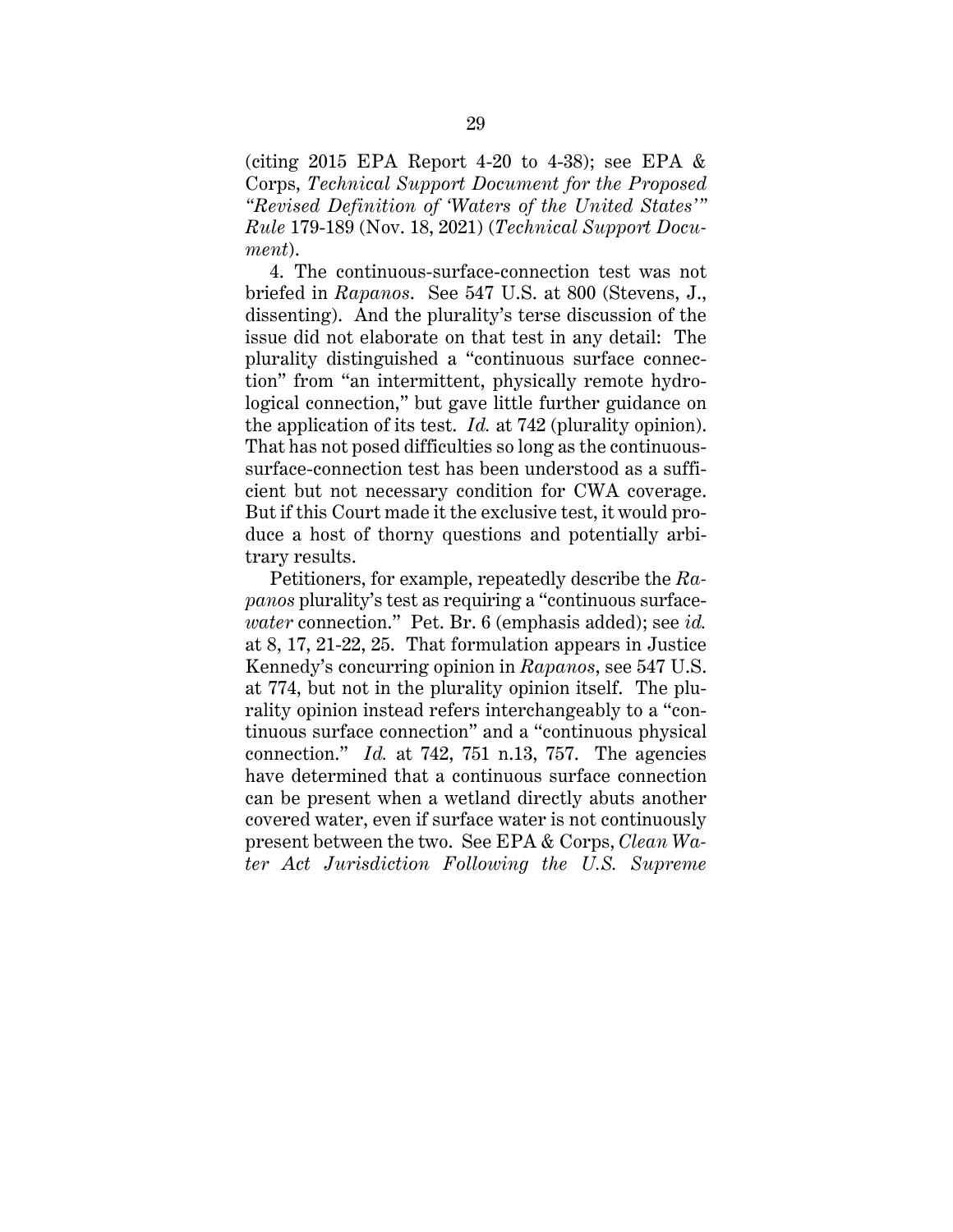*Court's Decision in* Rapanos v. United States & Carabell v. United States 7 & n.28 (Dec. 2, 2008) (*Rapanos* Guidance). Petitioners' demand for a continuous surface *water* connection would effectively limit CWA protection of wetlands to areas that are inundated throughout the year. But many wetlands have surface water only seasonally or intermittently, and no scientific or regulatory definition of wetlands demands year-round surface water. See, *e.g.*, 33 C.F.R. 328.3(b) (2008); NRC Report 3-5.

The continuous-surface-connection test would also exclude jurisdiction and allow filling of wetlands that are adjacent to a river but separated from it by a levee. The Mississippi River, for example, features an extensive levee system built to prevent flooding. The Upper Mississippi Valley alone includes more than 10,000 miles of levees. *Technical Support Document* 180. Those levees would preclude CWA coverage under the continuous-surface-connection test even though adjacent wetlands are often a necessary part of the floodcontrol project—detaining floodwaters to protect surrounding and downstream communities—and even though the wetlands maintain a hydrologic connection to the river system. Cf. R. Daniel Smith & Charles V. Klimas, Eng'r Research & Dev. Ctr., *A Regional Guidebook for Applying the Hydrogeomorphic Approach to Assessing Wetland Functions of Selected Regional Wetland Subclasses, Yazoo Basin, Lower Mississippi River Alluvial Valley* 47 (Apr. 2002).

More broadly, a continuous-surface-connection requirement could make loss of CWA jurisdiction a consequence of building a road, levee, or other barrier—even if the construction had little or no effect on the interde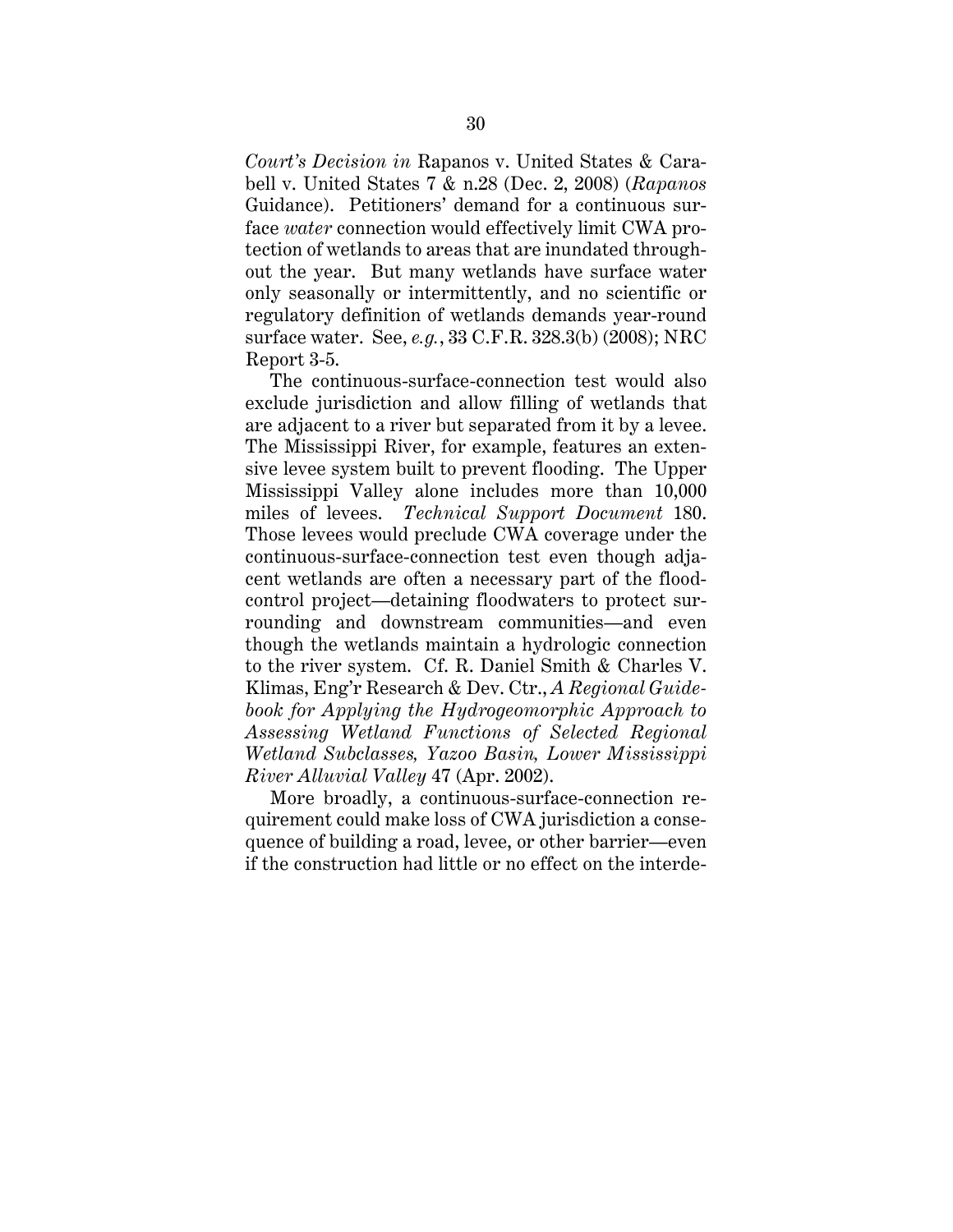pendent relationship between a wetland and a neighboring water. That could create perverse incentives to build or modify such barriers in a manner aimed either at destroying or preserving federal jurisdiction.

A continuous-surface-connection test would also yield vexing problems as applied to natural barriers like "berms, banks, or dunes." 85 Fed. Reg. at 22,307. As the agencies explained in the 2020 NWPR, those "natural separations" are themselves "evidence of a dynamic and regular direct hydrological surface connection," *ibid.*, and are thus evidence that the wetlands are "inseparably bound up with" the adjacent waters, *id.* at 22,311. A "natural river berm," for example, "can be created by repeated flooding and sedimentation events when a river overtops its banks and deposits sediment between the river and a wetland." *Ibid.* For precisely that reason, the 2020 NWPR "maintain[ed] jurisdiction" over adjacent wetlands separated by natural barriers even as it followed the *Rapanos* plurality in other respects. *Id.* at 22,307. Any other rule would mean that CWA jurisdiction would appear and disappear as floods, storms, erosion, and other natural processes created or breached river berms and other barriers. Under a strict reading of petitioners' test, even a beaver dam built between a wetland and a covered water could sever jurisdiction over the wetland.

# **C. The Significant-Nexus Test Is A Permissible Basis For Identifying Adjacent Wetlands Covered By The CWA**

The CWA's broad term "waters of the United States" and the included concept of adjacent wetlands are not self-defining and require administrative or judicial construction. Any viable construction must be consistent with the Act's text, structure, and purpose; must comport with this Court's precedent; and must not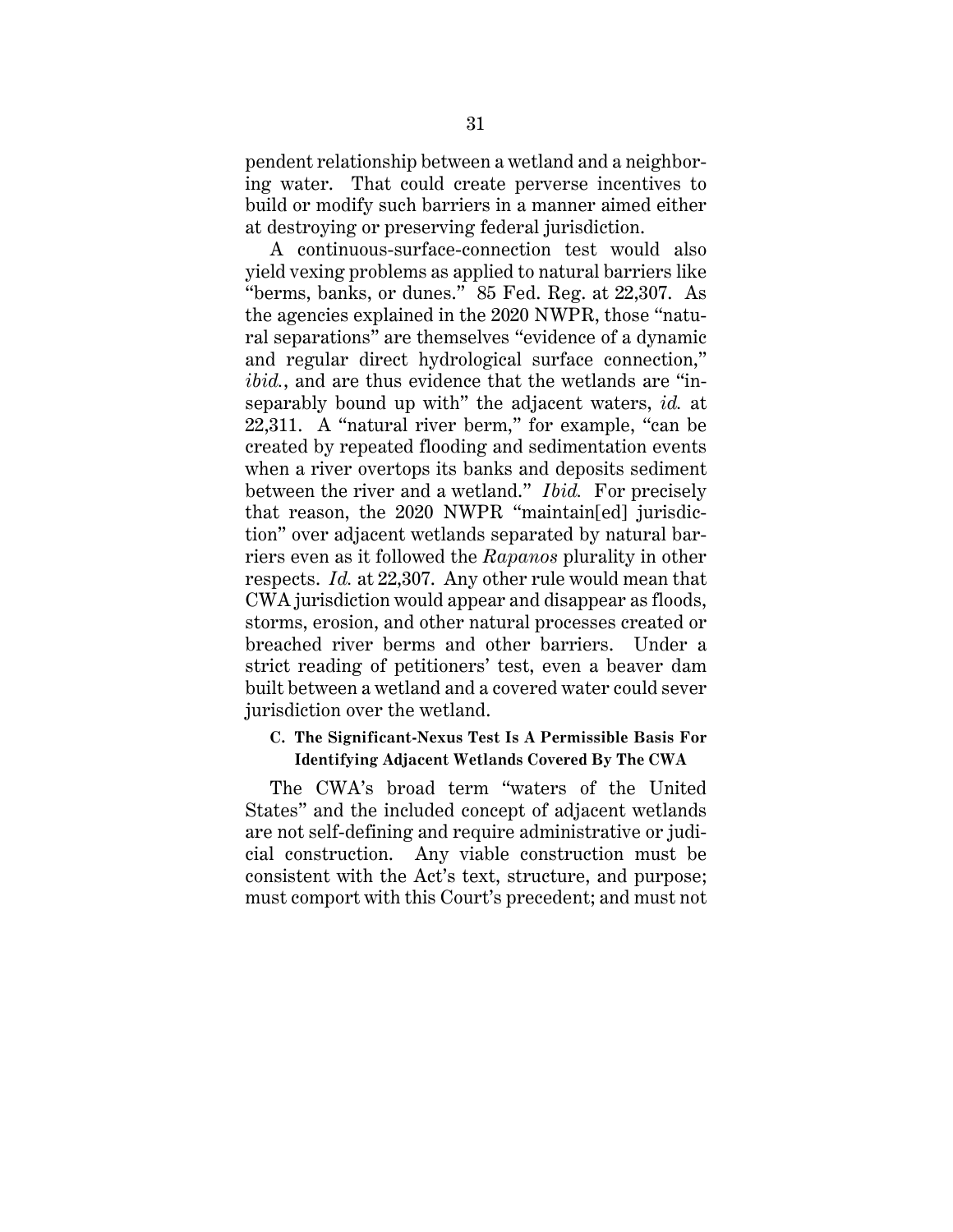rely on arbitrary, unreasonable, or unworkable lines. A continuous-surface-connection test alone does not satisfy that standard, but Justice Kennedy's significantnexus test does. Under that test, adjacent wetlands are covered by the Act if they "possess a 'significant nexus' to" traditional navigable waters. *Rapanos*, 547 U.S. at 759 (Kennedy, J., concurring in the judgment) (citation omitted). And wetlands "possess the requisite nexus, and thus come within the statutory phrase 'navigable waters,' if the wetlands, either alone or in combination with similarly situated lands in the region, significantly affect the chemical, physical, and biological integrity of other covered waters more readily understood as 'navigable.'" *Id.* at 780. Petitioners' various criticisms (Br. 45-49) of that test lack merit.

1. The significant-nexus test responds to the fact that the crucial CWA language is "Janus-faced," with two parts pointing in potentially different directions. *Scialabba* v. *Cuellar de Osorio*, 573 U.S. 41, 57 (2014) (plurality opinion). On the one hand, the text of the *definition*—"the waters of the United States, including the territorial seas," 33 U.S.C. 1362(7)—is broad and unqualified. That definition could be read literally to refer to all water bodies within the United States. Cf. *International Paper Co.* v. *Ouellette*, 479 U.S. 481, 492 (1987) (stating that the Act applies to "virtually all bodies of water"). Under that reading, the statute's coverage would be limited only by the outer bounds of Congress's authority to regulate interstate commerce.

On the other hand, the *term being defined* ("navigable waters") had been used in prior laws with a more limited reach. When "a statute includes an explicit definition," a court "must follow that definition." *Stenberg* v. *Carhart*, 530 U.S. 914, 942 (2000). But the term being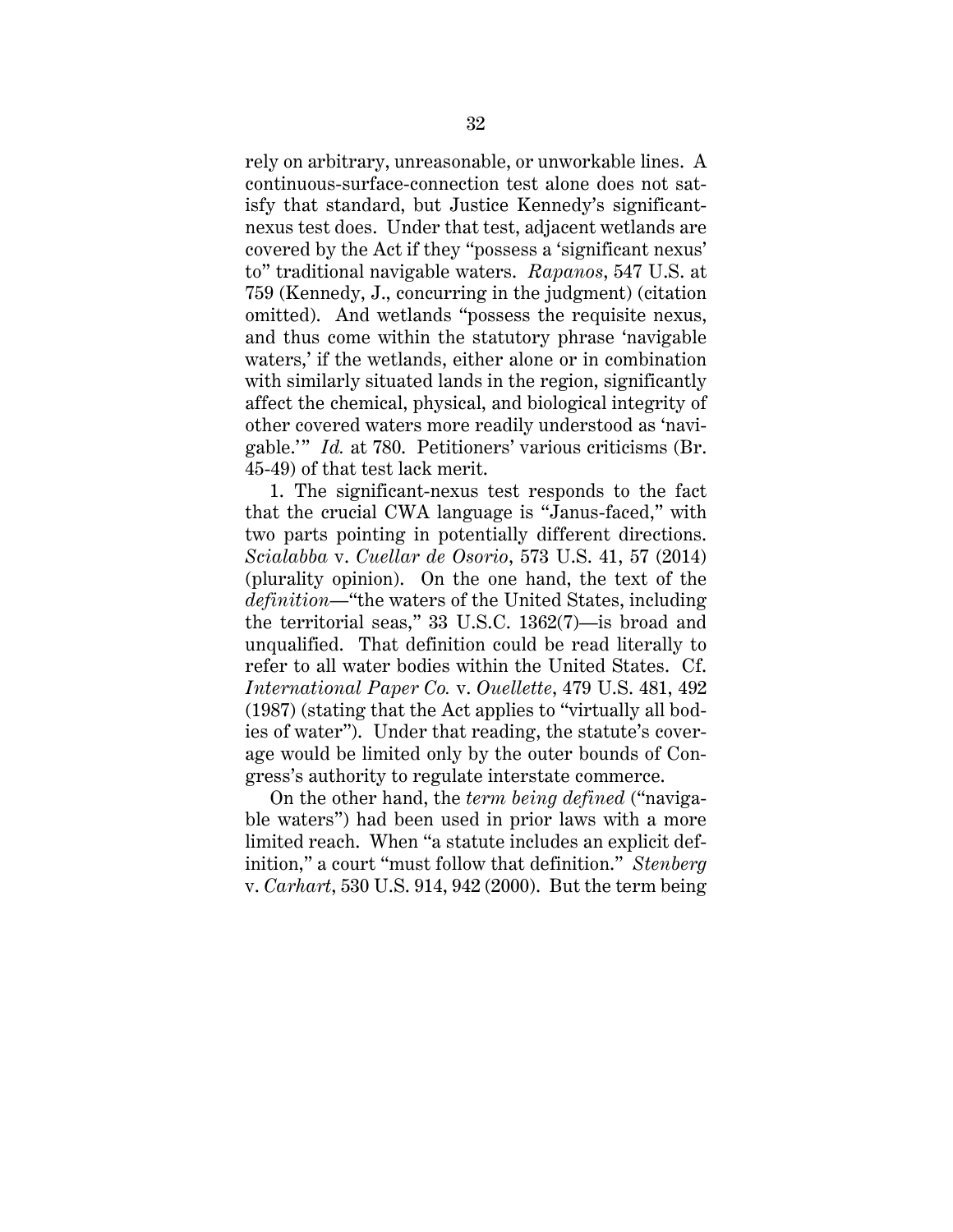defined nonetheless may shed light on how the definition is best read. See, *e.g.*, *Johnson* v. *United States*, 559 U.S. 133, 140 (2010). Thus, in *SWANCC* the Court observed that the "term 'navigable' has at least the import of showing us what Congress had in mind as its authority for enacting the CWA: its traditional jurisdiction over waters that were or had been navigable in fact or which could reasonably be so made." 531 U.S. at 172; see pp. 27-28, *supra* (discussing *SWANCC*). Although *SWANCC* did not involve wetlands, the Court's reasoning indicates that CWA coverage of wetlands is warranted to the extent, but only to the extent, such coverage will further the Act's overarching purpose of protecting traditional navigable waters.

The significant-nexus test reasonably implements that understanding of the CWA's text and design. It recognizes both that protection of traditional navigable waters is the ultimate objective of the CWA's discharge prohibition and that the protection of such waters requires restrictions on discharges into additional waters as well. A "significant nexus" is a shorthand description of adjacent wetlands that "significantly affect the chemical, physical, and biological integrity" of traditional navigable waters. *Rapanos*, 547 U.S. at 780-781 (Kennedy, J., concurring in the judgment). That standard is grounded in Congress's stated intent to "restore and maintain the chemical, physical, and biological integrity of the Nation's waters." *Id.* at 759 (quoting 33 U.S.C.  $1251(a)$ ).

*Riverside Bayview* strongly supports that approach*.* There, the Court recognized that, in determining whether wetlands are appropriately treated as "waters" under the CWA, the Corps could take account of "the problem of water pollution that the [Act] was intended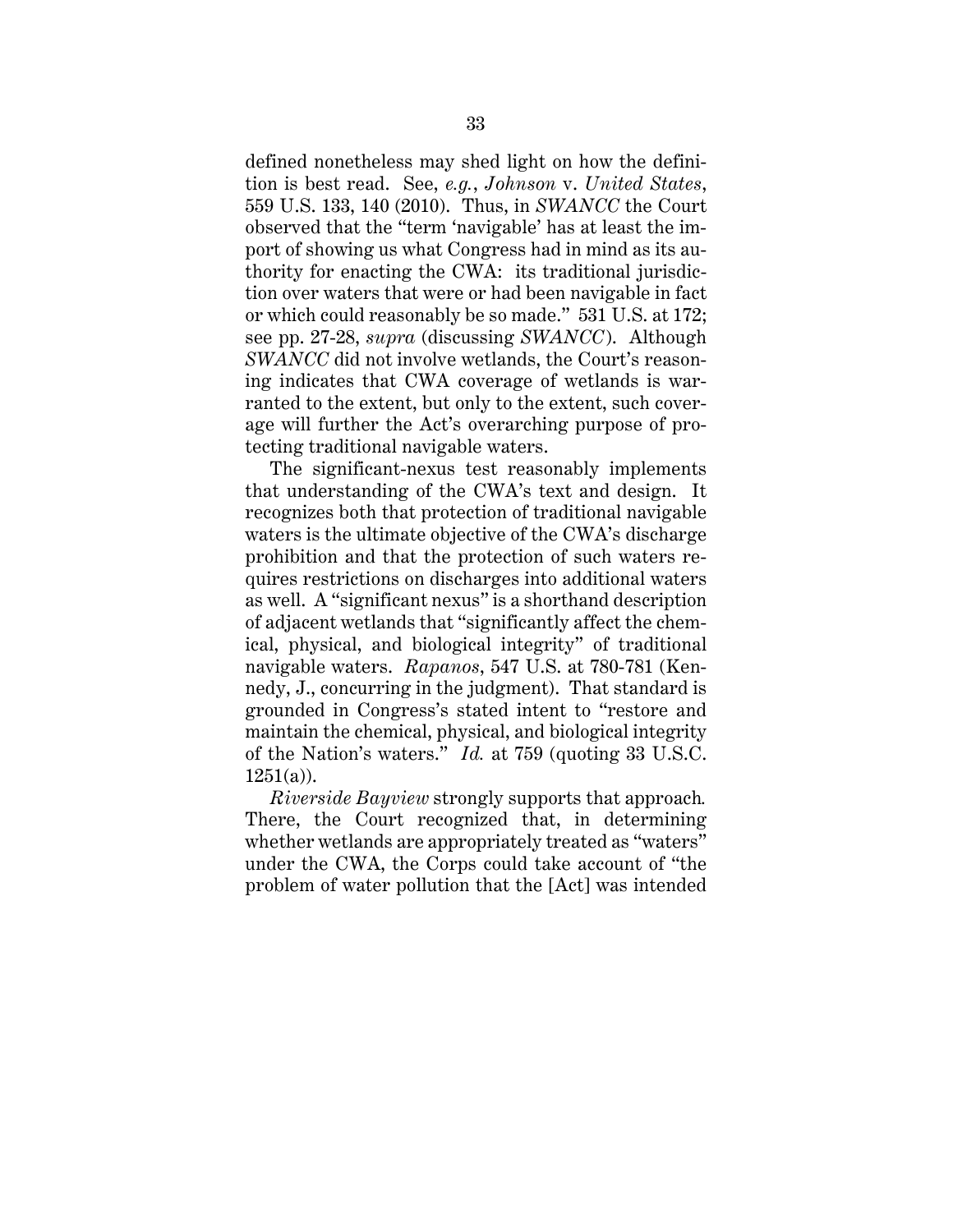to combat." 474 U.S. at 132. The Court identified "the evident breadth of congressional concern for protection of water quality and aquatic ecosystems" as a principal factor supporting the Corps' decision "to interpret the term 'waters' to encompass wetlands adjacent to waters as more conventionally defined." *Id*. at 133. And the Court recognized that, in determining the proper characterization of hydrogeographic features that differ substantially *both* from paradigmatic "waters" (*e.g.*, lakes and streams) *and* from dry land, the agencies can take into account the statutory purpose—ensuring adequate protection for traditional navigable waters—for which that determination is being made. *Id.* at 134. That reasoning strongly suggests that a "significant nexus" to a traditional navigable water is a sufficient basis for CWA coverage of a wetland.

2. Petitioners argue (Br. 46) that the significantnexus test gives undue weight to protection of water quality at the expense of other objectives, including preserving "the primary responsibilities" of States in controlling pollution, 33 U.S.C. 1251(b). But restoring and maintaining the chemical, physical, and biological integrity of the Nation's waters is the CWA's primary goal, set forth in the first words of the first section of the statute. And the statute is designed to address that objective through a "comprehensive" federal program of pollution control. 33 U.S.C. 1252(a).

Achievement of Congress's purposes requires regulation of discharges *both* into traditional navigable waters *and* into other waters whose "interconnection[s]" with traditional navigable waters make them an appropriate subject of federal concern. *Rapanos*, 547 U.S. at 780 (Kennedy, J., concurring in the judgment); see 1971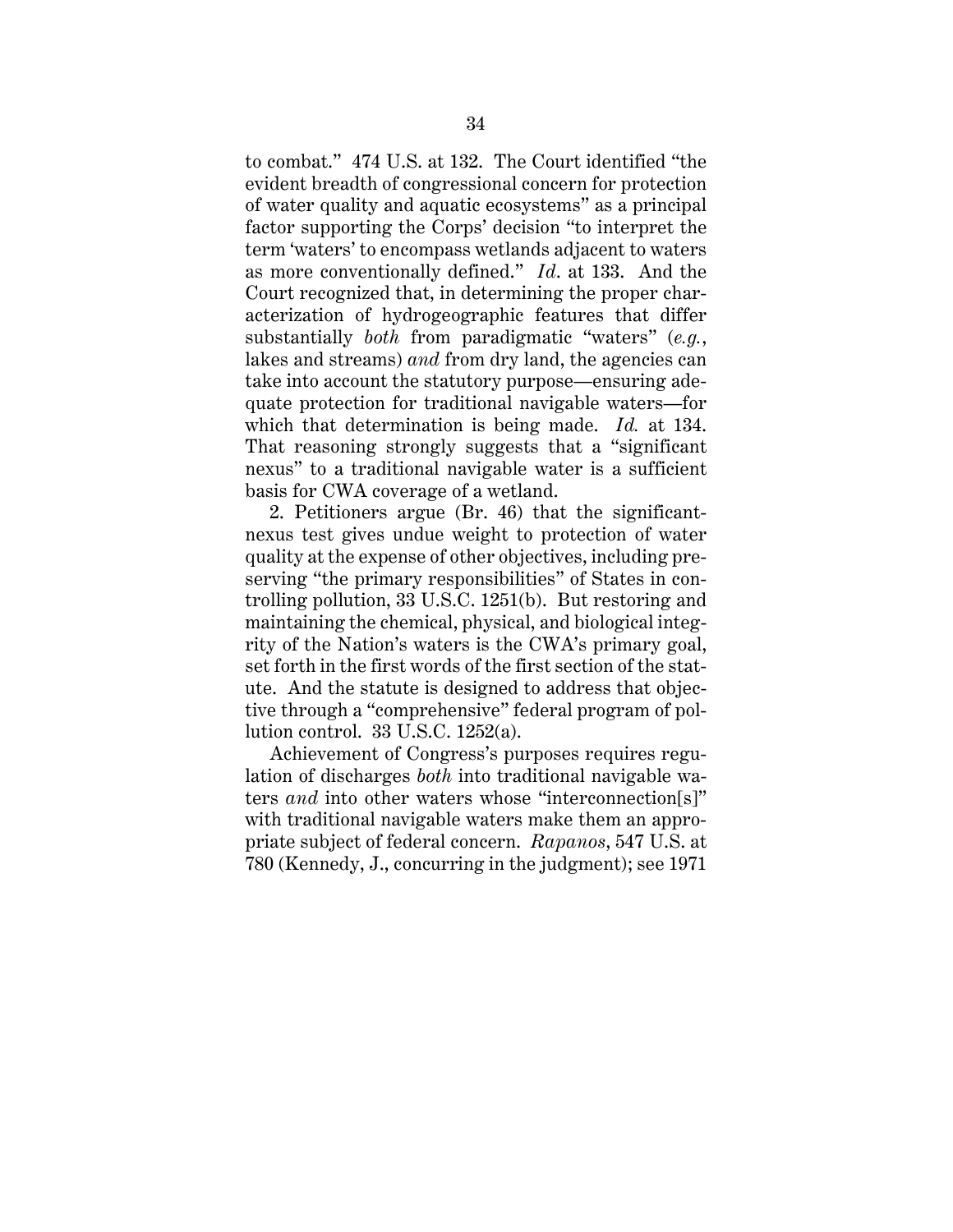Senate Report at 77 (noting that "[w]ater moves in hydrologic cycles and it is essential that discharge of pollutants be controlled at the source") (quoted in *Riverside Bayview*, 474 U.S. at 133). Federal protection of the Chesapeake Bay, for example, would be fundamentally incomplete and ineffectual if polluters could dump fill into the interconnected network of adjacent wetlands in the same watershed. The significant-nexus test identifies those wetlands that implicate the CWA's core concern of safeguarding traditional navigable waters.

The significant-nexus test also respects the role of States and Tribes by limiting the Act's coverage to wetlands and other waters that "significantly affect the integrity of waters where the federal interest is indisputable," such as traditional navigable waters and the territorial seas, while leaving other "[w]aters that do not implicate" such a federal interest "entirely to state and tribal protection and management." 86 Fed. Reg. at 69,399-69,400.

3. Petitioners are wrong to assert that the significant-nexus test is "'opaque'" or produces "illogical" results. Pet. Br. 46-47 (citation omitted). In fact, application of the test reflects the empirical judgments that scientists routinely make. In 2015, the EPA produced an exhaustive "peer-reviewed compilation and analysis" of the "current scientific understanding of the connectivity of and mechanisms by which streams and wetlands, singly or in combination, affect the chemical, physical, and biological integrity of downstream waters." 80 Fed. Reg. at 37,061-37,062. That report explains the basic science behind evaluating the degree of connection that wetlands and other waters have with downstream waters, as well as the associated effects of those connections. 2015 EPA Report ES-4; see *Technical Support*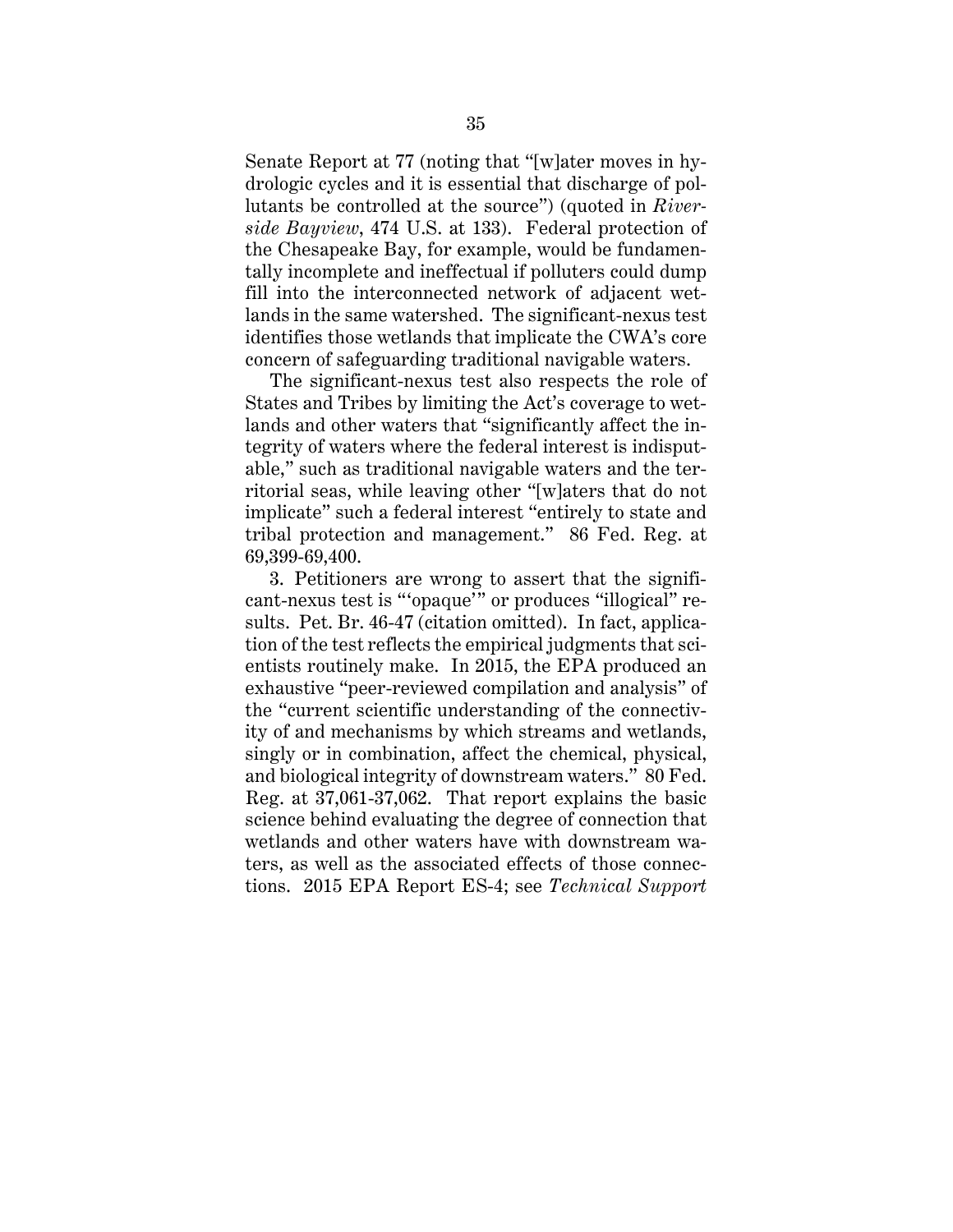*Document* 62-89. Whether the significant-nexus test is satisfied in a particular case is "not a purely scientific determination." 86 Fed. Reg. at 69,390. But the test is built on scientific and measurable concepts, and the agencies' application of it in a given case is subject to judicial review. See 5 U.S.C. 706(2)(A).

Petitioners' amici assert that the continuous-surfaceconnection test is easier to apply than the significantnexus test. *E.g.*, Am. Petroleum Inst. Br. 17-21. But a continuous-surface-connection test would yield hard questions of its own. See pp. 29-31, *supra*. And any greater simplicity offered by the continuous-surfaceconnection test would come at the expense of arbitrariness and a profound mismatch with the CWA's design. Cf. *County of Maui* v. *Hawaii Wildlife Fund*, 140 S. Ct. 1462, 1470, 1476 (2020) (rejecting similar arguments about a need for bright-line certainty in favor of a factspecific test). The significant-nexus test is administrable, and the agencies now have "over a decade of nationwide experience" with it. 86 Fed. Reg. at 69,405. And individuals uncertain about the status of wetlands on their property may obtain, at no cost to them, a jurisdictional determination from the Corps. See Corps, *Regulatory Guidance Letter: No. 16-01*, at 1-2 (Oct. 2016).

Moreover, a finding of CWA jurisdiction over adjacent wetlands means only that *unauthorized* discharges into the wetlands are prohibited. See 33 U.S.C. 1311(a); cf. *Riverside Bayview*, 474 U.S. at 135 n.9. The Corps may grant a permit to authorize the discharge of dredged or fill material into covered wetlands and other waters, and its nationwide-permitting program, including for residential developments, provides a streamlined and cost-efficient way for individuals and businesses to undertake dredge and fill activities that will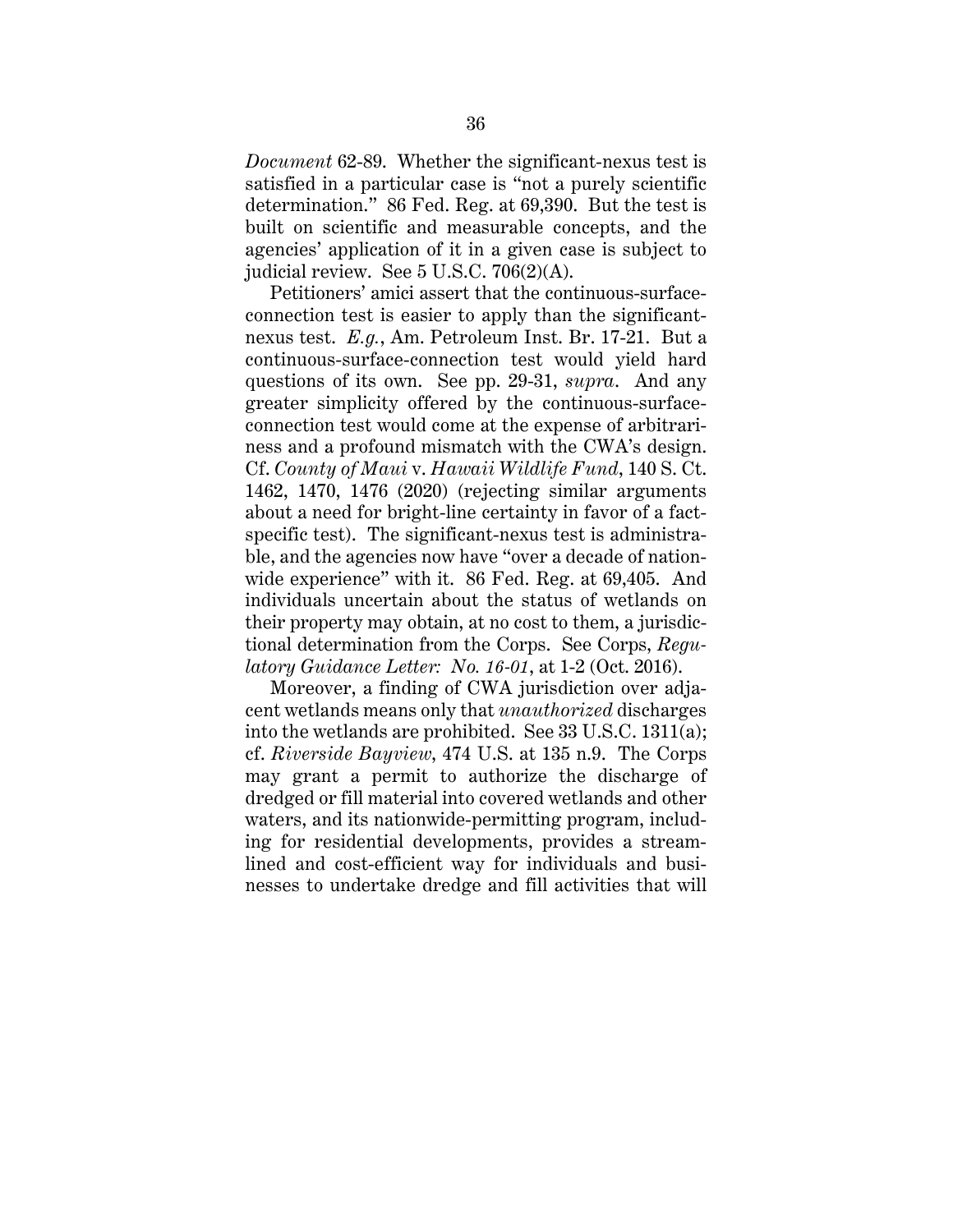have only minimal adverse environmental effects. 33 U.S.C. 1344(a) and (e)(1); see 33 C.F.R. 330.1(b).

Repeating certain cost estimates cited by the *Rapanos* plurality, 547 U.S. at 721, petitioners assert (Br. 10) that the Section 404 permitting process is cumbersome or expensive. Those figures are overstated. The vast majority of Section 404 authorizations occur under the Corps' streamlined general permits, rather than site-specific permits. See Corps, *Regulatory Impact Analysis for 2021 Reissuance and Modification of Nationwide Permits* 10 (Jan. 3, 2021). Many general permits allow project proponents to discharge pollutants without submitting any application to the Corps. *Id.* at 9. Even for those general permits that require advance notice to the agency, the average processing time for applications is less than two months. *Id.* at 11. The Corps estimates that the total Section 404 permitting cost for a typical project covered by a nationwide permit requiring advance notice varies from about \$4400 to \$14,700. *Id.* at 25. Those costs to individual dischargers are far outweighed by the public benefits that result from the CWA's protection of wetlands. See 86 Fed. Reg. at 69,446.

4. Finally, a principal advantage of the significantnexus test is that it focuses directly and specifically on protecting traditional navigable waters, which is the ultimate justification for the CWA's discharge prohibition. Other aspects of the jurisdictional inquiry, such as the determination whether a wetland is adjacent to another covered water, are useful but inexact proxies for importance to the larger aquatic environment. But an affirmative finding under the significant-nexus test is by definition a finding that Congress's core purpose is implicated.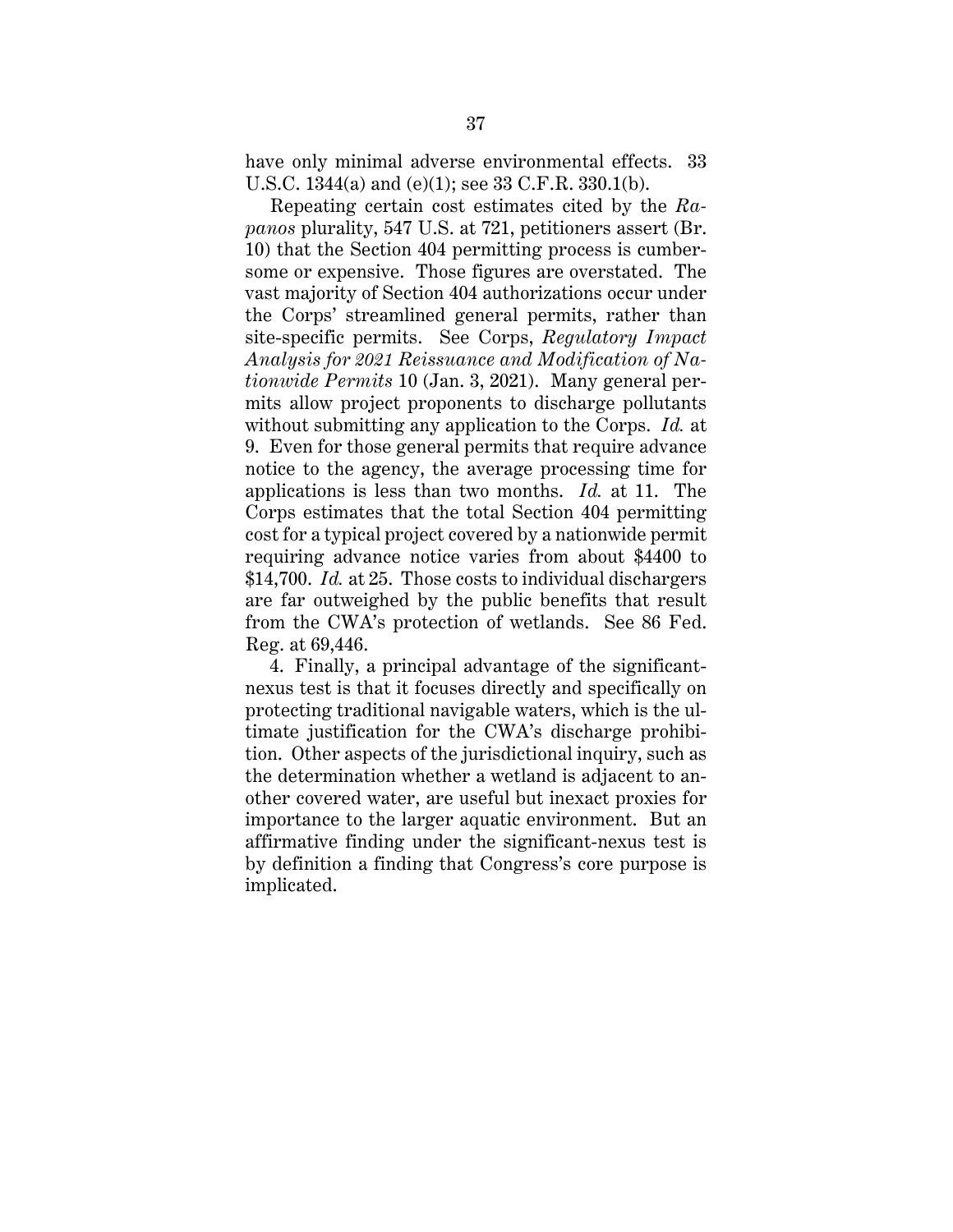Petitioners' constitutional concerns (Br. 47-48) are therefore insubstantial. By design, the significantnexus test permits jurisdiction over wetlands only if they significantly affect the waters over which Congress has unquestioned Article I authority. See, *e.g.*, *United States* v. *Lopez*, 514 U.S. 549, 558 (1995); *Hodel* v. *Virginia Surface Mining & Reclamation Ass'n*, 452 U.S. 264, 282 (1981). Indeed, although petitioners advocate a highly restrictive view of the CWA's coverage, they (a) recognize that "Congress's power over the channels of interstate commerce authorizes federal regulation of" activities that do not occur on traditional navigable waters "but nonetheless affect[] them" (Pet. Br. 35), and (b) construe the CWA's text as manifesting Congress's "desire to go to the full extent of the channels of commerce power" (*id*. at 44). Taken together, those propositions further confirm that the CWA protects wetlands with a "significant nexus" to traditional navigable waters.

## **D. The Agencies' Understanding Of The CWA's Coverage Of Adjacent Wetlands Is Entitled To Deference**

Congress entrusted the administration of the CWA to the Corps and the EPA, and it authorized both agencies to issue regulations implementing the Act. See 33 U.S.C. 1344, 1361. Since before the 1977 Act, the agencies' regulations have construed the CWA to cover wetlands (like the ones at issue here) that are adjacent to, but do not directly abut, a tributary of a traditional navigable water. See 42 Fed. Reg. at 37,144; p. 20, *supra*. In upholding that interpretation of the Act, the Court in *Riverside Bayview* held that the agencies' interpretation warrants deference so long as it is "reasonable." 474 U.S. at 131 (citing *Chevron U.S.A. Inc.* v. *NRDC,*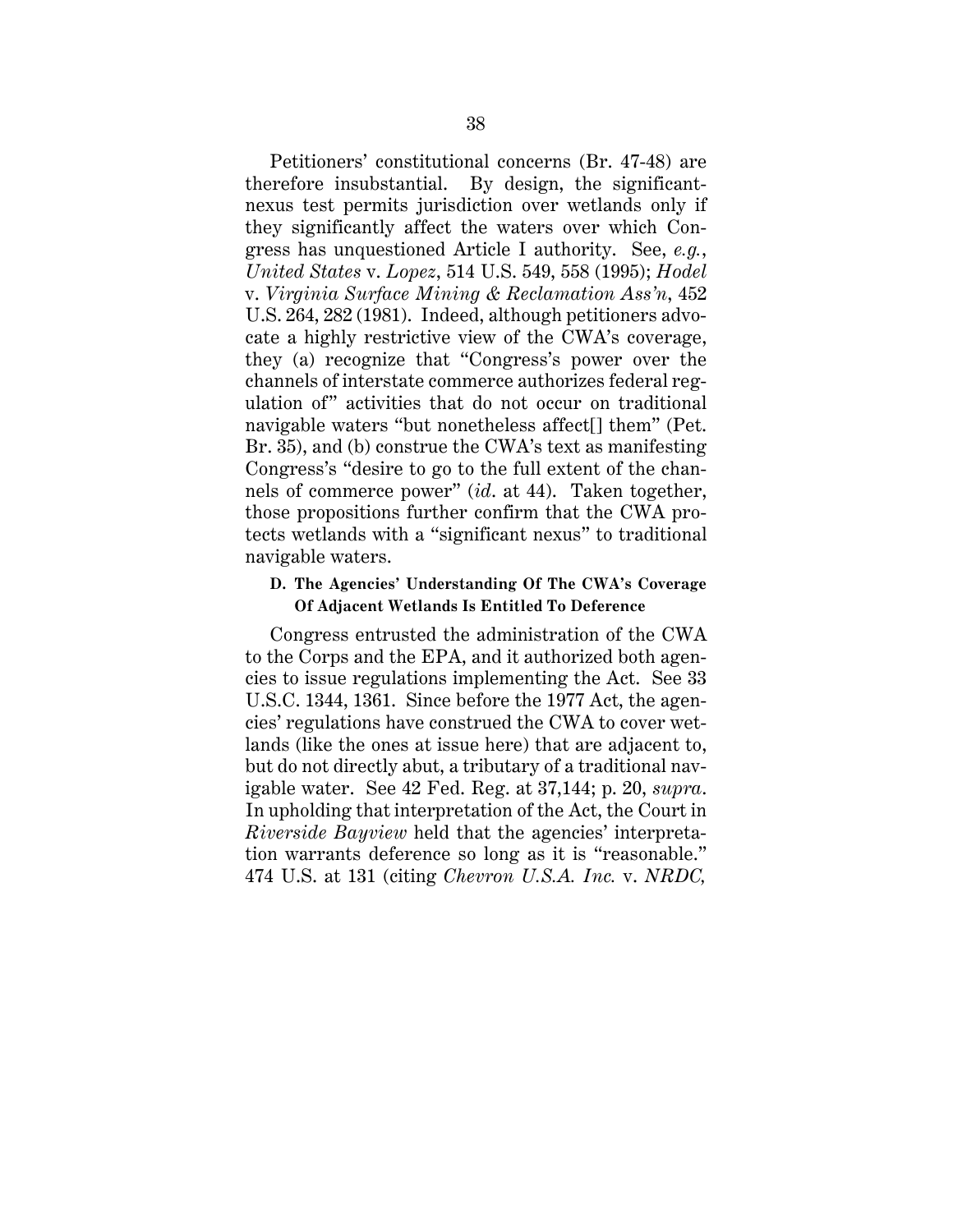*Inc.*, 467 U.S. 837, 842-845 (1984)). Petitioners do not ask this Court to revisit that approach here.

In *Rapanos*, the Chief Justice likewise explained that, given the "broad, somewhat ambiguous, but nonetheless clearly limiting terms Congress employed in the Clean Water Act, the Corps and the EPA would have enjoyed plenty of room to operate" if they had addressed the relevant questions through rulemaking. 547 U.S. at 758 (Roberts, C.J., concurring). But the Chief Justice observed that the agencies had failed to complete a notice-and-comment rulemaking after this Court's decision in *SWANCC*. *Ibid.* And he emphasized that the agency could have "avoided" the result in *Rapanos* had it responded to the *SWANCC* decision by identifying additional jurisdictional limitations by regulation.

Here, the agencies are taking the path prescribed by the Chief Justice. The agencies are currently engaged in notice-and-comment rulemaking that, among other things, addresses the CWA's coverage of wetlands and responds to this Court's decision in *Rapanos*. See 86 Fed. Reg. at 69,373. Before *Rapanos*, the agencies treated adjacency to other covered waters, without more, as a sufficient basis for exercising regulatory jurisdiction over wetlands. See *Riverside Bayview*, 474 U.S. at 131. The current proposed rule, however, generally requires *also* satisfying either the significantnexus test or the continuous-surface-connection test. 86 Fed. Reg. at 69,373, 69,449-69,450. The proposed rule thus covers a narrower set of wetlands than the 1986 rule that was in effect when *Rapanos* was decided and when petitioners' discharges occurred. That approach reflects the agencies' consideration of "the statute as a whole, the scientific record, relevant Supreme Court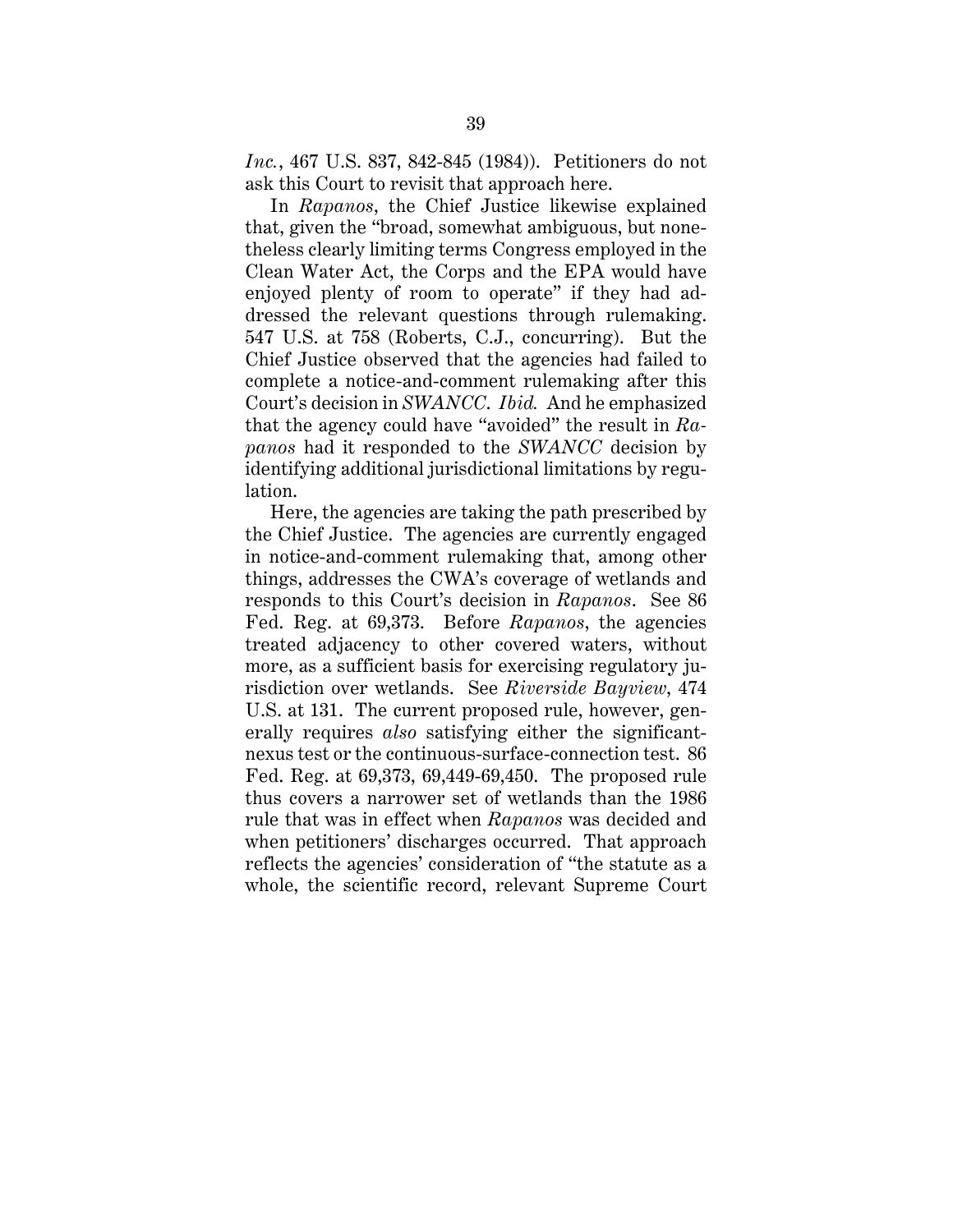case law, and the agencies' experience and expertise after more than 30 years of implementing the 1986 regulations." 86 Fed. Reg. at 69,374.

The comment period on the proposed rule closed on February 7, 2022. 86 Fed. Reg. at 69,372. The agencies currently expect to issue a final regulation by the end of the year.

# **II. PETITIONERS' RESTRICTIVE VIEW OF THE TRIBU-TARIES COVERED BY THE CWA IS NOT PROPERLY BEFORE THE COURT AND LACKS MERIT IN ANY EVENT**

In addition to arguing that the CWA covers only those wetlands with a continuous surface connection to other covered waters, petitioners now assert (*e.g.*, Br. 5-6, 22-24) that the Court should adopt a highly restrictive view of the tributaries protected by the Act. Petitioners argue that, even if their wetlands had a continuous surface connection to the tributary that feeds into Priest Lake, those wetlands would fall outside the CWA's coverage because the tributary (1) is a "constructed channel" rather than a natural hydrogeographic feature and (2) "is not a traditional navigable water or an intrastate navigable water." Pet. Br. 50, 52 (citation omitted). The Court should not consider those arguments because they contradict assurances petitioners made in seeking this Court's review and are irrelevant to the disposition of this case. If the Court does consider petitioners' new arguments, it should reject them. Petitioners' restrictive view of the CWA contradicts every opinion in *Rapanos*, as well as the text, purpose, and history of the Act. Indeed, petitioners' new interpretation would radically transform the CWA, giving it a more constricted scope than the 1899 RHA.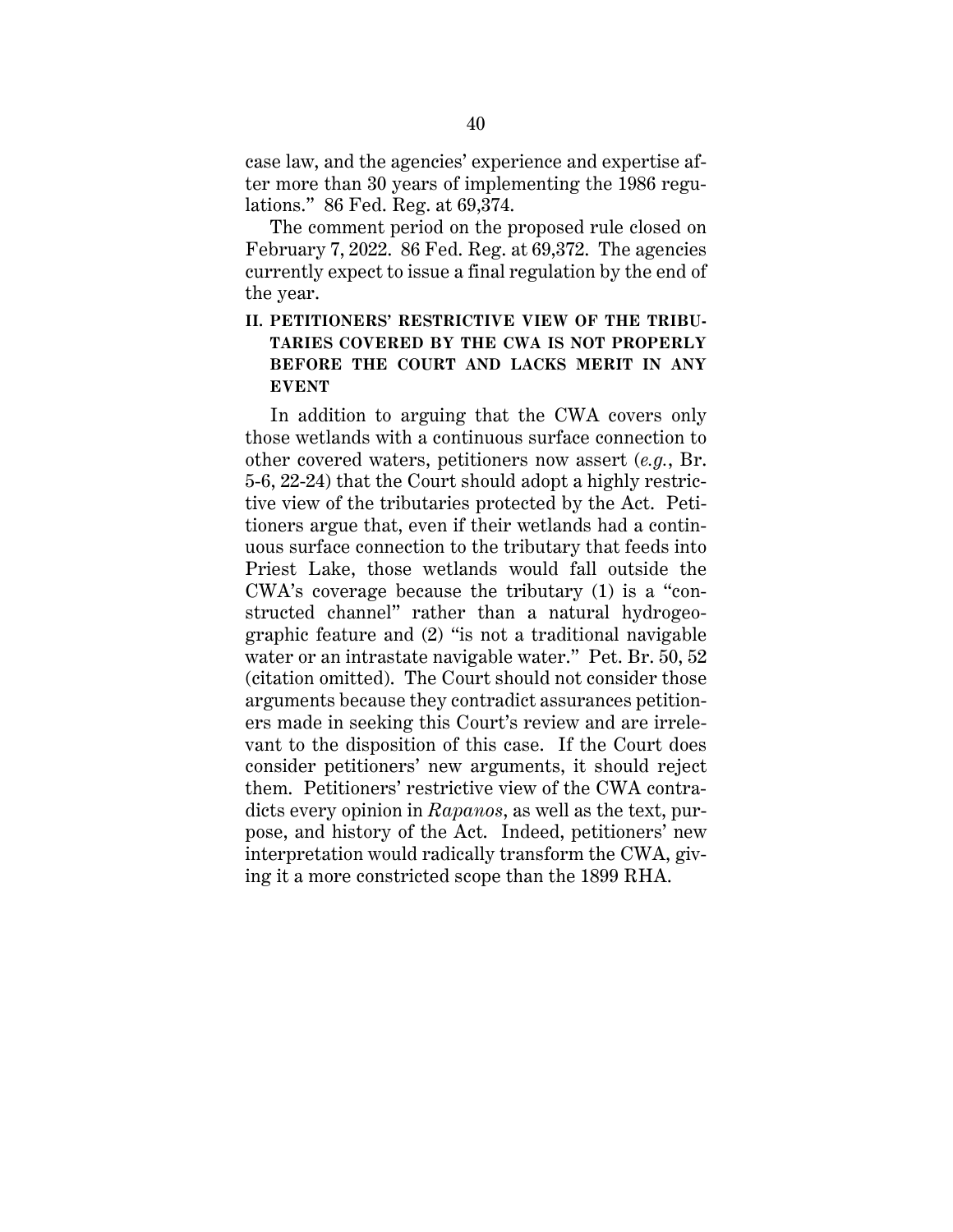### **A. The Court Should Not Consider Petitioners' New Arguments About Covered Tributaries**

For two independent reasons, the Court should not consider petitioners' new arguments about tributaries.

First, in seeking this Court's review, petitioners stated (Cert. Reply Br. 8) that they were *not* disputing "the extent to which the Clean Water Act regulates tributaries of traditional navigable waters," and specifically added that they were not "contest[ing] jurisdiction over" the unnamed tributary in this case. Petitioners touted (*id.* at 9) the limited nature of their challenge as reason to grant certiorari. Petitioners' merits brief, by contrast, argues (at 50, 52) that the tributary is *not* a "water[] of the United States." The Court should not entertain arguments that petitioners have unequivocally disclaimed.

Second, petitioners' new arguments have no bearing on the proper disposition of this case. The court of appeals held that the EPA had "reasonably determined that [petitioners'] property contains wetlands that share a significant nexus with Priest Lake, such that the lot was regulable under the CWA and the relevant regulations." Pet. App. A36. In this Court, petitioners do not dispute that significant-nexus finding, nor do they contest Priest Lake's status as a traditional navigable water. If the Court holds that the significant-nexus test provides a permissible basis for CWA coverage, the court of appeals' judgment therefore must be affirmed. And if the Court holds that a continuous surface connection is required, the judgment below can be reversed on that ground alone, since the government does not contend that petitioners' wetlands have a continuous surface connection either to the tributary or to Priest Lake itself. Petitioners essentially ask the Court to decide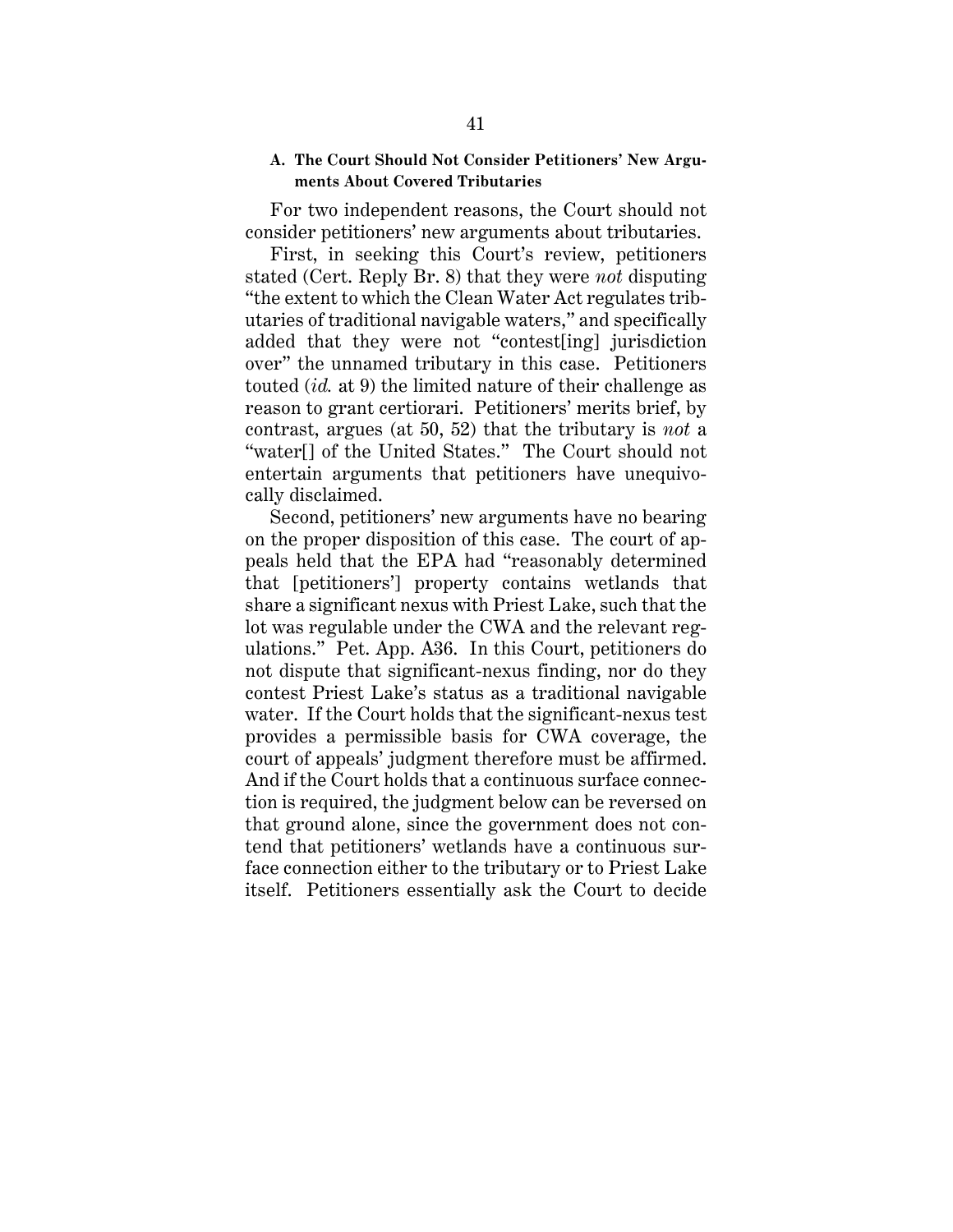whether a continuous surface connection to the unnamed tributary *would have* supported CWA coverage if such a connection existed. But the Court's resolution of that question would be academic.

## **B. Petitioners' New Arguments Lack Merit**

If the Court considers petitioners' new arguments concerning the jurisdictional status of the tributary, it should reject them. Petitioners' arguments are built on the premise that the CWA departed only incrementally from prior federal water-pollution statutes. But as the Act's text and structure demonstrate—and as this Court has long recognized—the CWA was a complete overhaul of existing law that marked a dramatic step forward in the United States' commitment to environmental protection. The practical implications of petitioners' arguments, moreover, go well beyond protection of wetlands. Petitioners' theory would, for example, allow the unpermitted filling of every tributary to Priest Lake, choking off the Lake's sources of water and destroying its chemical, physical, and biological integrity.

1. Petitioners argue (Br. 5-6) that CWA coverage of adjacent wetlands is limited to those wetlands that have a "continuous surface-water connection" to "a stream, ocean, river, lake, or similar hydrogeographic feature that in ordinary parlance would be called a 'water.'" Petitioners contend that, even if the wetlands on their property had such a connection to the unnamed tributary across the road, the wetlands still would not be covered because the tributary is "not a 'water' but rather a 'constructed channel,' *i.e.*, a type of non-water." Pet. Br. 50 (citation omitted).

Petitioners' proposed distinction between natural and artificial tributaries is unsound. Most obviously, it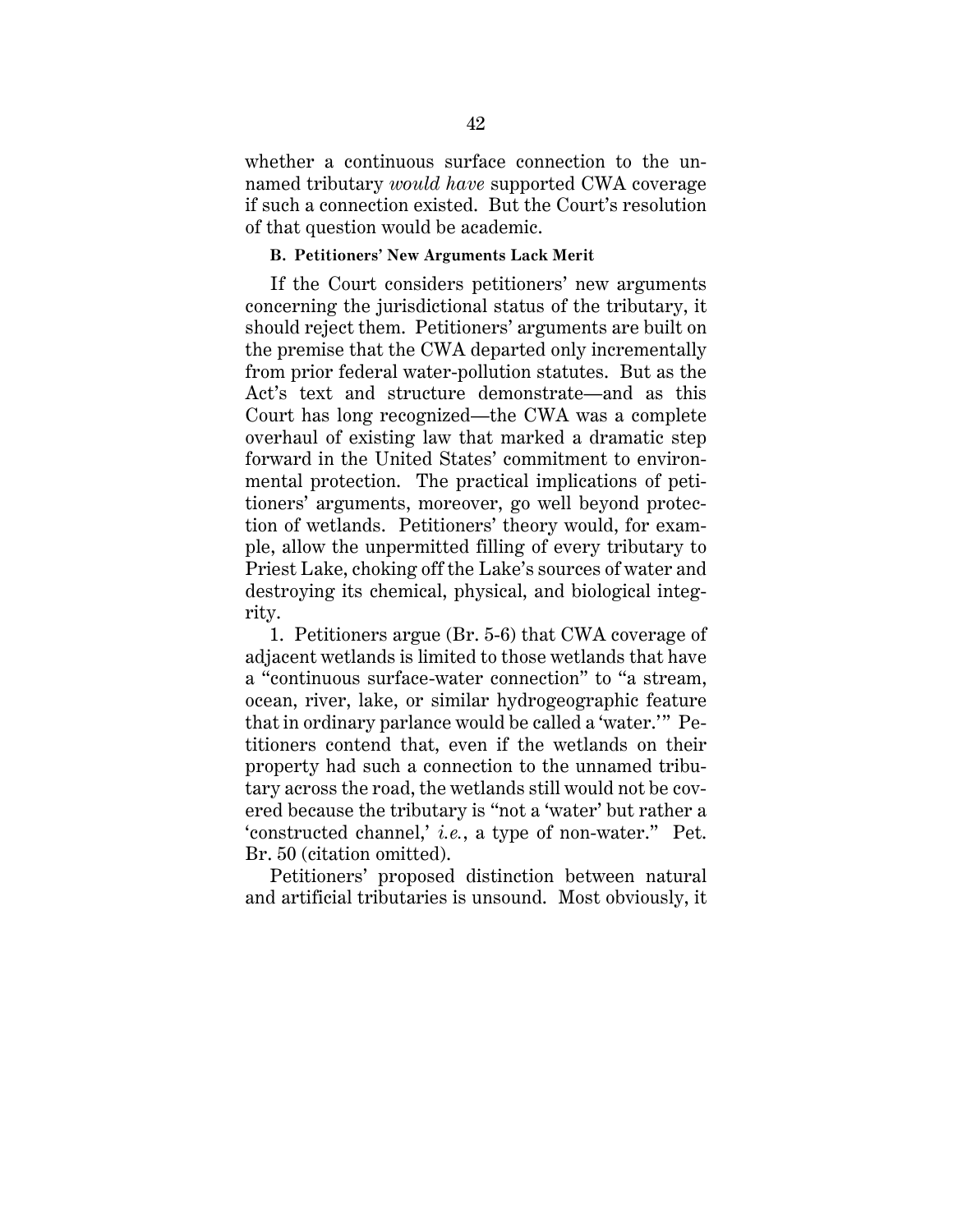would render superfluous Section 404's exception for "the discharge of dredged or fill material \* \* \* for the \*\*\* maintenance of drainage ditches," 33 U.S.C.  $1344(f)(1)(C)$ , because drainage ditches would not be covered in the first place. More broadly, many of the Nation's urban waterways are channelized, and the CWA has long been understood to encompass "natural, modified, or constructed" tributaries of other covered waters. 80 Fed. Reg. at 37,078. The Act's specialized definition of "navigable waters" does not turn on any such distinctions, which have no bearing on a tributary's capacity to carry water (and pollutants) into traditional navigable waters. See, *e.g.*, *Technical Support Document* 149 n.47 (explaining that manmade ditches "perform many of the same functions as natural tributaries," including "convey[ing] water that carries nutrients, pollutants, and other constituents, both good and bad, to downstream traditional navigable waters").

Petitioners' proposed distinction is also inconsistent with *Rapanos*. That decision addressed consolidated cases involving wetlands connected to traditional navigable waters by "ditches or man-made drains." *Rapanos*, 547 U.S. at 729 (plurality opinion). The *Rapanos*  plurality construed the Act to cover only tributaries that are "relatively permanent," on the theory that only those tributaries are akin to the "'geographical features'" listed in a dictionary definition of "water," *i.e.*, "'streams, oceans, rivers, and lakes.'" *Id*. at 739 (brackets and ellipsis omitted) (quoting *Webster's New International Dictionary* 2882 (2d ed. 1954)). The plurality concluded that the cases should be remanded for the lower courts to determine whether the channels at issue satisfied the plurality's rule that CWA coverage of tributaries is limited to those with "relatively permanent"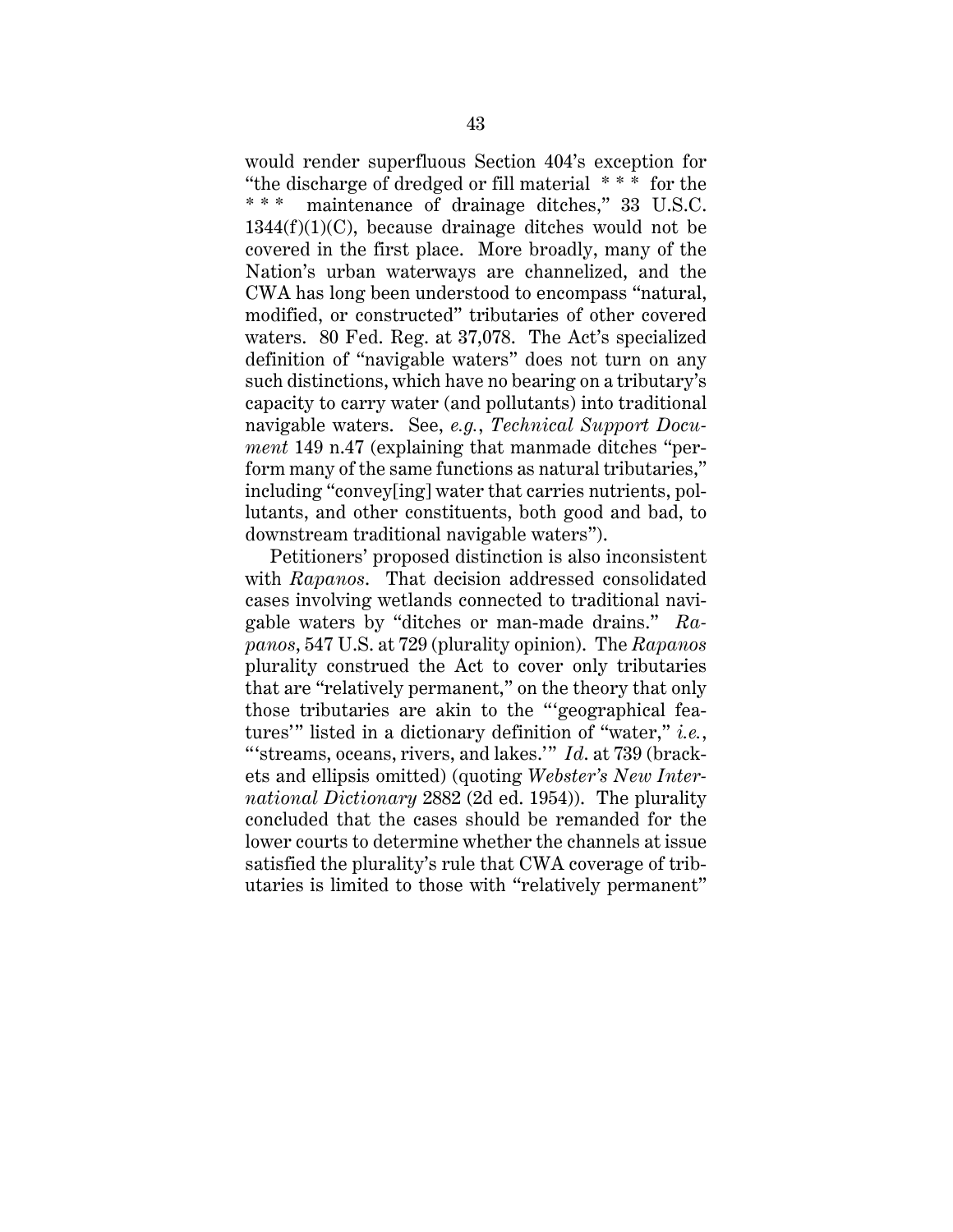flow. *Id.* at 757. Those further lower-court proceedings would have been superfluous if the manmade character of the ditches and drains had precluded their treatment as CWA "waters."

Petitioners rely (Br. 23, 26 n.10, 50-51) on a footnote in which the *Rapanos* plurality observed that "relatively continuous flow is a *necessary* condition for qualification as a 'water,' not an *adequate* condition." 547 U.S. at 736 n.7. But the context in which that statement appeared makes clear that the plurality was merely explaining why some water-treatment systems may be excluded from the scope of the "waters of the United States." See *ibid.* In the same footnote, the plurality stated that, when "ditches, channels, conduits and the like \* \* \* 'hold water permanently,'" "we usually refer to them as 'rivers,' 'creeks,' or 'streams,'" *ibid*. (citation omitted), and that "[t]his distinction is particularly apt in the context of a statute regulating *water* quality," *ibid*. The clear thrust of the opinion was that, so long as a particular tributary is relatively permanent (as the tributary at issue in this case undisputedly is), its natural or manmade character is irrelevant.<sup>3</sup>

<sup>3</sup> Many of petitioners' amici urge the Court to adopt the *Rapanos* plurality's view that a nonnavigable tributary must be relatively permanent to come within the "waters of the United States." *E.g.*, Freeport-McMoran Inc. Br. 20-24. That question is not presented here. As the government explained in its brief in opposition (at 21-22), the EPA determined that the unnamed tributary across the road from the wetlands on petitioners' property is "relatively permanent," and the court of appeals upheld that determination. Pet. App. A33-A34; see J.A. 30, 33. Petitioners acknowledge (Br. 51) that "[t]he ditch does have a continuous (though small) year-round flow." This case therefore presents no occasion to address the proper treatment of ephemeral or intermittent tributaries.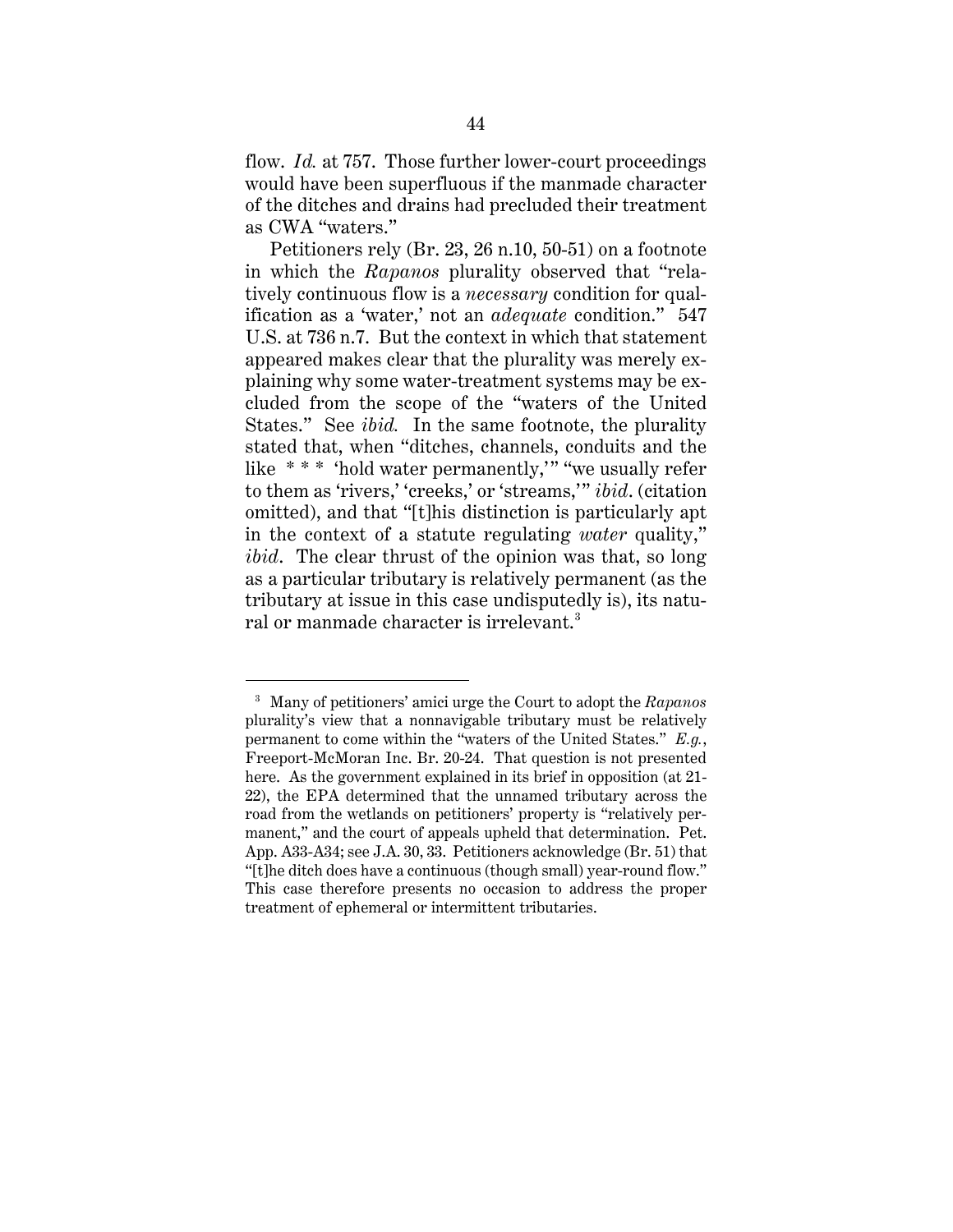2. As the second step of their new framework, petitioners would limit the term "waters of the United States" to "traditional navigable waters and intrastate navigable waters that link with other modes of transport to form interstate channels of commerce." Pet. Br. 42; see *id.* at 36-42.<sup>4</sup> Petitioners thus would exclude from the "waters of the United States" all nonnavigable tributaries of traditional navigable waters—and presumably nonnavigable interstate waters and nonnavigable impoundments as well, see  $33$  C.F.R.  $328.3(a)(2)$  and  $(4)$ (2008). Pet. Br. 23-24. Petitioners' argument is at odds with the views of all nine Justices in *Rapanos*, and it would undo Congress's considered and deliberate choice to expand the CWA beyond the traditional navigable waters covered by the prior statutes Congress had found lacking.

The *Rapanos* plurality recognized that a wetland may be treated as a covered water if it has a continuous surface connection to a "relatively permanent" tributary that "connect[s] to" traditional navigable waters, without any further inquiry into the tributary's navigability or status as a link in a channel of commerce. 547 U.S. at 742. The plurality further observed that the 1977 Act's authorization for States to administer the Section 404 program for "navigable waters . . . *other than*" those used or suitable for use "to transport interstate or foreign commerce," *id.* at 731 (quoting 33 U.S.C.  $1344(g)(1)$ , "shows that the Act's term 'navigable waters' includes something more than traditional navigable waters," *ibid.* And neither Justice Kennedy

<sup>4</sup> As noted above (see p. 8 n.2, *supra*), petitioners, unlike the government, use the term "traditional navigable waters" to refer solely to interstate waters.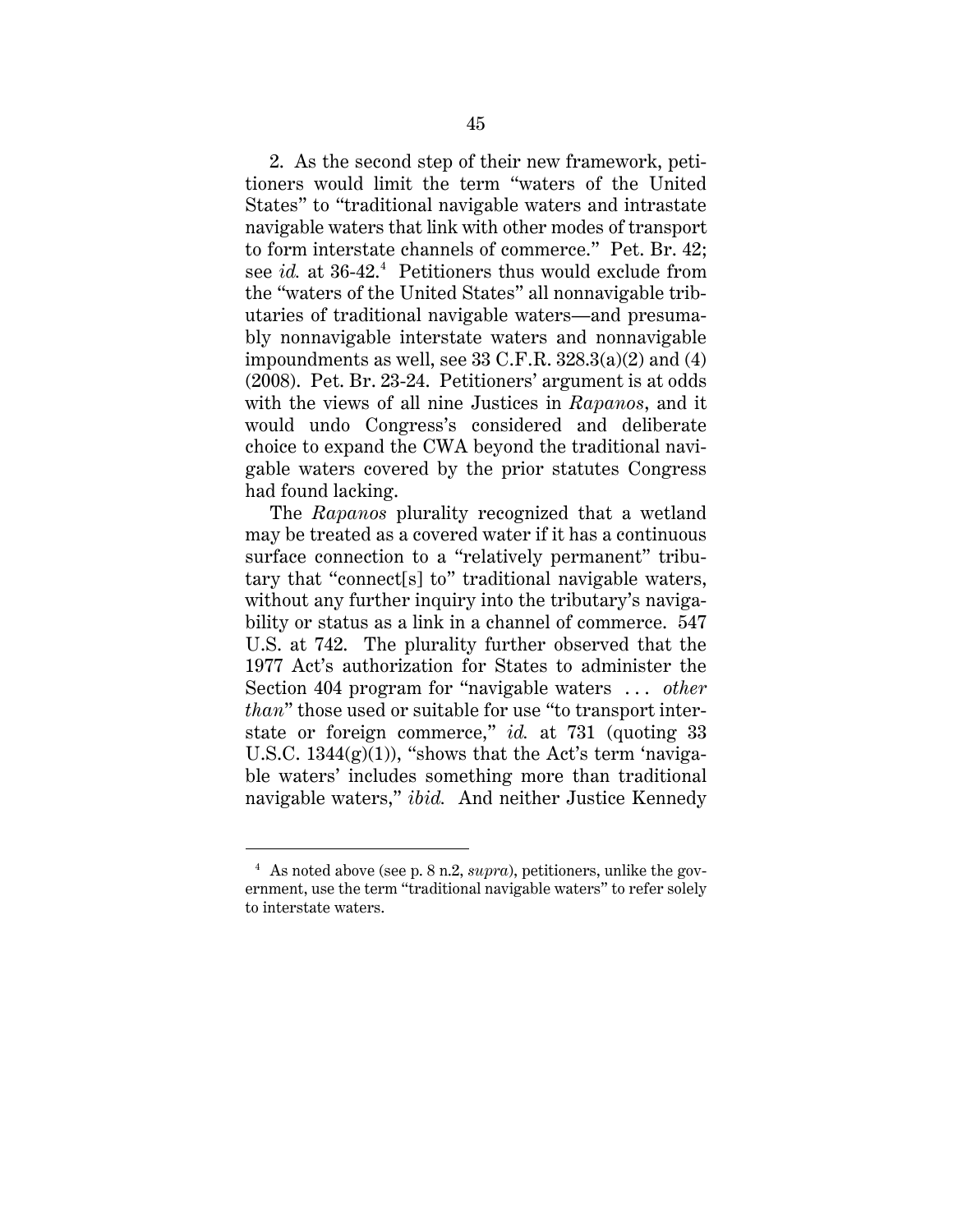nor the dissenting Justices in *Rapanos* endorsed the jurisdictional limitation that petitioners advocate. See *id.* at 782-783 (Kennedy, J., concurring in the judgment); *id.* at 807-808 (Stevens, J., dissenting).

Petitioners' argument also lacks any sound basis in the pre-CWA history on which they rely. Petitioners' central premise is that, by 1972, the phrase "waters of the United States" had become "a traditional statutory shorthand for those waterbodies subject to Congress's power to regulate the aquatic channels of interstate commerce." Pet. Br. 29 (emphasis omitted). That premise is false. The phrase "*navigable* waters of the United States" was a term of art, but Congress deliberately omitted the qualifier "navigable" from the CWA definition. See p. 19, *supra*. And while the agencies' longstanding approach gives substantial operative effect *both* to that definition *and* to the defined term, petitioners' requirement of actual navigability would effectively read the definition out of the statute.

Petitioners point (Br. 30-32) to the RHA, a statute that principally addressed navigation. But the critical term in each of that law's operative provisions was "navigable." No provision referred to the "waters of the United States" without that qualifier, which Congress deliberately omitted from the definition at issue here. See, *e.g.*, RHA §§ 9-10, 30 Stat. 1151. Petitioners emphasize (Br. 30-32) a portion of Section 10 that refers to "other water[s] of the United States" without any mention of navigability. But the qualifier "other" refers back to the preceding list of terms—"port, roadstead, haven, harbor, canal, navigable river"—which make clear that the reference is limited to navigable waters. § 10, 30 Stat. 1151. No analogous list of terms appears in the definition at issue here.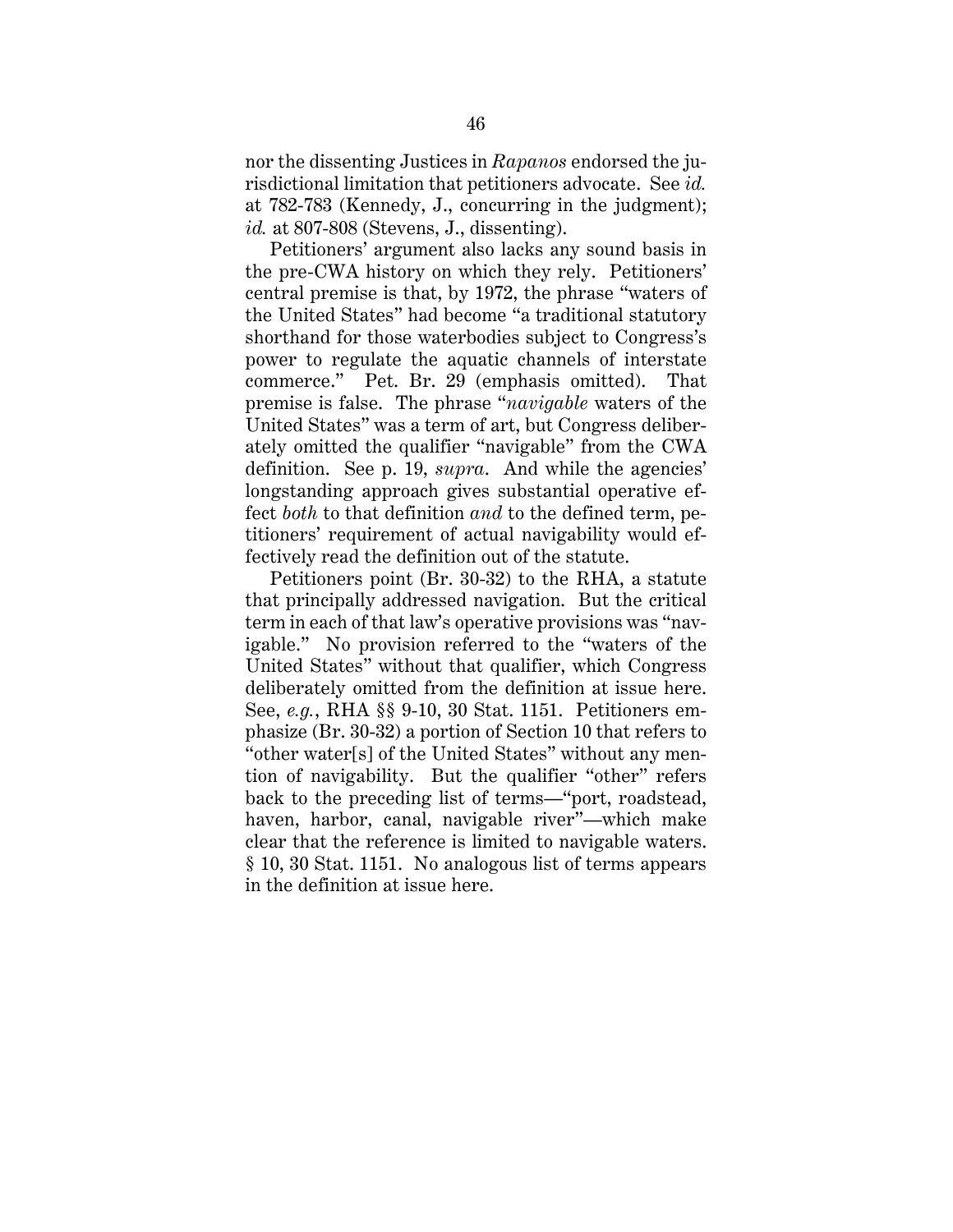Despite the RHA's overall focus on navigability, Section 13—the one section of that law dealing specifically with pollution—generally prohibits dumping refuse material into any "navigable water of the United States or into any tributary of any navigable water of the United States," as well as depositing refuse material "on the bank of any navigable water, or on the bank of any tributary of any navigable water." 33 U.S.C. 407. That provision does not limit the covered "tributar[ies]" to those that are themselves used or susceptible to use for navigation. Petitioners' approach would therefore have the anomalous result of excluding from the CWA's coverage nonnavigable tributaries encompassed by Section 13.

Beyond their misplaced reliance on the RHA, petitioners identify no other evidence *in the art*, such as a treatise or case law, supporting their claim that the phrase "waters of the United States" had acquired a specialized meaning. Petitioners identify no pre-1972 statute or decision in which Congress or this Court used that phrase, standing alone, as a "shorthand for all waters subject to Congress's power to regulate the aquatic channels of interstate commerce." Pet. Br. 32. Instead, the only source petitioners identify (Br. 31) is a 1976 law-review article. And that article refutes their position by recognizing that the phrase "'waters of the United States,'" as used in the CWA, "indicates a desire to break with traditional notions of navigability." Charles D. Ablard & Brian Boru O'Neill, *Wetland Protection and Section 404 of the Federal Water Pollution Control Act Amendments of 1972*, 1 Vt. L. Rev. 51, 66 (1976).

Most crucially, petitioners' argument (Br. 36-42) reflects a fundamental misconception of the impetus for the CWA and its relation to prior law. The Act was not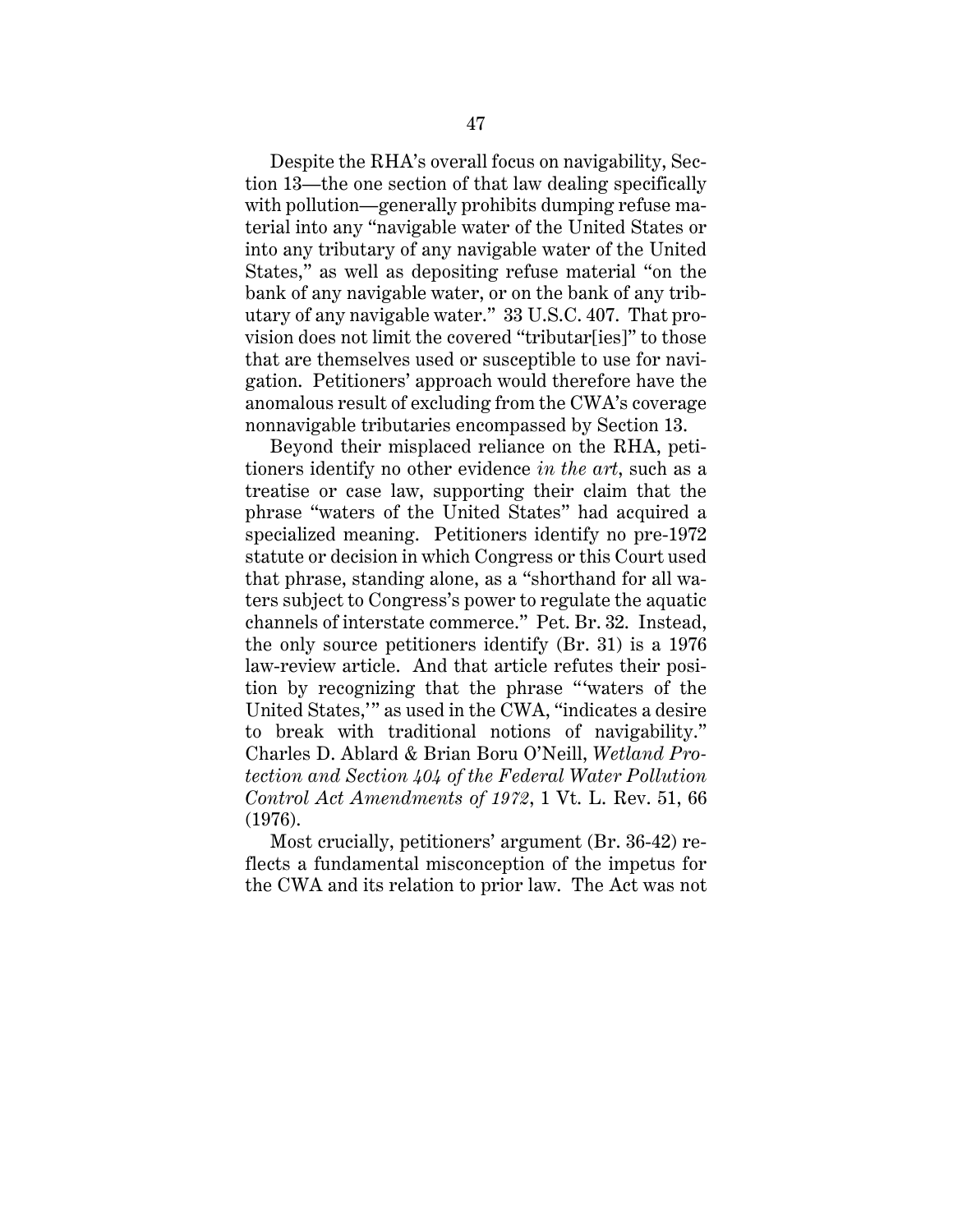"merely another law 'touching interstate waters,'" but rather "a 'total restructuring' and 'complete rewriting' of [then] existing water pollution legislation." *City of Milwaukee* v. *Illinois*, 451 U.S. 304, 317 (1981) (citations omitted). Congress concluded that prior measures had been "inadequate in every vital aspect," and it enacted a wholly new scheme of point-source-based pollution controls. *EPA* v. *California ex rel. State Water Res. Control Bd.*, 426 U.S. 200, 203 (1976) (citation omitted). The Act cannot reasonably be understood as merely a response to a perceived failure by the agencies to use the tools Congress had already given them (see Pet. Br. 39). Rather, it reflected Congress's fundamental dissatisfaction with prior law.

# **III. THE COURT OF APPEALS' JUDGMENT SHOULD BE AFFIRMED**

The court of appeals correctly held that the wetlands on petitioners' property are among the "waters of the United States" protected by the CWA. Pet. App. A33. The wetlands are located only 30 feet from a tributary of Kalispell Creek, which in turn feeds into Priest Lake, a traditional navigable water. *Id.* at A33-A34; see J.A. 20- 21, 46, 48-49 (photos of the saturated property, after partial excavation and filling, and the tributary). Although the wetlands are separated from that tributary by a road, the court correctly recognized that the presence of a manmade barrier does not "defeat adjacency." Pet. App. A33.

The court of appeals also correctly upheld the EPA's determination that the wetlands have a "significant nexus" to Priest Lake. Pet. App. A34-A36. The court found ample evidence that the wetlands on petitioners' property are similarly situated to the Kalispell Bay Fen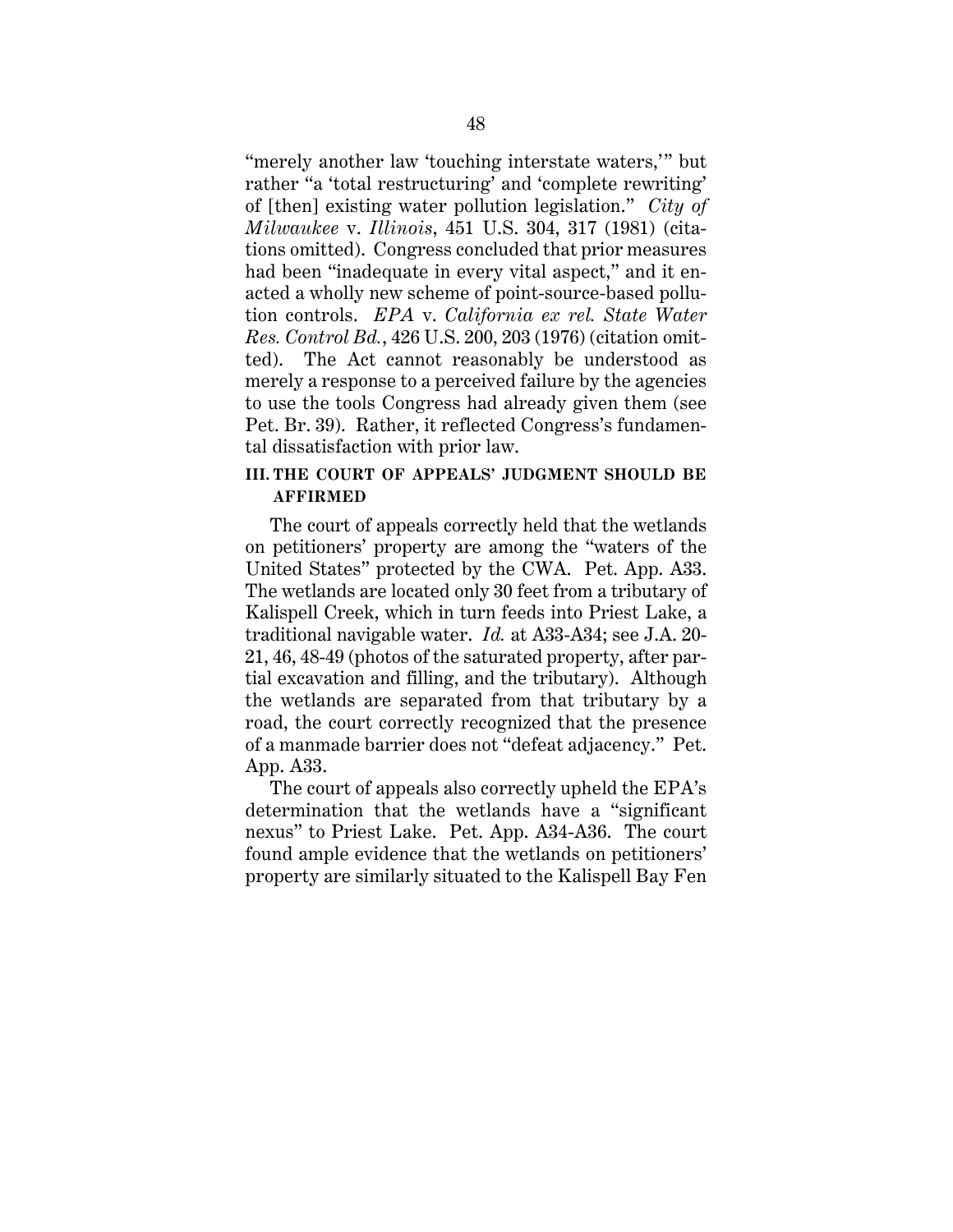across the road—indeed, historically petitioners' wetlands and the fen were "part of one wetland system." J.A. 30; see Pet. App. A35. The court of appeals further found that, together, those wetlands "significantly affect the integrity of Priest Lake." Pet. App. A35; see J.A. 21, 47 (photos of Kalispell Bay Fen). The EPA identified numerous physical, chemical, and biological benefits that the wetlands provide to the Lake—including improving the Lake's water quality through sediment retention, contributing base flow to the Lake with beneficial effects to fisheries, storing water, and providing flood control. J.A. 35-40; see Pet. App. A35-A36, B27- B30. The EPA also determined that, notwithstanding the road, "shallow subsurface flow is occurring" between the wetlands on petitioners' property and both the Lake and the wetlands across the road. J.A. 32. Petitioners do not dispute those findings in this Court.

The Kalispell Bay Fen is "one of the five largest" complexes of wetlands along the shoreline of Priest Lake and thus is "'especially important in maintaining the high quality of Priest Lake's water, fish, and wildlife.'" Pet. App. A35 (citing agency findings reprinted at J.A. 43); see J.A. 31-32, 44-45. If petitioners prevail in this case, they will be able to discharge fill material into the wetlands at issue without any permitting requirement. And the same scene will play out across the country, severely weakening the Act's protections for adjacent wetlands and, in turn, the traditional navigable waters that the CWA's permitting regime is ultimately intended to protect. That result would thwart Congress's comprehensive pollution-control regime.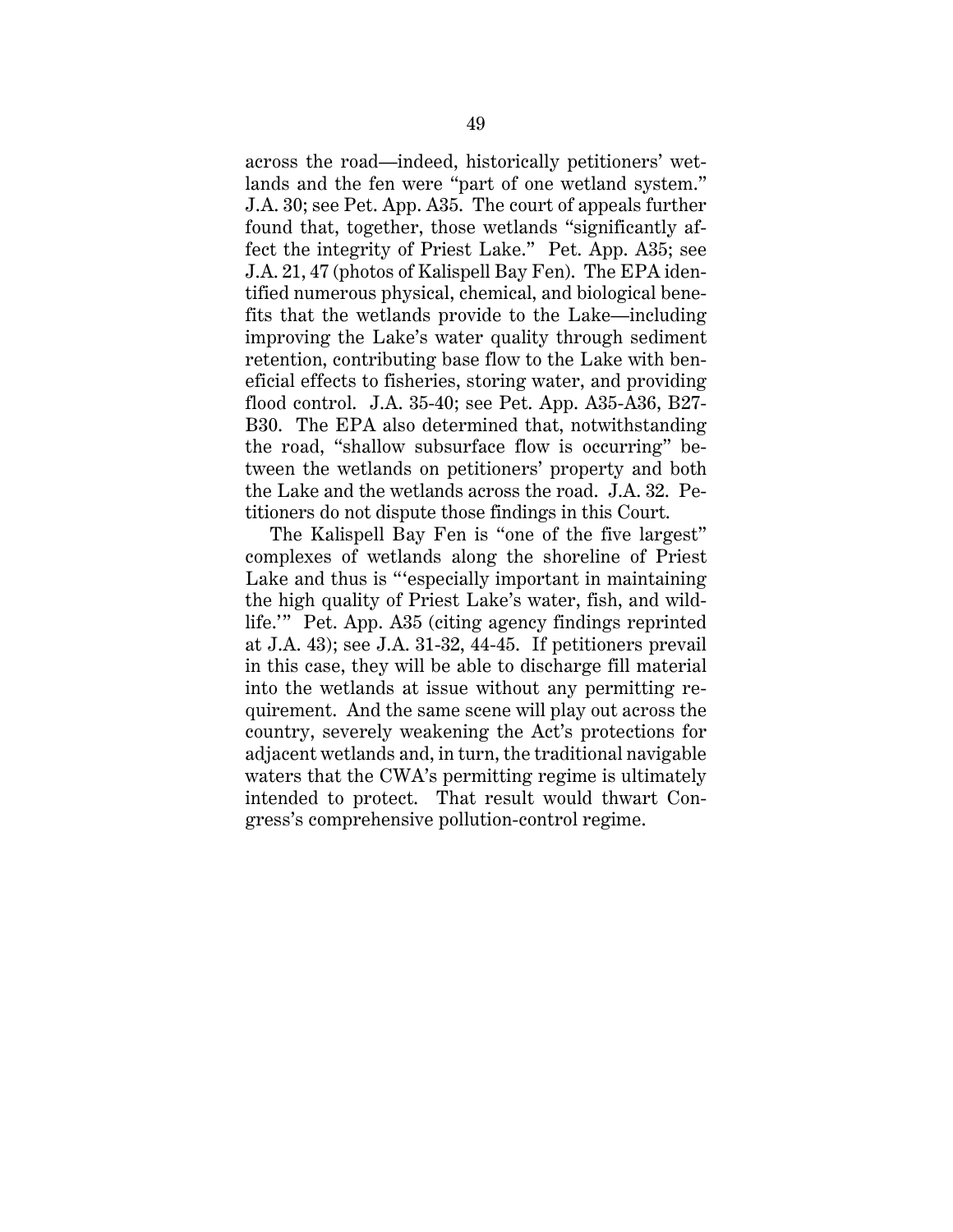#### **CONCLUSION**

The judgment of the court of appeals should be affirmed.

Respectfully submitted.

JEFFREY PRIETO *General Counsel* DIMPLE CHAUDHARY *Deputy General Counsel* SUSANNAH LANDES WEAVER *Associate Deputy General Counsel* STEVEN NEUGEBOREN CAROLINE WEHLING KARYN I.O. WENDELOWSKI SIMMA ASHER KUPCHAN *Attorneys Environmental Protection Agency* CARRIE RICCI *General Counsel*

CRAIG R. SCHMAUDER *Acting Principal Deputy General Counsel* ZAHEER TAJANI *Attorney Department of the Army*

JUNE 2022

BRIAN H. FLETCHER\* *Acting Solicitor General* TODD KIM *Assistant Attorney General* MALCOLM L. STEWART *Deputy Solicitor General* MATTHEW GUARNIERI *Assistant to the Solicitor General* JENNIFER SCHELLER NEUMANN BRIAN C. TOTH ARIEL MOURRAIN *Attorneys*

<sup>\*</sup> The Solicitor General is recused in this case.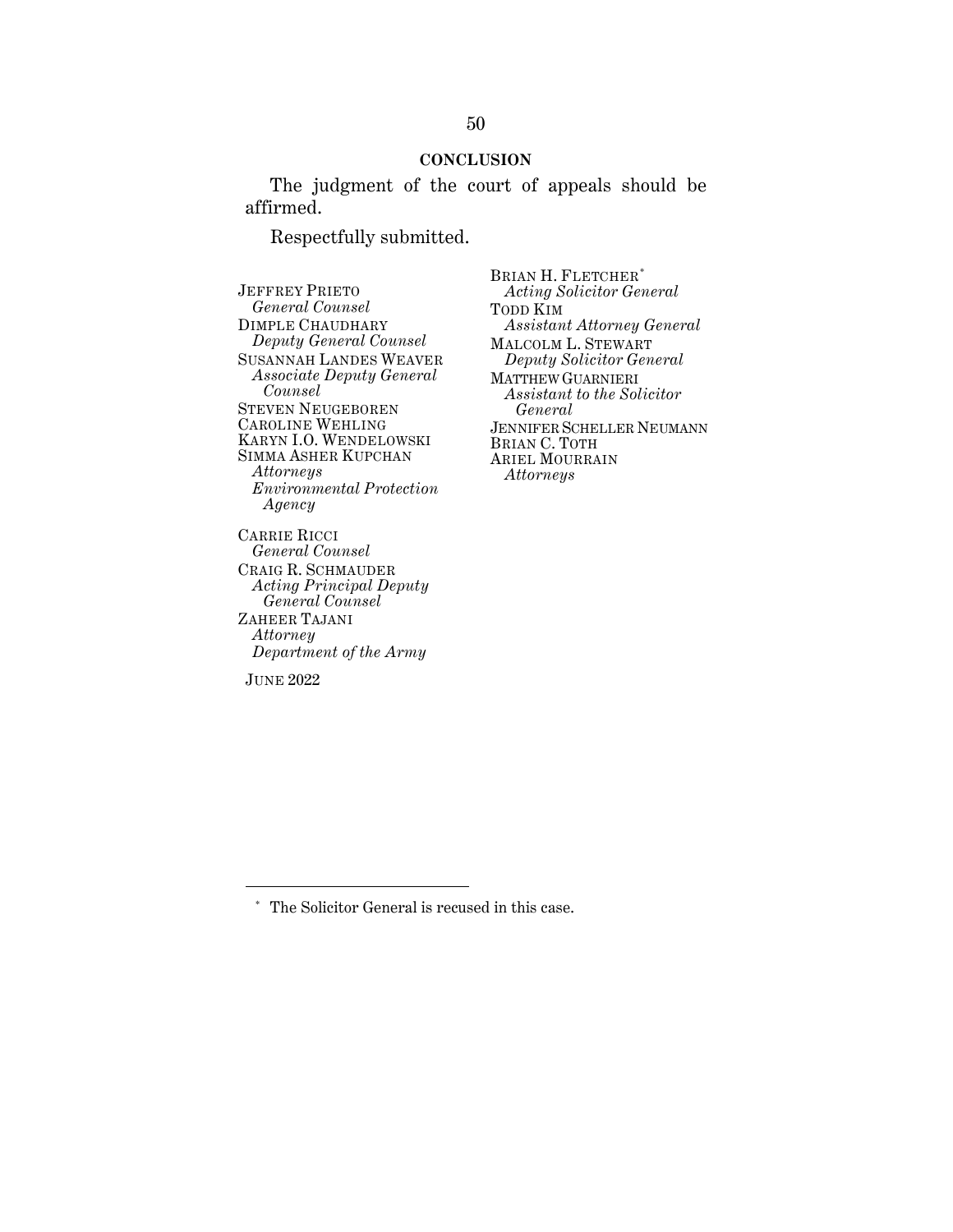### **APPENDIX**

### 1. 33 U.S.C. 1251(a) and (b) provide:

**Congressional declaration of goals and policy**

# **(a) Restoration and maintenance of chemical, physical and biological integrity of Nation's waters; national goals for achievement of objective**

The objective of this chapter is to restore and maintain the chemical, physical, and biological integrity of the Nation's waters. In order to achieve this objective it is hereby declared that, consistent with the provisions of this chapter—

(1) it is the national goal that the discharge of pollutants into the navigable waters be eliminated by 1985;

(2) it is the national goal that wherever attainable, an interim goal of water quality which provides for the protection and propagation of fish, shellfish, and wildlife and provides for recreation in and on the water be achieved by July 1, 1983;

(3) it is the national policy that the discharge of toxic pollutants in toxic amounts be prohibited;

(4) it is the national policy that Federal financial assistance be provided to construct publicly owned waste treatment works;

(5) it is the national policy that areawide waste treatment management planning processes be developed and implemented to assure adequate control of sources of pollutants in each State;

(1a)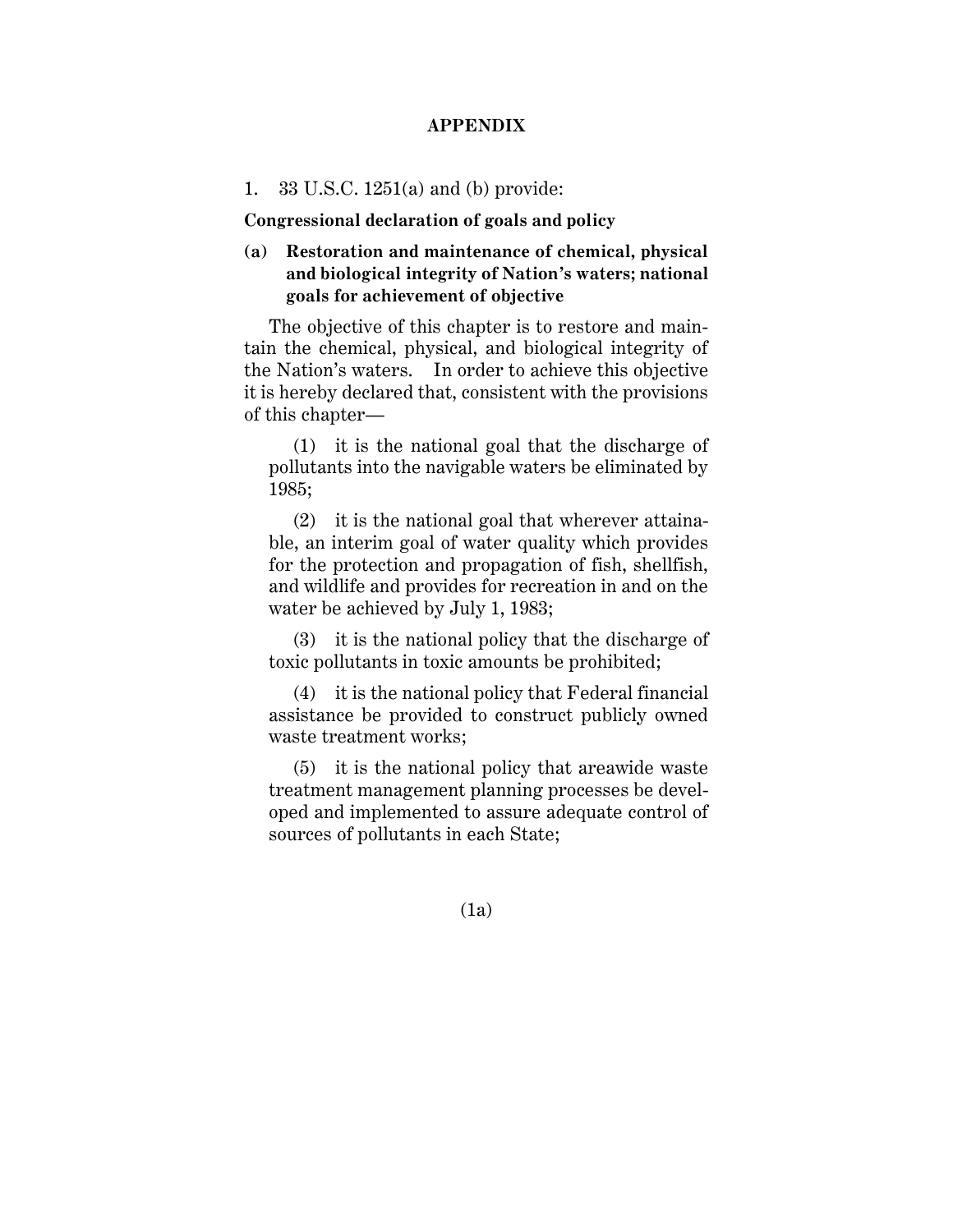(6) it is the national policy that a major research and demonstration effort be made to develop technology necessary to eliminate the discharge of pollutants into the navigable waters, waters of the contiguous zone, and the oceans; and

(7) it is the national policy that programs for the control of nonpoint sources of pollution be developed and implemented in an expeditious manner so as to enable the goals of this chapter to be met through the control of both point and nonpoint sources of pollution.

## **(b) Congressional recognition, preservation, and protection of primary responsibilities and rights of States**

It is the policy of the Congress to recognize, preserve, and protect the primary responsibilities and rights of States to prevent, reduce, and eliminate pollution, to plan the development and use (including restoration, preservation, and enhancement) of land and water resources, and to consult with the Administrator in the exercise of his authority under this chapter. It is the policy of Congress that the States manage the construction grant program under this chapter and implement the permit programs under sections 1342 and 1344 of this title. It is further the policy of the Congress to support and aid research relating to the prevention, reduction, and elimination of pollution and to provide Federal technical services and financial aid to State and interstate agencies and municipalities in connection with the prevention, reduction, and elimination of pollution.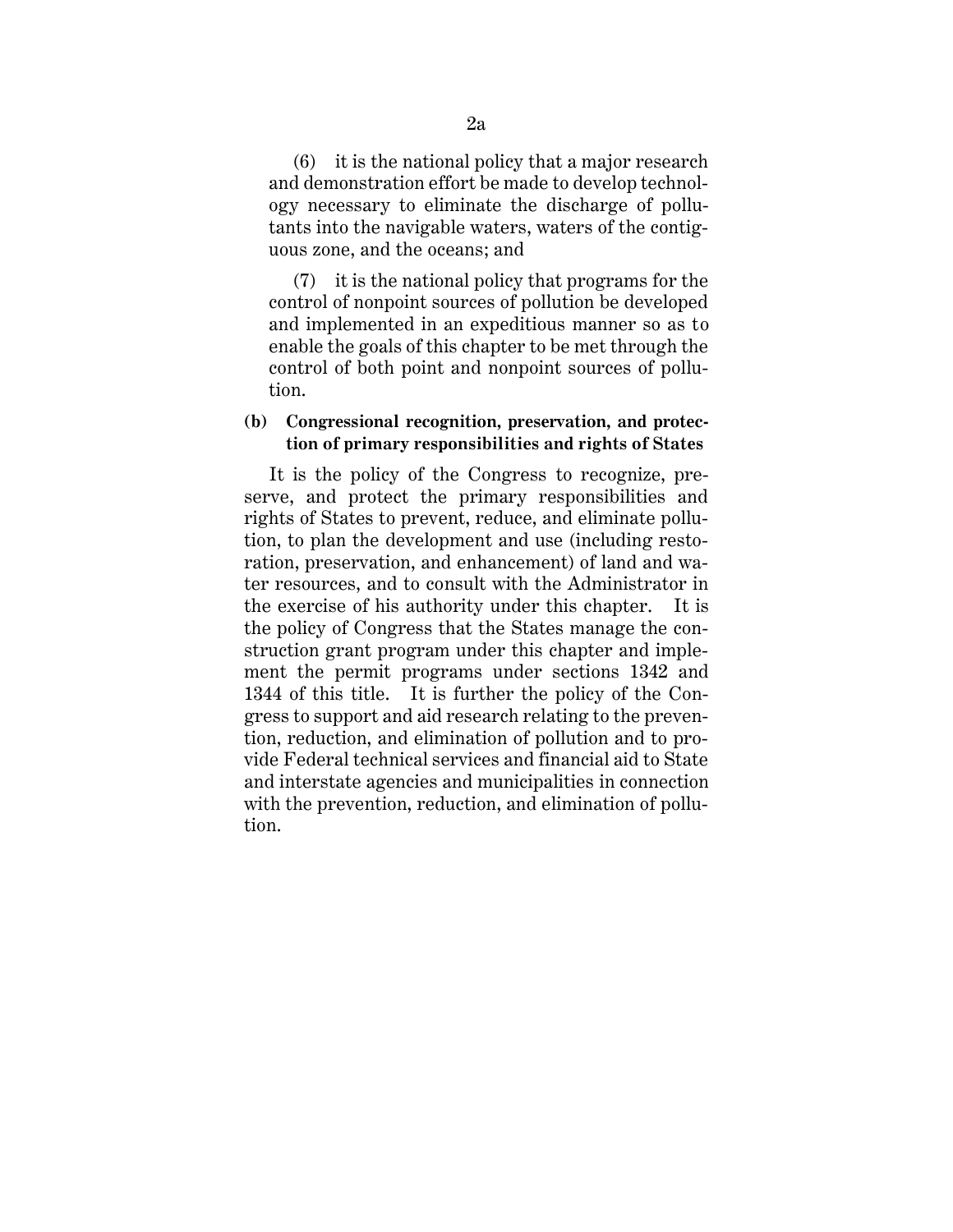### 2. 33 U.S.C. 1311(a) provides:

### **Effluent limitations**

## **(a) Illegality of pollutant discharges except in compliance with law**

Except as in compliance with this section and sections 1312, 1316, 1317, 1328, 1342, and 1344 of this title, the discharge of any pollutant by any person shall be unlawful.

### 3. 33 U.S.C. 1344 provides:

### **Permits for dredged or fill material**

# **(a) Discharge into navigable waters at specified disposal sites**

The Secretary may issue permits, after notice and opportunity for public hearings for the discharge of dredged or fill material into the navigable waters at specified disposal sites. Not later than the fifteenth day after the date an applicant submits all the information required to complete an application for a permit under this subsection, the Secretary shall publish the notice required by this subsection.

### **(b) Specification for disposal sites**

Subject to subsection (c) of this section, each such disposal site shall be specified for each such permit by the Secretary (1) through the application of guidelines developed by the Administrator, in conjunction with the Secretary, which guidelines shall be based upon criteria comparable to the criteria applicable to the territorial seas, the contiguous zone, and the ocean under section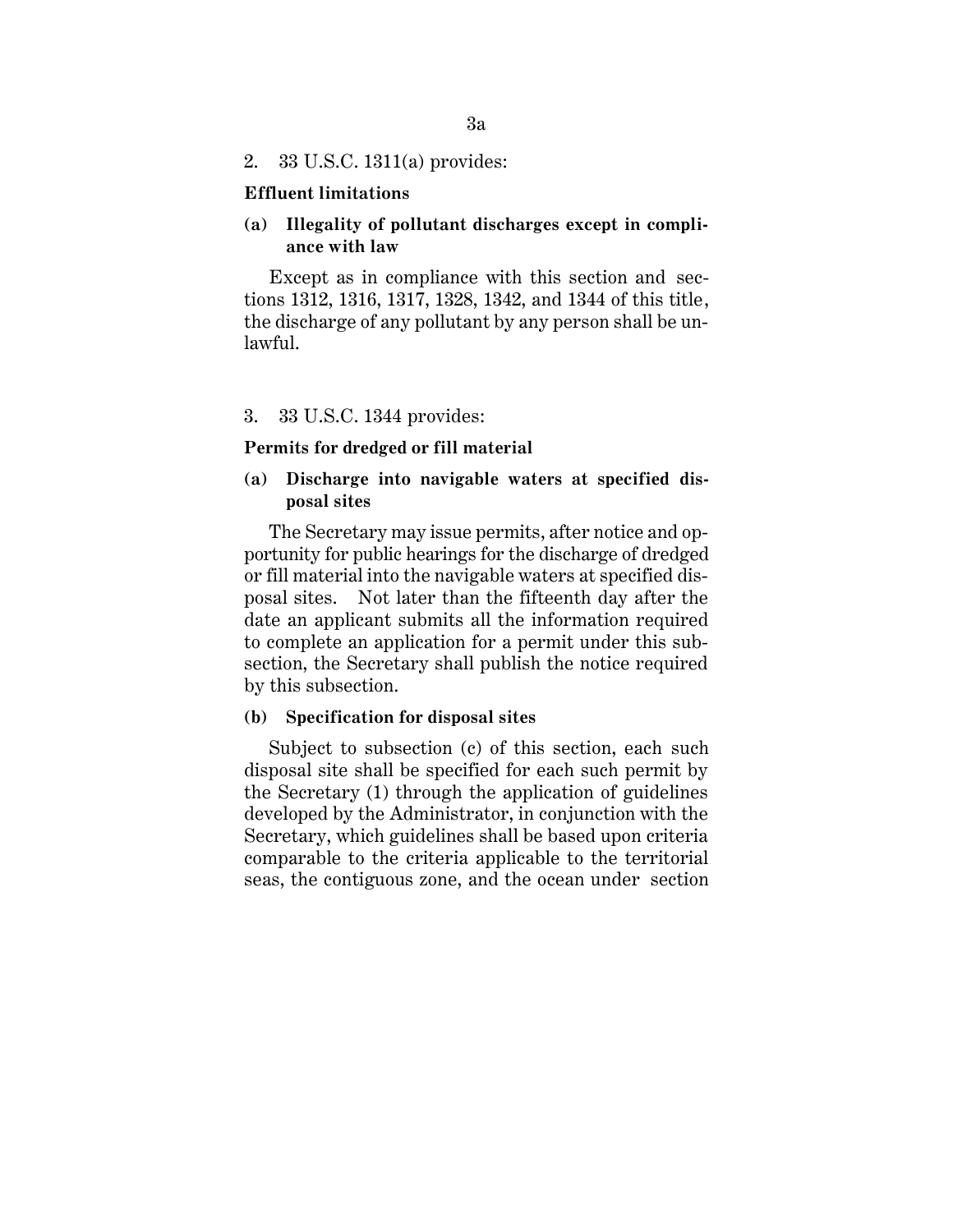$1343(c)$  of this title, and  $(2)$  in any case where such guidelines under clause (1) alone would prohibit the specification of a site, through the application additionally of the economic impact of the site on navigation and anchorage.

# **(c) Denial or restriction of use of defined areas as disposal sites**

The Administrator is authorized to prohibit the specification (including the withdrawal of specification) of any defined area as a disposal site, and he is authorized to deny or restrict the use of any defined area for specification (including the withdrawal of specification) as a disposal site, whenever he determines, after notice and opportunity for public hearings, that the discharge of such materials into such area will have an unacceptable adverse effect on municipal water supplies, shellfish beds and fishery areas (including spawning and breeding areas), wildlife, or recreational areas. Before making such determination, the Administrator shall consult with the Secretary. The Administrator shall set forth in writing and make public his findings and his reasons for making any determination under this subsection.

# **(d) "Secretary" defined**

The term "Secretary" as used in this section means the Secretary of the Army, acting through the Chief of Engineers.

# **(e) General permits on State, regional, or nationwide basis**

(1) In carrying out his functions relating to the discharge of dredged or fill material under this section, the Secretary may, after notice and opportunity for public hearing, issue general permits on a State, regional, or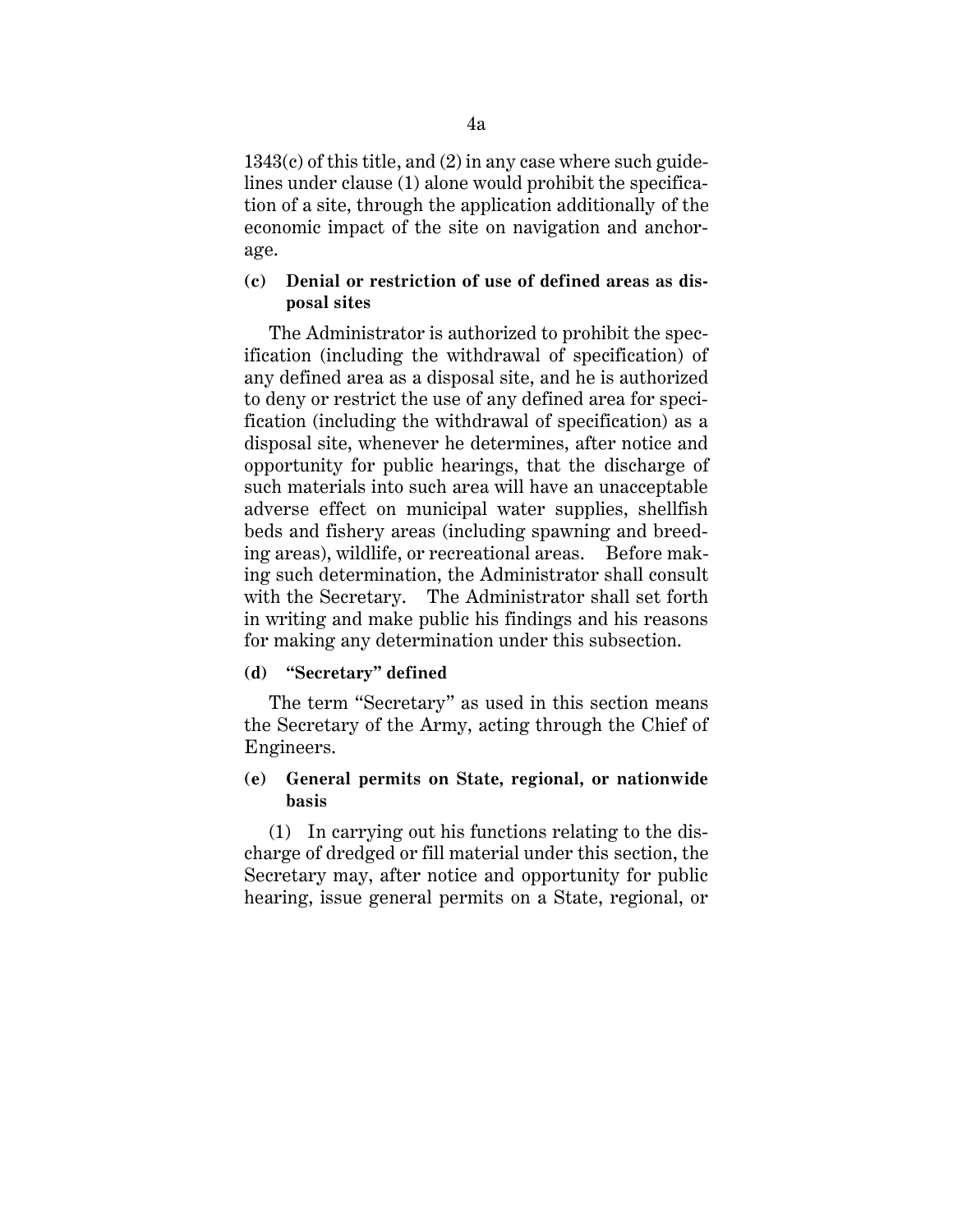nationwide basis for any category of activities involving discharges of dredged or fill material if the Secretary determines that the activities in such category are similar in nature, will cause only minimal adverse environmental effects when performed separately, and will have only minimal cumulative adverse effect on the environment. Any general permit issued under this subsection shall (A) be based on the guidelines described in subsection (b)(1) of this section, and (B) set forth the requirements and standards which shall apply to any activity authorized by such general permit.

(2) No general permit issued under this subsection shall be for a period of more than five years after the date of its issuance and such general permit may be revoked or modified by the Secretary if, after opportunity for public hearing, the Secretary determines that the activities authorized by such general permit have an adverse impact on the environment or such activities are more appropriately authorized by individual permits.

# **(f) Non-prohibited discharge of dredged or fill material**

(1) Except as provided in paragraph (2) of this subsection, the discharge of dredged or fill material—

(A) from normal farming, silviculture, and ranching activities such as plowing, seeding, cultivating, minor drainage, harvesting for the production of food, fiber, and forest products, or upland soil and water conservation practices;

(B) for the purpose of maintenance, including emergency reconstruction of recently damaged parts, of currently serviceable structures such as dikes, dams, levees, groins, riprap, breakwaters, causeways,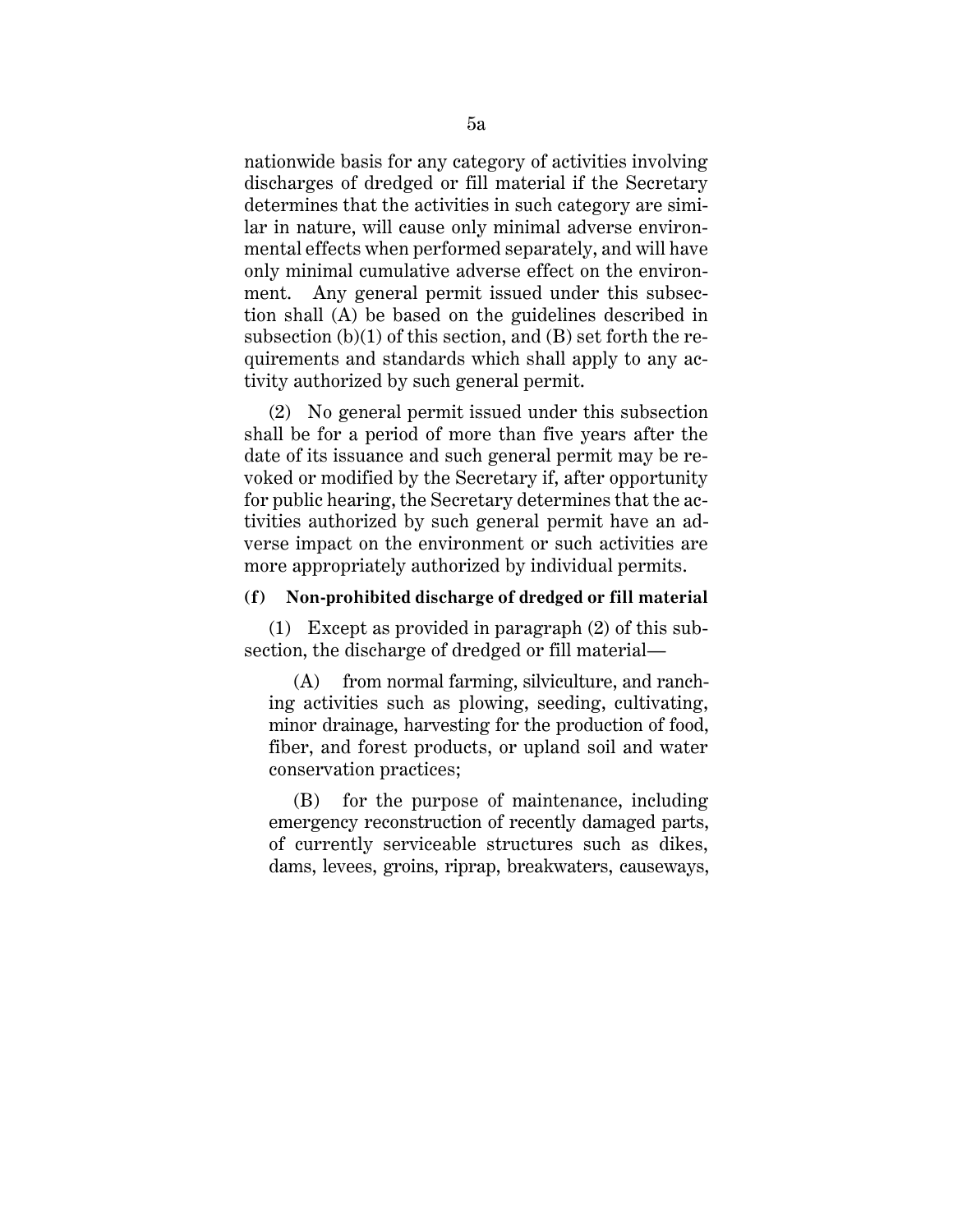and bridge abutments or approaches, and transportation structures;

(C) for the purpose of construction or maintenance of farm or stock ponds or irrigation ditches, or the maintenance of drainage ditches;

(D) for the purpose of construction of temporary sedimentation basins on a construction site which does not include placement of fill material into the navigable waters;

(E) for the purpose of construction or maintenance of farm roads or forest roads, or temporary roads for moving mining equipment, where such roads are constructed and maintained, in accordance with best management practices, to assure that flow and circulation patterns and chemical and biological characteristics of the navigable waters are not impaired, that the reach of the navigable waters is not reduced, and that any adverse effect on the aquatic environment will be otherwise minimized;

(F) resulting from any activity with respect to which a State has an approved program under section 1288(b)(4) of this title which meets the requirements of subparagraphs (B) and (C) of such section,

is not prohibited by or otherwise subject to regulation under this section or section 1311(a) or 1342 of this title (except for effluent standards or prohibitions under section 1317 of this title).

(2) Any discharge of dredged or fill material into the navigable waters incidental to any activity having as its purpose bringing an area of the navigable waters into a use to which it was not previously subject, where the flow or circulation of navigable waters may be impaired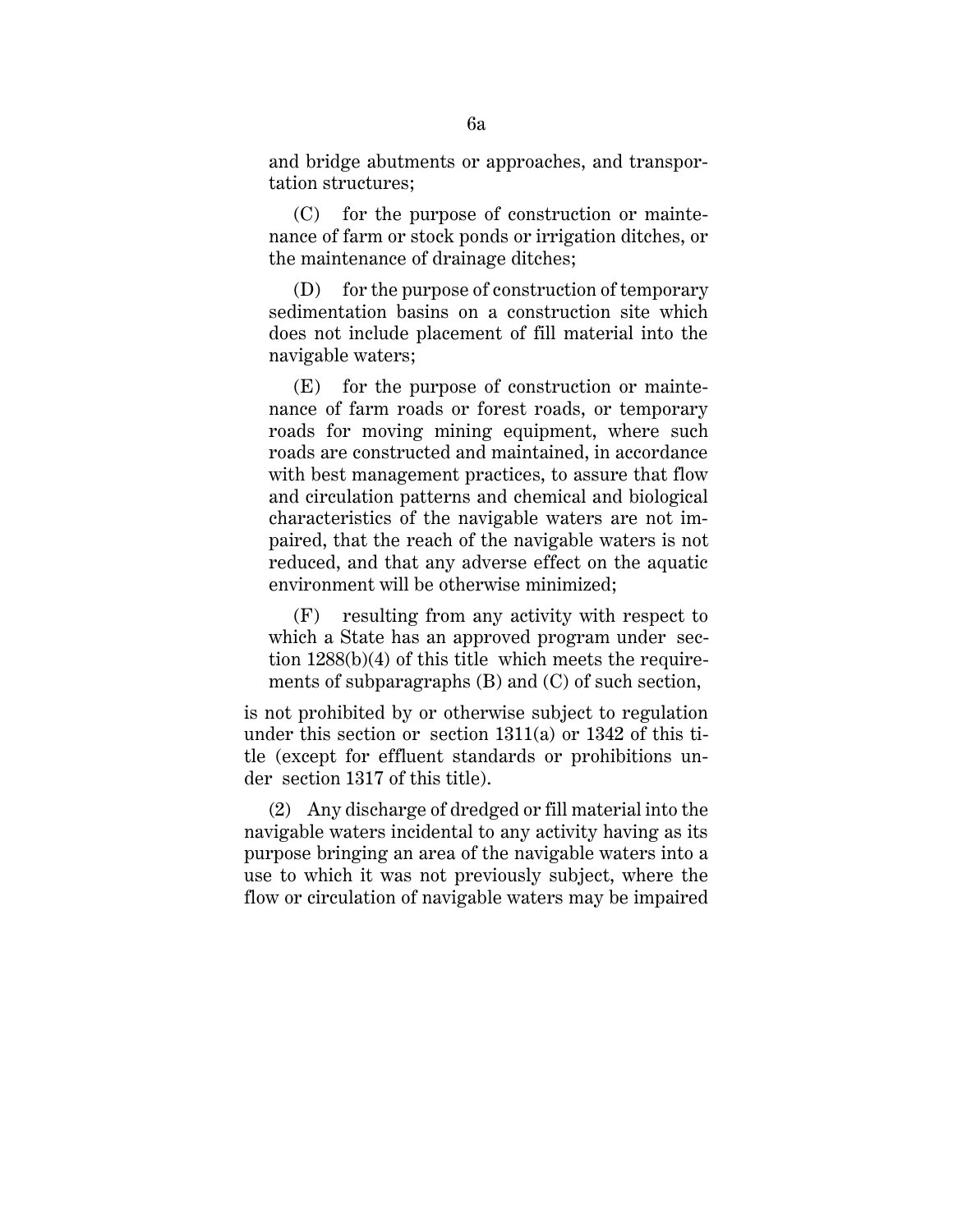or the reach of such waters be reduced, shall be required to have a permit under this section.

## **(g) State administration**

(1) The Governor of any State desiring to administer its own individual and general permit program for the discharge of dredged or fill material into the navigable waters (other than those waters which are presently used, or are susceptible to use in their natural condition or by reasonable improvement as a means to transport interstate or foreign commerce shoreward to their ordinary high water mark, including all waters which are subject to the ebb and flow of the tide shoreward to their mean high water mark, or mean higher high water mark on the west coast, including wetlands adjacent thereto) within its jurisdiction may submit to the Administrator a full and complete description of the program it proposes to establish and administer under State law or under an interstate compact. In addition, such State shall submit a statement from the attorney general (or the attorney for those State agencies which have independent legal counsel), or from the chief legal officer in the case of an interstate agency, that the laws of such State, or the interstate compact, as the case may be, provide adequate authority to carry out the described program.

(2) Not later than the tenth day after the date of the receipt of the program and statement submitted by any State under paragraph (1) of this subsection, the Administrator shall provide copies of such program and statement to the Secretary and the Secretary of the Interior, acting through the Director of the United States Fish and Wildlife Service.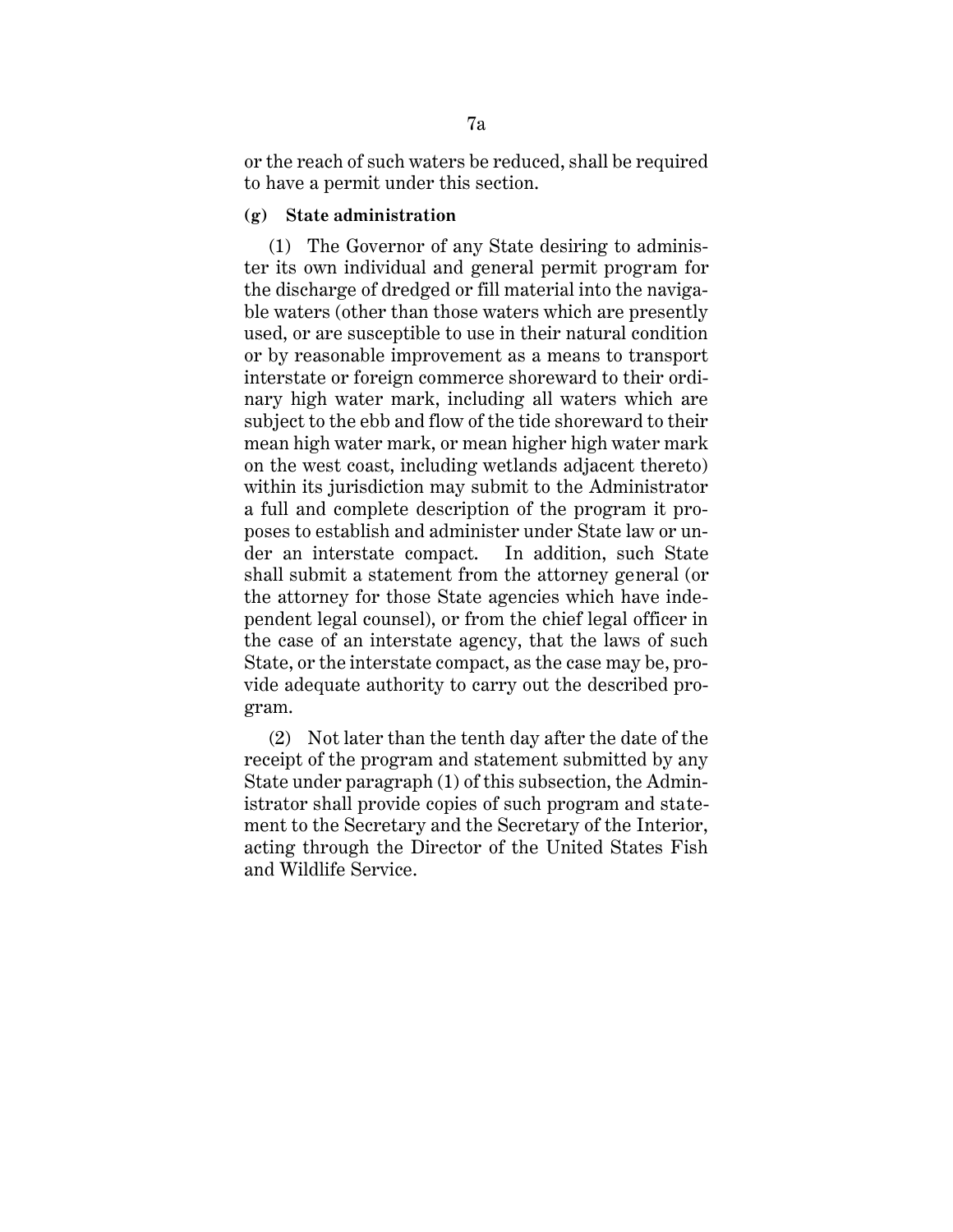(3) Not later than the ninetieth day after the date of the receipt by the Administrator of the program and statement submitted by any State, under paragraph (1) of this subsection, the Secretary and the Secretary of the Interior, acting through the Director of the United States Fish and Wildlife Service, shall submit any comments with respect to such program and statement to the Administrator in writing.

# **(h) Determination of State's authority to issue permits under State program; approval; notification; transfers to State program**

(1) Not later than the one-hundred-twentieth day after the date of the receipt by the Administrator of a program and statement submitted by any State under paragraph (1) of this subsection, the Administrator shall determine, taking into account any comments submitted by the Secretary and the Secretary of the Interior, acting through the Director of the United States Fish and Wildlife Service, pursuant to subsection (g) of this section, whether such State has the following authority with respect to the issuance of permits pursuant to such program:

(A) To issue permits which—

(i) apply, and assure compliance with, any applicable requirements of this section, including, but not limited to, the guidelines established under subsection (b)(1) of this section, and sections 1317 and 1343 of this title;

(ii) are for fixed terms not exceeding five years; and

(iii) can be terminated or modified for cause including, but not limited to, the following: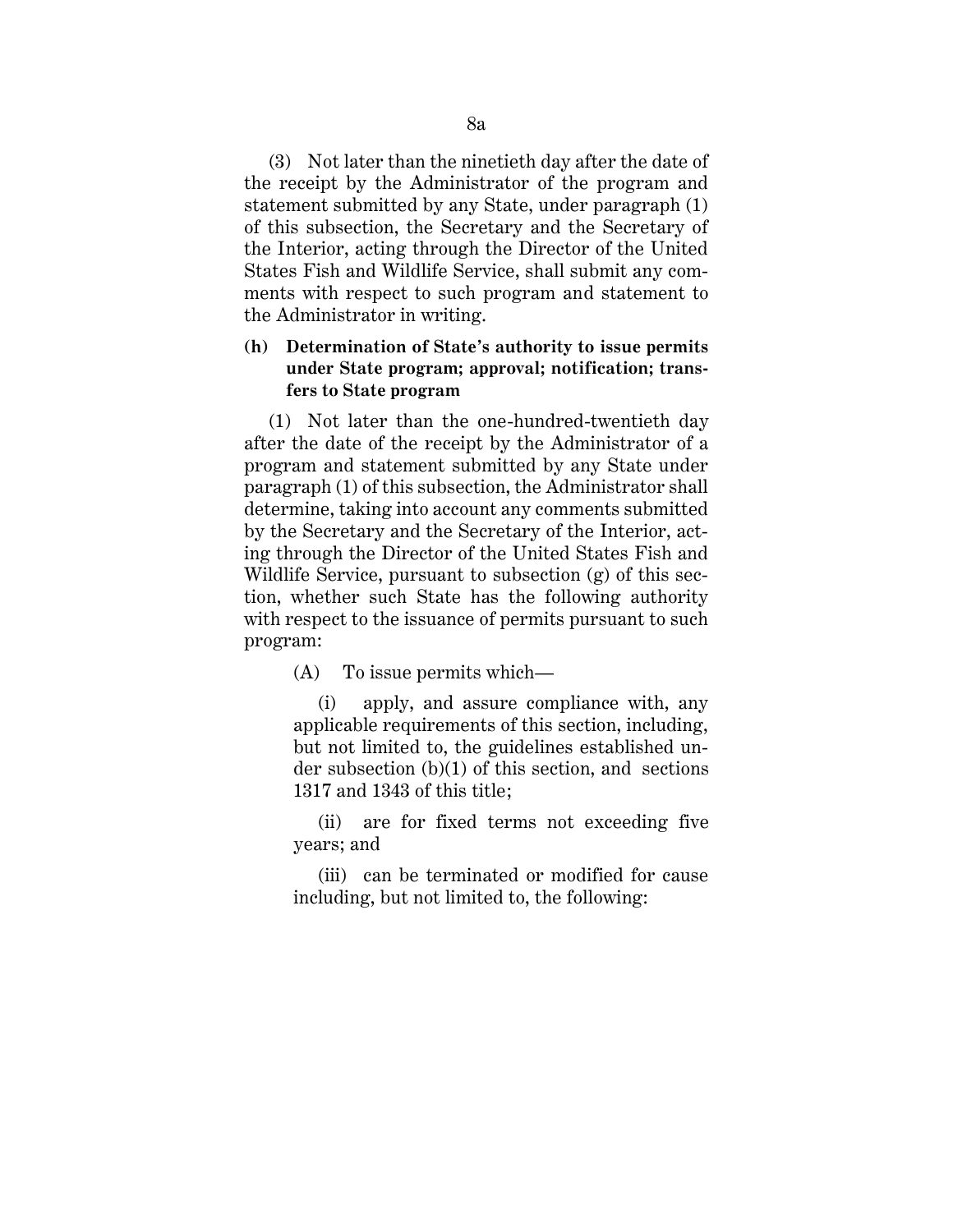(I) violation of any condition of the permit;

(II) obtaining a permit by misrepresentation, or failure to disclose fully all relevant facts;

(III) change in any condition that requires either a temporary or permanent reduction or elimination of the permitted discharge.

(B) To issue permits which apply, and assure compliance with, all applicable requirements of section 1318 of this title, or to inspect, monitor, enter, and require reports to at least the same extent as required in section 1318 of this title.

(C) To assure that the public, and any other State the waters of which may be affected, receive notice of each application for a permit and to provide an opportunity for public hearing before a ruling on each such application.

(D) To assure that the Administrator receives notice of each application (including a copy thereof) for a permit.

(E) To assure that any State (other than the permitting State), whose waters may be affected by the issuance of a permit may submit written recommendations to the permitting State (and the Administrator) with respect to any permit application and, if any part of such written recommendations are not accepted by the permitting State, that the permitting State will notify such affected State (and the Administrator) in writing of its failure to so accept such recommendations together with its reasons for so doing.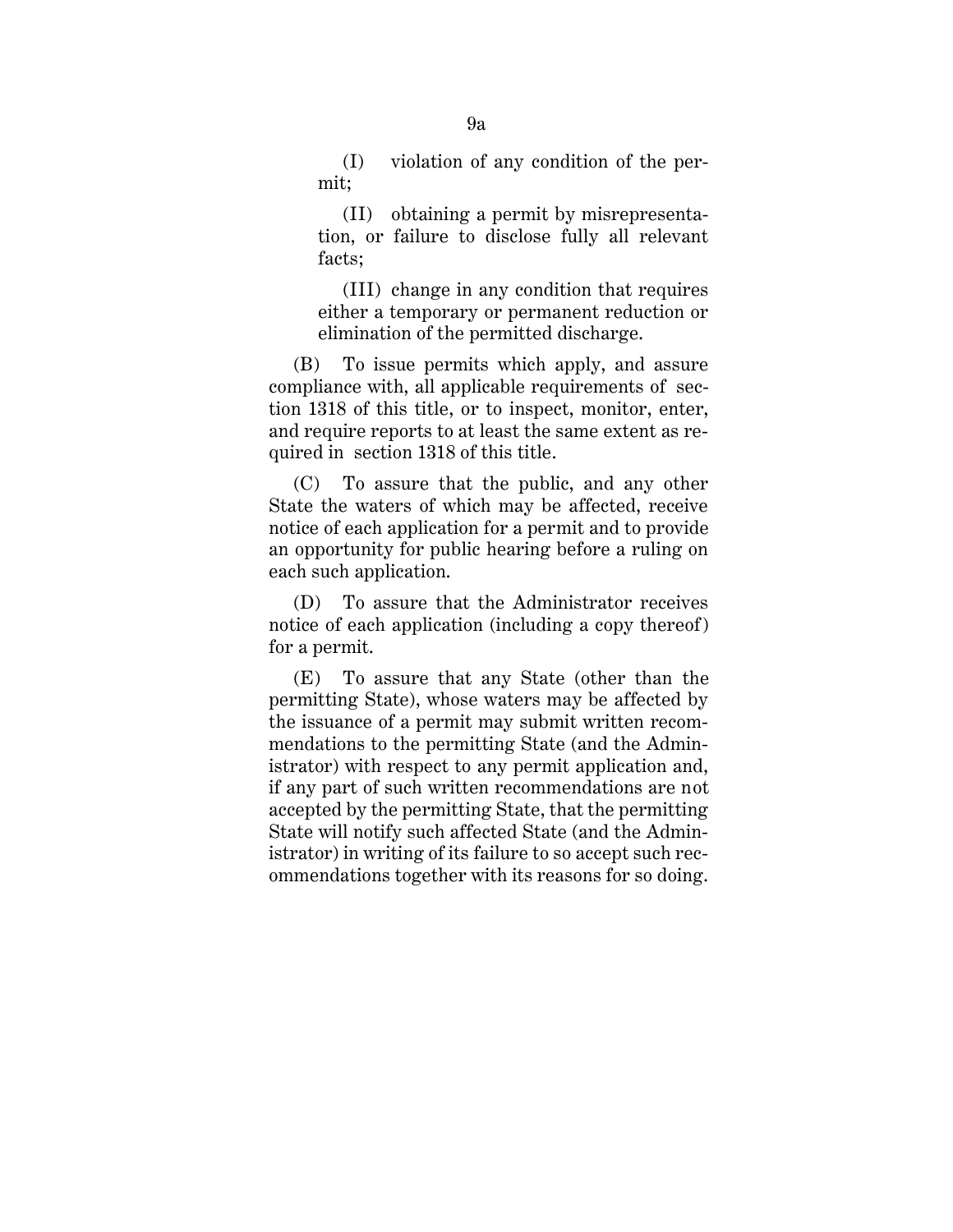(F) To assure that no permit will be issued if, in the judgment of the Secretary, after consultation with the Secretary of the department in which the Coast Guard is operating, anchorage and navigation of any of the navigable waters would be substantially impaired thereby.

(G) To abate violations of the permit or the permit program, including civil and criminal penalties and other ways and means of enforcement.

(H) To assure continued coordination with Federal and Federal-State water-related planning and review processes.

(2) If, with respect to a State program submitted under subsection  $(g)(1)$  of this section, the Administrator determines that such State—

(A) has the authority set forth in paragraph (1) of this subsection, the Administrator shall approve the program and so notify (i) such State and (ii) the Secretary, who upon subsequent notification from such State that it is administering such program, shall suspend the issuance of permits under subsections (a) and (e) of this section for activities with respect to which a permit may be issued pursuant to such State program; or

(B) does not have the authority set forth in paragraph (1) of this subsection, the Administrator shall so notify such State, which notification shall also describe the revisions or modifications necessary so that such State may resubmit such program for a determination by the Administrator under this subsection.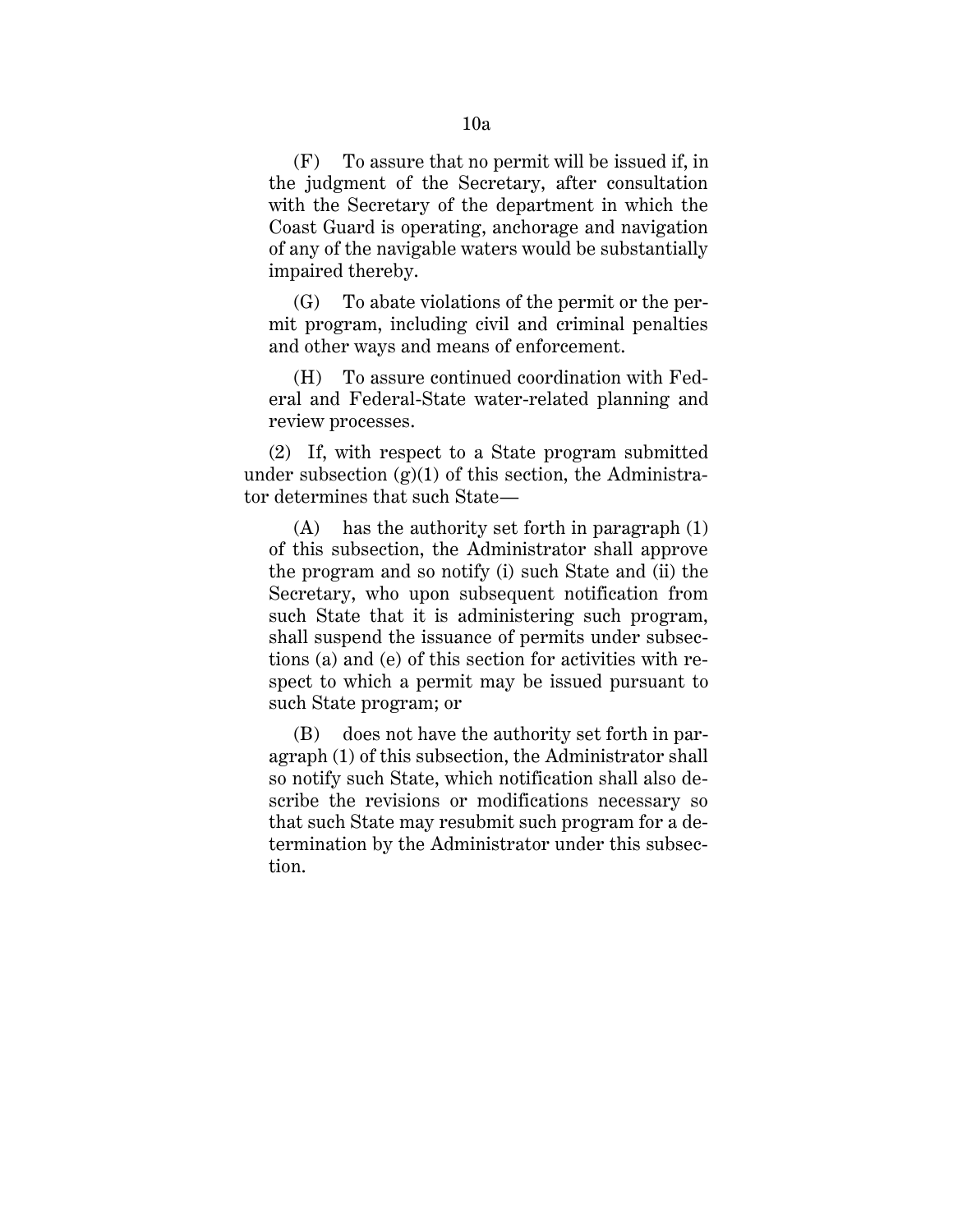(3) If the Administrator fails to make a determination with respect to any program submitted by a State under subsection  $(g)(1)$  of this section within one-hundredtwenty days after the date of the receipt of such program, such program shall be deemed approved pursuant to paragraph  $(2)(A)$  of this subsection and the Administrator shall so notify such State and the Secretary who, upon subsequent notification from such State that it is administering such program, shall suspend the issuance of permits under subsection (a) and (e) of this section for activities with respect to which a permit may be issued by such State.

(4) After the Secretary receives notification from the Administrator under paragraph (2) or (3) of this subsection that a State permit program has been approved, the Secretary shall transfer any applications for permits pending before the Secretary for activities with respect to which a permit may be issued pursuant to such State program to such State for appropriate action.

(5) Upon notification from a State with a permit program approved under this subsection that such State intends to administer and enforce the terms and conditions of a general permit issued by the Secretary under subsection (e) of this section with respect to activities in such State to which such general permit applies, the Secretary shall suspend the administration and enforcement of such general permit with respect to such activities.

## **(i) Withdrawal of approval**

Whenever the Administrator determines after public hearing that a State is not administering a program ap-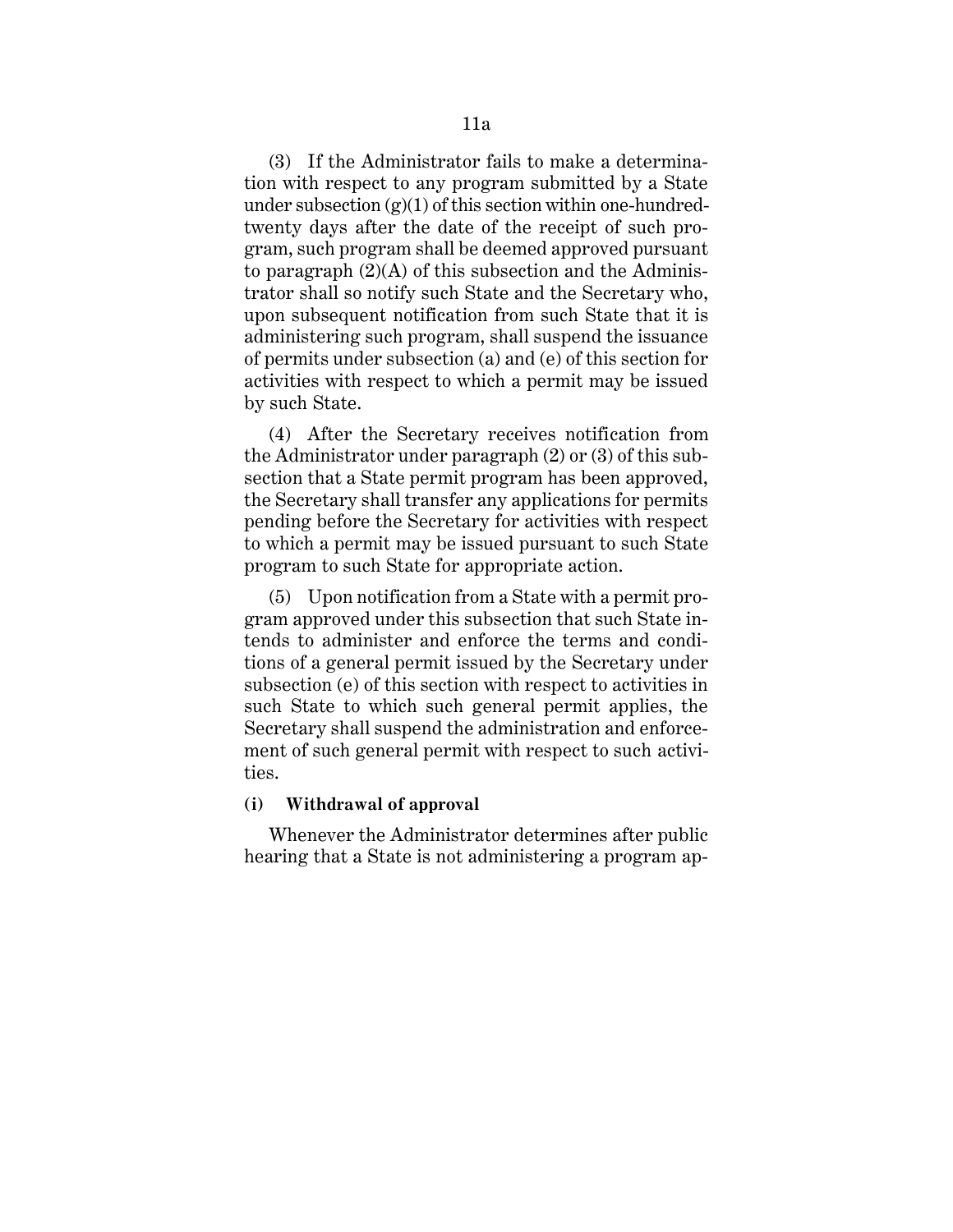proved under subsection  $(h)(2)(A)$  of this section, in accordance with this section, including, but not limited to, the guidelines established under subsection (b)(1) of this section, the Administrator shall so notify the State, and, if appropriate corrective action is not taken within a reasonable time, not to exceed ninety days after the date of the receipt of such notification, the Administrator shall (1) withdraw approval of such program until the Administrator determines such corrective action has been taken, and (2) notify the Secretary that the Secretary shall resume the program for the issuance of permits under subsections (a) and (e) of this section for activities with respect to which the State was issuing permits and that such authority of the Secretary shall continue in effect until such time as the Administrator makes the determination described in clause (1) of this subsection and such State again has an approved program.

# **(j) Copies of applications for State permits and proposed general permits to be transmitted to Administrator**

Each State which is administering a permit program pursuant to this section shall transmit to the Administrator (1) a copy of each permit application received by such State and provide notice to the Administrator of every action related to the consideration of such permit application, including each permit proposed to be issued by such State, and (2) a copy of each proposed general permit which such State intends to issue. Not later than the tenth day after the date of the receipt of such permit application or such proposed general permit, the Administrator shall provide copies of such permit application or such proposed general permit to the Secretary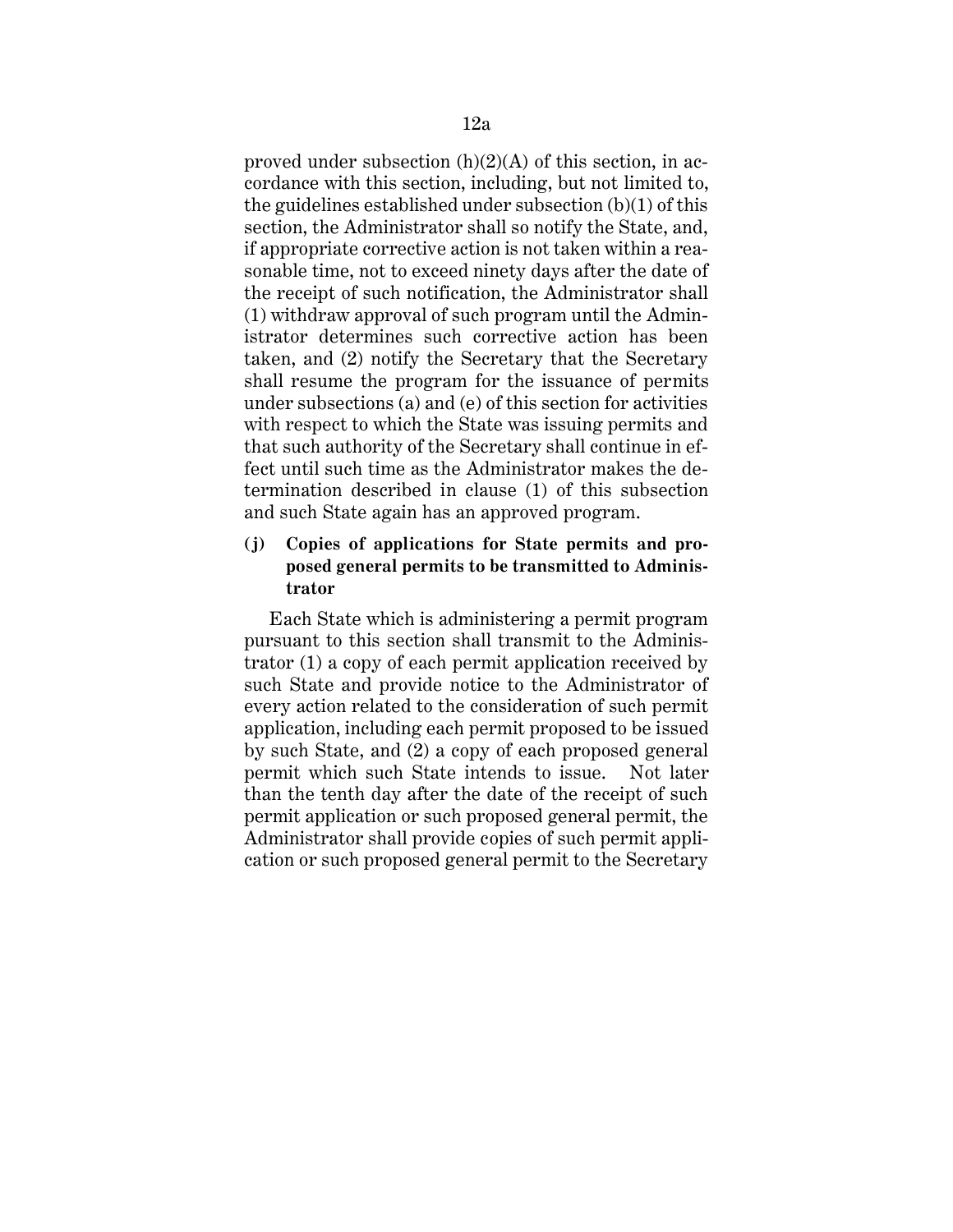and the Secretary of the Interior, acting through the Director of the United States Fish and Wildlife Service. If the Administrator intends to provide written comments to such State with respect to such permit application or such proposed general permit, he shall so notify such State not later than the thirtieth day after the date of the receipt of such application or such proposed general permit and provide such written comments to such State, after consideration of any comments made in writing with respect to such application or such proposed general permit by the Secretary and the Secretary of the Interior, acting through the Director of the United States Fish and Wildlife Service, not later than the ninetieth day after the date of such receipt. If such State is so notified by the Administrator, it shall not issue the proposed permit until after the receipt of such comments from the Administrator, or after such ninetieth day, whichever first occurs. Such State shall not issue such proposed permit after such ninetieth day if it has received such written comments in which the Administrator objects (A) to the issuance of such proposed permit and such proposed permit is one that has been submitted to the Administrator pursuant to subsection  $(h)(1)(E)$ , or  $(B)$  to the issuance of such proposed permit as being outside the requirements of this section, including, but not limited to, the guidelines developed under subsection (b)(1) of this section unless it modifies such proposed permit in accordance with such comments. Whenever the Administrator objects to the issuance of a permit under the preceding sentence such written objection shall contain a statement of the reasons for such objection and the conditions which such permit would include if it were issued by the Administrator. In any case where the Administrator objects to the issuance of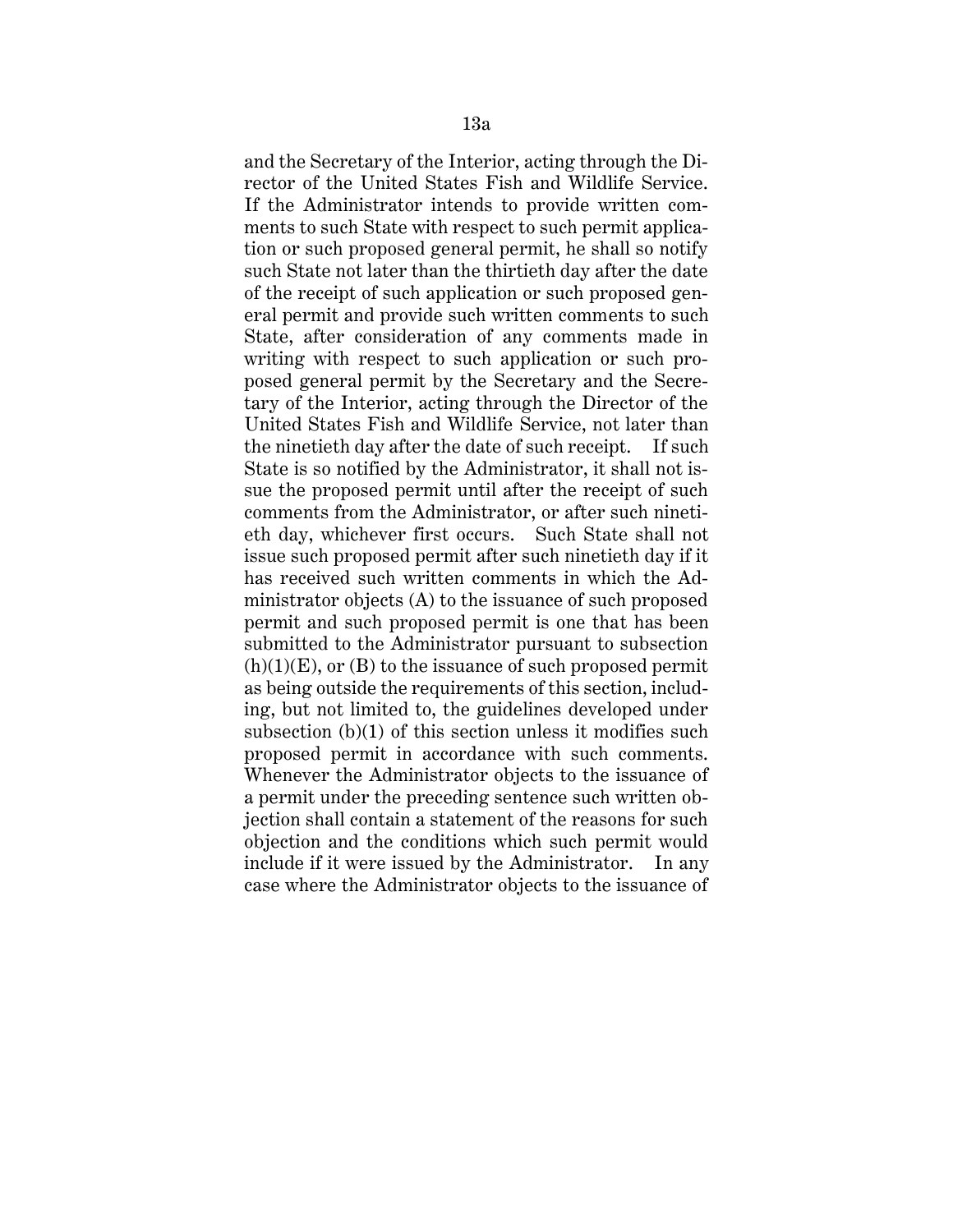a permit, on request of the State, a public hearing shall be held by the Administrator on such objection. If the State does not resubmit such permit revised to meet such objection within 30 days after completion of the hearing or, if no hearing is requested within 90 days after the date of such objection, the Secretary may issue the permit pursuant to subsection (a) or (e) of this section, as the case may be, for such source in accordance with the guidelines and requirements of this chapter.

#### **(k) Waiver**

In accordance with guidelines promulgated pursuant to subsection (i)(2) of section 1314 of this title, the Administrator is authorized to waive the requirements of subsection (j) of this section at the time of the approval of a program pursuant to subsection  $(h)(2)(A)$  of this section for any category (including any class, type, or size within such category) of discharge within the State submitting such program.

# **(***l***) Categories of discharges not subject to requirements**

The Administrator shall promulgate regulations establishing categories of discharges which he determines shall not be subject to the requirements of subsection (j) of this section in any State with a program approved pursuant to subsection  $(h)(2)(A)$  of this section. The Administrator may distinguish among classes, types, and sizes within any category of discharges.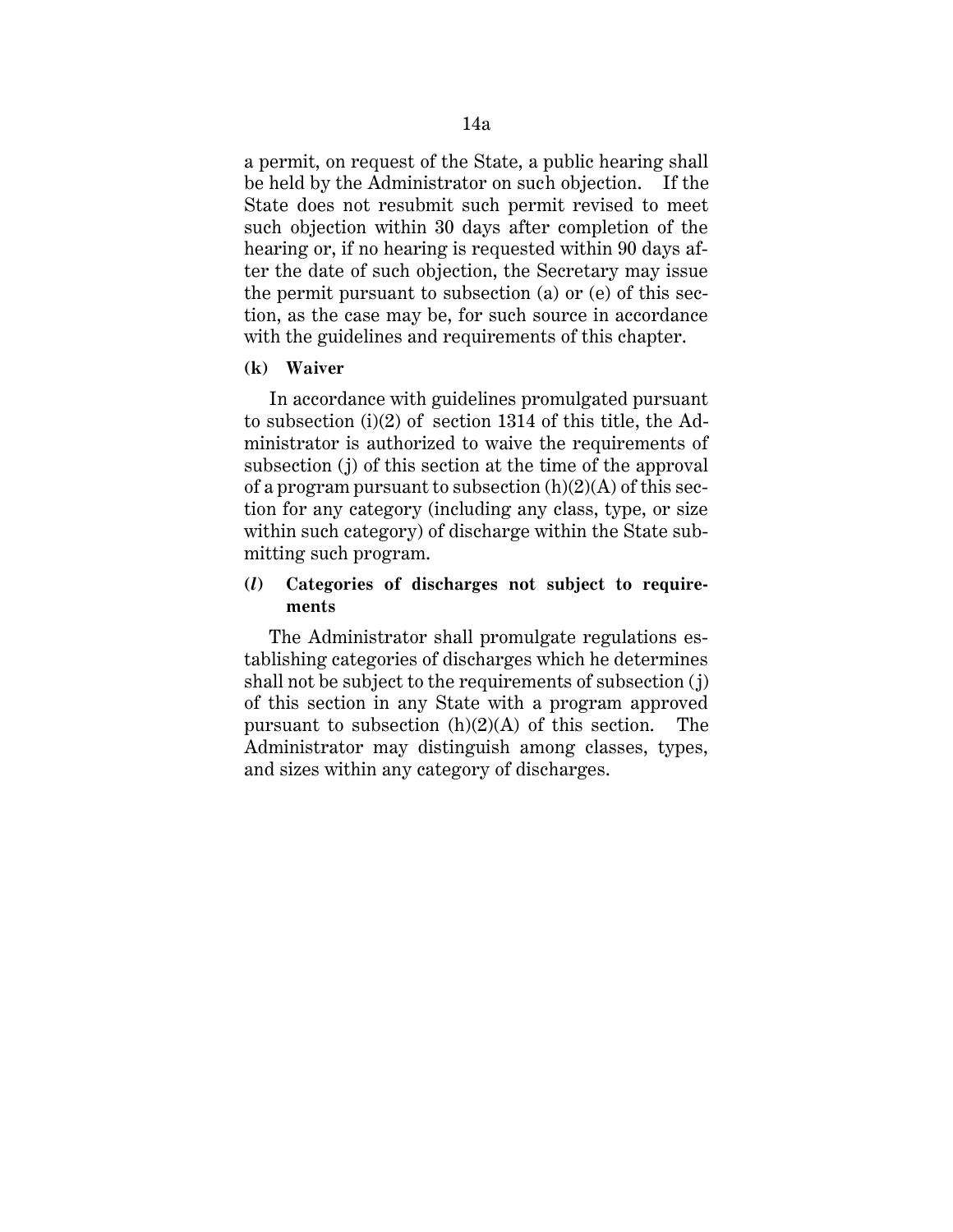# **(m) Comments on permit applications or proposed general permits by Secretary of the Interior acting through Director of United States Fish and Wildlife Service**

Not later than the ninetieth day after the date on which the Secretary notifies the Secretary of the Interior, acting through the Director of the United States Fish and Wildlife Service that (1) an application for a permit under subsection (a) of this section has been received by the Secretary, or (2) the Secretary proposes to issue a general permit under subsection (e) of this section, the Secretary of the Interior, acting through the Director of the United States Fish and Wildlife Service, shall submit any comments with respect to such application or such proposed general permit in writing to the Secretary.

## **(n) Enforcement authority not limited**

Nothing in this section shall be construed to limit the authority of the Administrator to take action pursuant to section 1319 of this title.

# **(***o***) Public availability of permits and permit applications**

A copy of each permit application and each permit issued under this section shall be available to the public. Such permit application or portion thereof, shall further be available on request for the purpose of reproduction.

## **(p) Compliance**

Compliance with a permit issued pursuant to this section, including any activity carried out pursuant to a general permit issued under this section, shall be deemed compliance, for purposes of sections 1319 and 1365 of this title, with sections 1311, 1317, and 1343 of this title.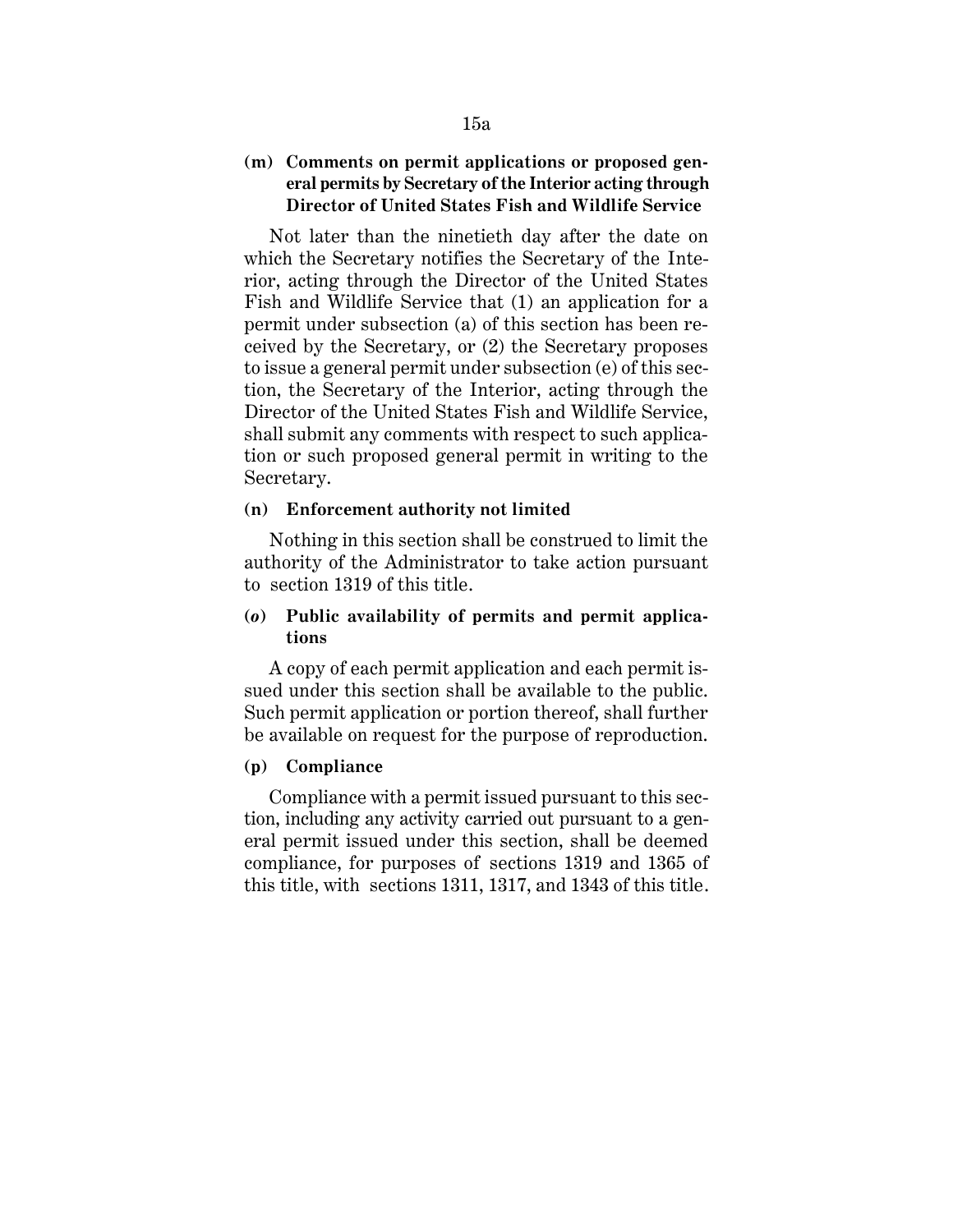## **(q) Minimization of duplication, needless paperwork, and delays in issuance; agreements**

Not later than the one-hundred-eightieth day after December 27, 1977, the Secretary shall enter into agreements with the Administrator, the Secretaries of the Departments of Agriculture, Commerce, Interior, and Transportation, and the heads of other appropriate Federal agencies to minimize, to the maximum extent practicable, duplication, needless paperwork, and delays in the issuance of permits under this section. Such agreements shall be developed to assure that, to the maximum extent practicable, a decision with respect to an application for a permit under subsection (a) of this section will be made not later than the ninetieth day after the date the notice for such application is published under subsection (a) of this section.

### **(r) Federal projects specifically authorized by Congress**

The discharge of dredged or fill material as part of the construction of a Federal project specifically authorized by Congress, whether prior to or on or after December 27, 1977, is not prohibited by or otherwise subject to regulation under this section, or a State program approved under this section, or section 1311(a) or 1342 of this title (except for effluent standards or prohibitions under section 1317 of this title), if information on the effects of such discharge, including consideration of the guidelines developed under subsection (b)(1) of this section, is included in an environmental impact statement for such project pursuant to the National Environmental Policy Act of 1969 [42 U.S.C. 4321 et seq.] and such environmental impact statement has been submitted to Congress before the actual discharge of dredged or fill material in connection with the construction of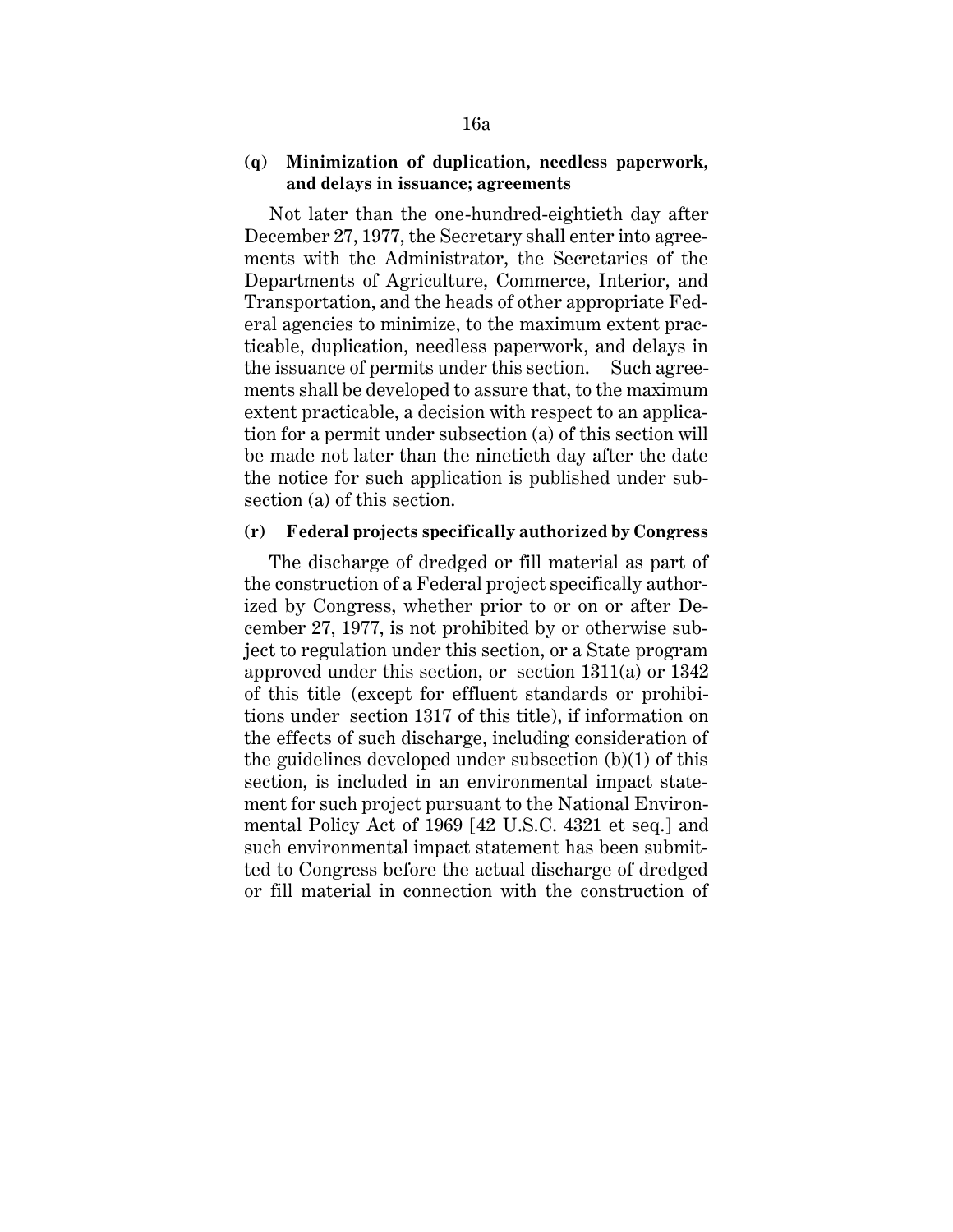such project and prior to either authorization of such project or an appropriation of funds for such construction.

### **(s) Violation of permits**

(1) Whenever on the basis of any information available to him the Secretary finds that any person is in violation of any condition or limitation set forth in a permit issued by the Secretary under this section, the Secretary shall issue an order requiring such person to comply with such condition or limitation, or the Secretary shall bring a civil action in accordance with paragraph (3) of this subsection.

(2) A copy of any order issued under this subsection shall be sent immediately by the Secretary to the State in which the violation occurs and other affected States. Any order issued under this subsection shall be by personal service and shall state with reasonable specificity the nature of the violation, specify a time for compliance, not to exceed thirty days, which the Secretary determines is reasonable, taking into account the seriousness of the violation and any good faith efforts to comply with applicable requirements. In any case in which an order under this subsection is issued to a corporation, a copy of such order shall be served on any appropriate corporate officers.

(3) The Secretary is authorized to commence a civil action for appropriate relief, including a permanent or temporary injunction for any violation for which he is authorized to issue a compliance order under paragraph (1) of this subsection. Any action under this paragraph may be brought in the district court of the United States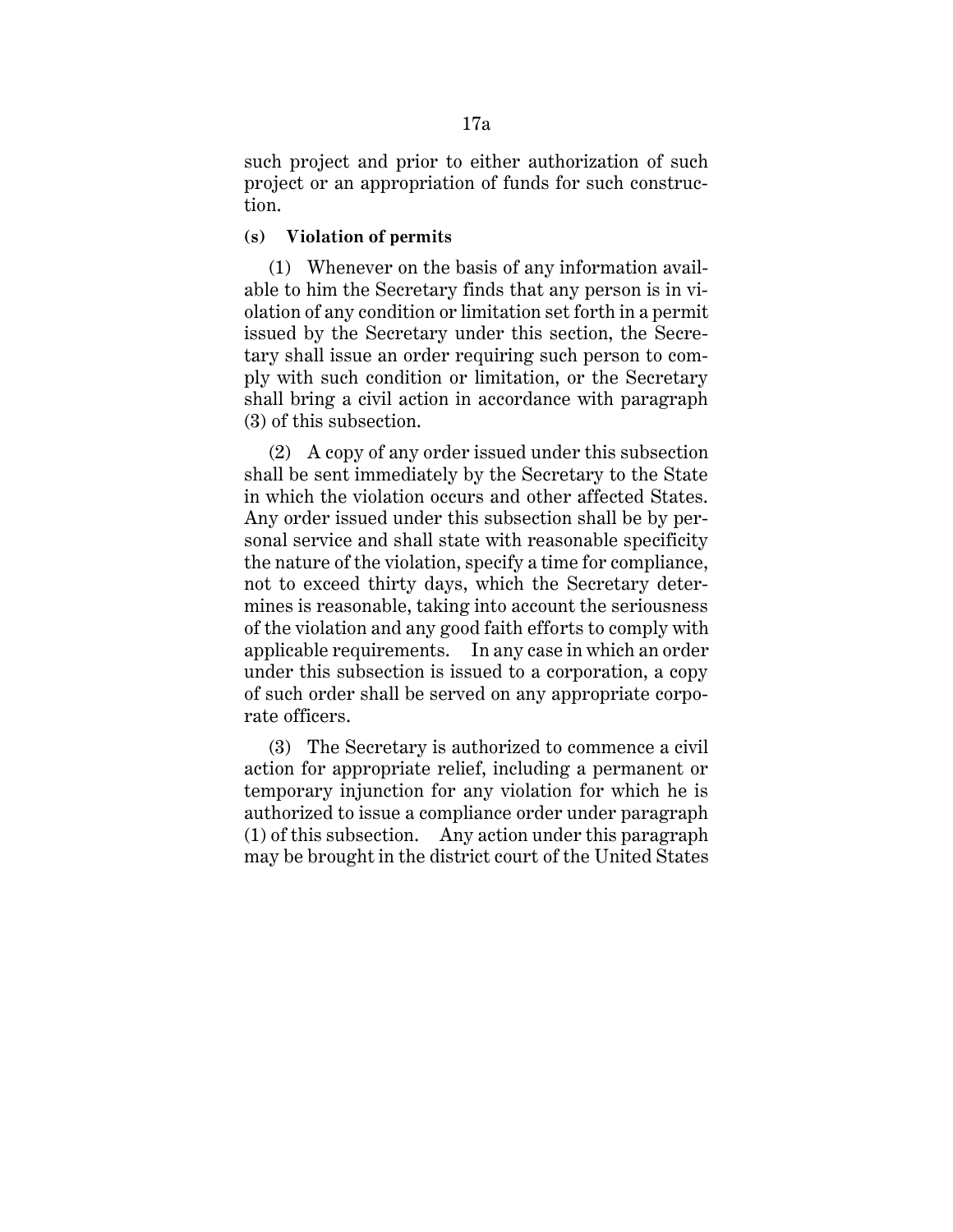for the district in which the defendant is located or resides or is doing business, and such court shall have jurisdiction to restrain such violation and to require compliance. Notice of the commencement of such acton<sup>1</sup> shall be given immediately to the appropriate State.

(4) Any person who violates any condition or limitation in a permit issued by the Secretary under this section, and any person who violates any order issued by the Secretary under paragraph (1) of this subsection, shall be subject to a civil penalty not to exceed \$25,000 per day for each violation. In determining the amount of a civil penalty the court shall consider the seriousness of the violation or violations, the economic benefit (if any) resulting from the violation, any history of such violations, any good-faith efforts to comply with the applicable requirements, the economic impact of the penalty on the violator, and such other matters as justice may require.

## **(t) Navigable waters within State jurisdiction**

Nothing in this section shall preclude or deny the right of any State or interstate agency to control the discharge of dredged or fill material in any portion of the navigable waters within the jurisdiction of such State, including any activity of any Federal agency, and each such agency shall comply with such State or interstate requirements both substantive and procedural to control the discharge of dredged or fill material to the same extent that any person is subject to such requirements. This section shall not be construed as affecting

<sup>&</sup>lt;sup>1</sup> So in original. Probably should be "action".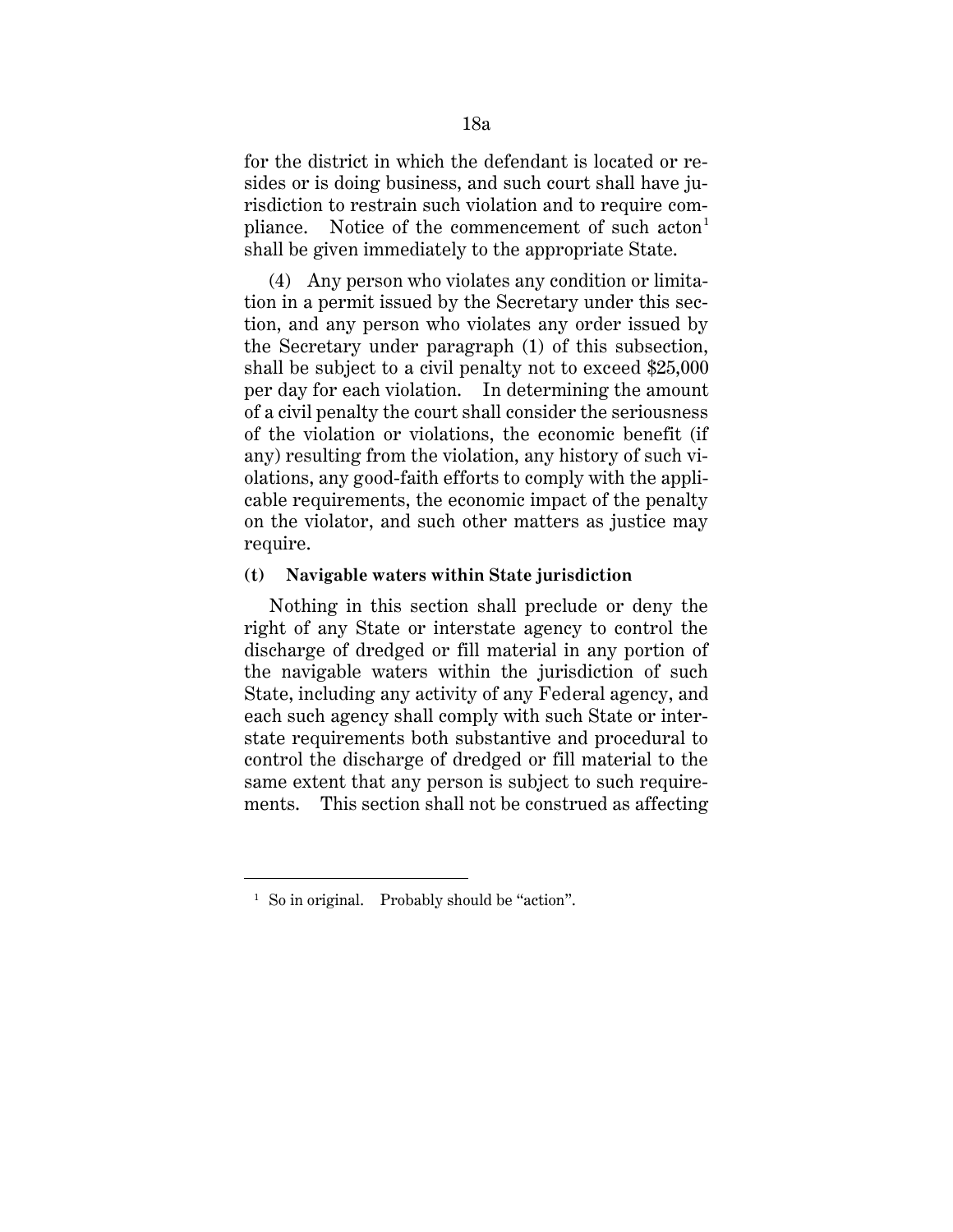or impairing the authority of the Secretary to maintain navigation.

# 4. 33 U.S.C. 1362 provides in pertinent part:

#### **Definitions**

Except as otherwise specifically provided, when used in this chapter:

\* \* \* \* \*

(6) The term "pollutant" means dredged spoil, solid waste, incinerator residue, sewage, garbage, sewage sludge, munitions, chemical wastes, biological materials, radioactive materials, heat, wrecked or discarded equipment, rock, sand, cellar dirt and industrial, municipal, and agricultural waste discharged into water. This term does not mean (A) "sewage from vessels or a discharge incidental to the normal operation of a vessel of the Armed Forces" within the meaning of section 1322 of this title; or (B) water, gas, or other material which is injected into a well to facilitate production of oil or gas, or water derived in association with oil or gas production and disposed of in a well, if the well used either to facilitate production or for disposal purposes is approved by authority of the State in which the well is located, and if such State determines that such injection or disposal will not result in the degradation of ground or surface water resources.

(7) The term "navigable waters" means the waters of the United States, including the territorial seas.

(8) The term "territorial seas" means the belt of the seas measured from the line of ordinary low water along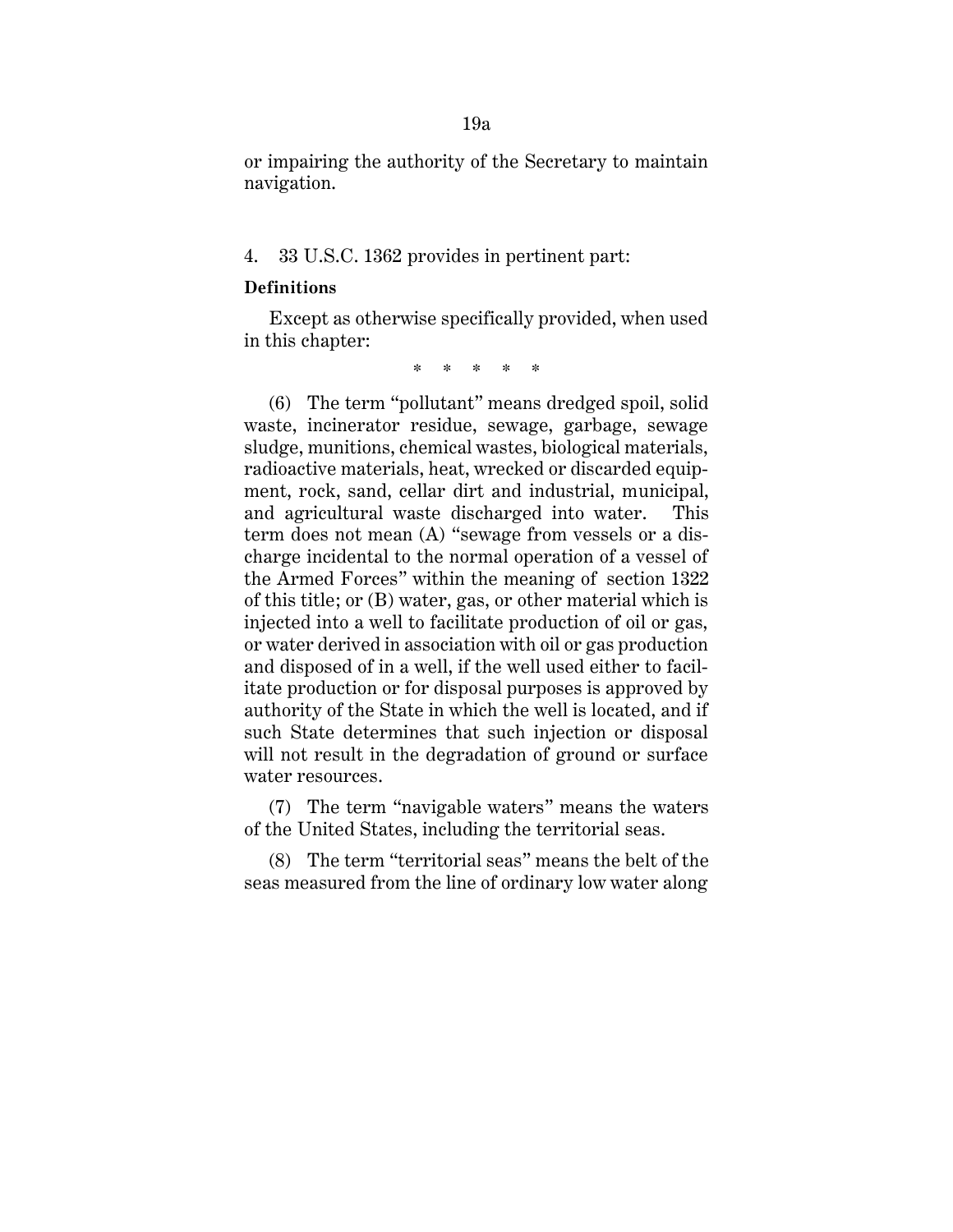that portion of the coast which is in direct contact with the open sea and the line marking the seaward limit of inland waters, and extending seaward a distance of three miles.

\* \* \* \* \*

(12) The term "discharge of a pollutant" and the term "discharge of pollutants" each means (A) any addition of any pollutant to navigable waters from any point source, (B) any addition of any pollutant to the waters of the contiguous zone or the ocean from any point source other than a vessel or other floating craft.

\* \* \* \* \*

(14) The term "point source" means any discernible, confined and discrete conveyance, including but not limited to any pipe, ditch, channel, tunnel, conduit, well, discrete fissure, container, rolling stock, concentrated animal feeding operation, or vessel or other floating craft, from which pollutants are or may be discharged. This term does not include agricultural stormwater discharges and return flows from irrigated agriculture.

\* \* \* \* \*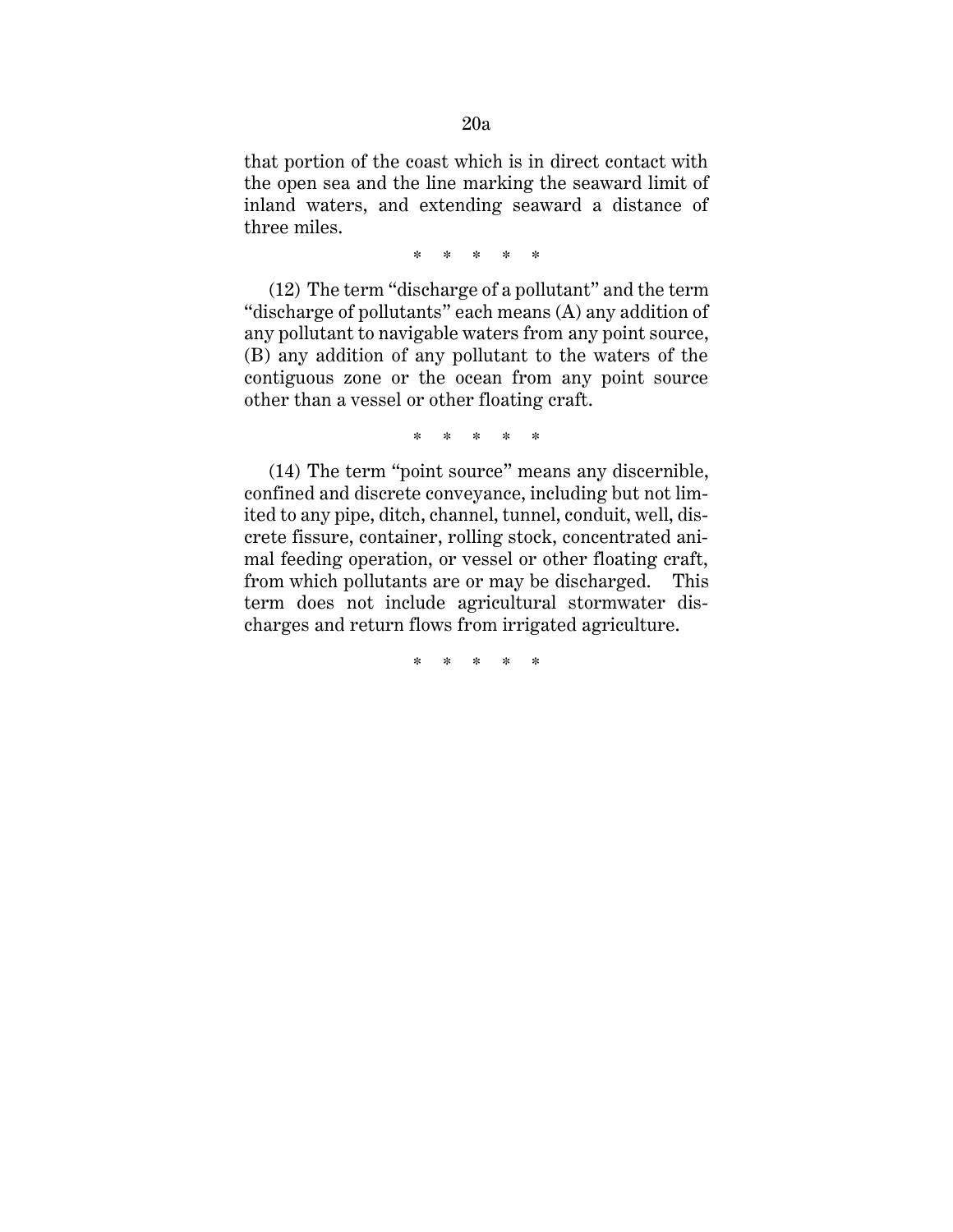## 5. 33 C.F.R. 323.2(a)-(d) (1978) provide:

#### **Definitions.**

For the purpose of this regulation, the following terms are defined:

(a) The term "waters of the United States" means: $<sup>1</sup>$ </sup>

(1) The territorial seas with respect to the discharge of fill material. (The transportation of dredged material by vessel for the purpose of dumping in the oceans, including the territorial seas, at an ocean dump site approved under 40 CFR 228 is regulated by Section 103 of the Marine Protection, Research and Sanctuaries Act of 1972, as amended (33 U.S.C. 1413). See 33 CFR 324. Discharges of dredged or fill material into the territorial seas are regulated by Section 404.):

(2) Coastal and inland waters, lakes, rivers, and streams that are navigable waters of the United States, including adjacent wetlands;

(3) Tributaries to navigable waters of the United States, including adjacent wetlands (manmade nontidal drainage and irrigation ditches excavated on dry land are not considered waters of the United States under this definition).

(4) Interstate waters and their tributaries, including adjacent wetlands; and

<sup>&</sup>lt;sup>1</sup> The terminology used by the FWPCA is "navigable waters" which is defined in Section 502(7) of the Act as "waters of the United States including the territorial seas." For purposes of clarity, and to avoid confusion with other Corps of Engineers regulatory programs, the term "waters of the United States" is used throughout this regulation.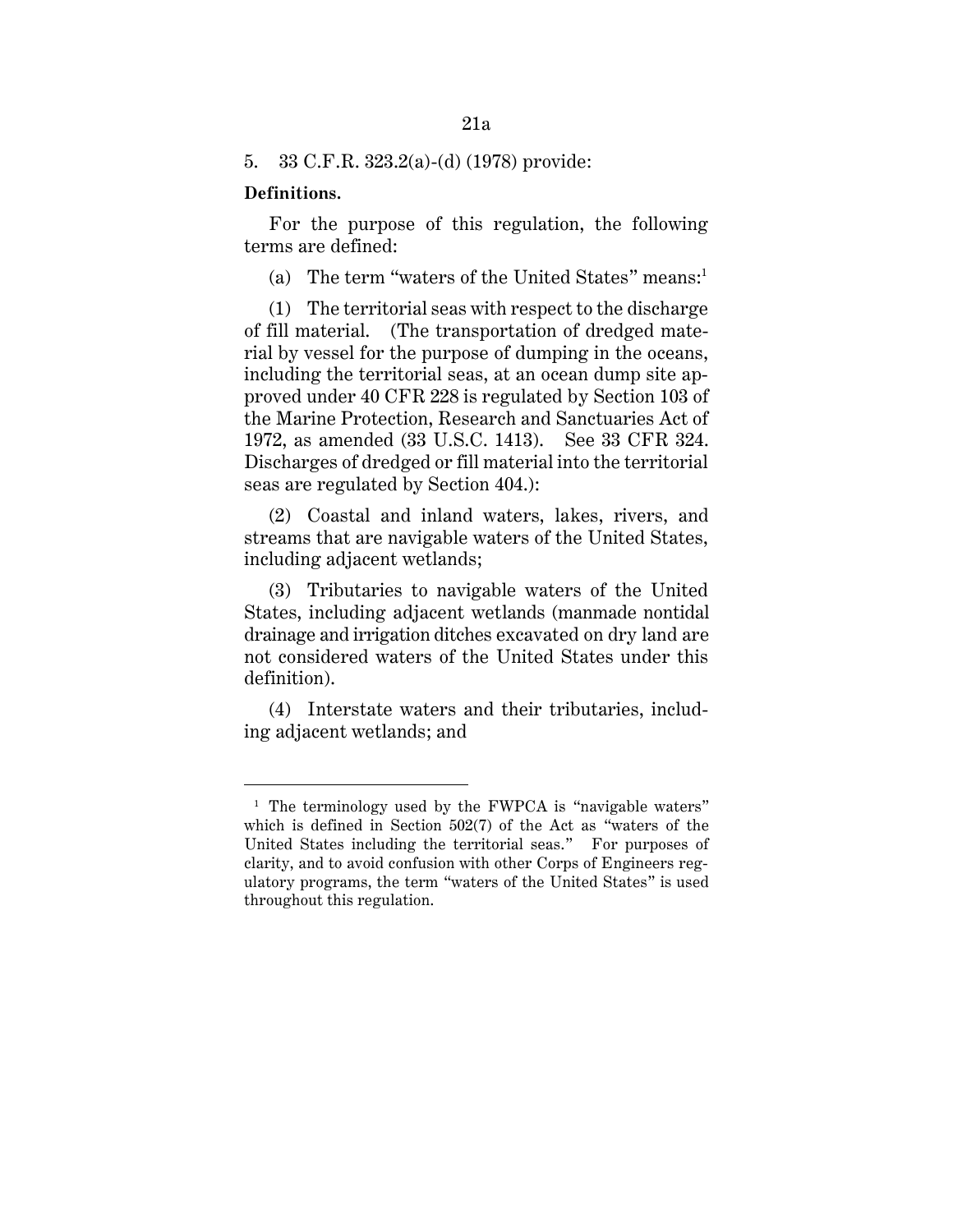(5) All other waters of the United States not identified in paragraphs (1)-(4) above, such as isolated wetlands and lakes, intermittent streams, prairie potholes, and other waters that are not part of a tributary system to interstate waters or to navigable waters of the United States, the degradation or destruction of which could affect interstate commerce.<sup>2</sup>

<sup>2</sup> In defining the jurisdiction of the FWPCA as the "waters of the United States," Congress, in the legislative history to the Act, specified that the term "be given the broadest constitutional interpretation unencumbered by agency determinations which would have been made or may be made for administrative purposes." The waters listed in paragraphs  $(a)(1)-(4)$  fall within this mandate as discharges into those waterbodies may seriously affect water quality, navigation, and other Federal interests, however, it is also recognized that the Federal government would have the right to regulate the waters of the United States identified in paragraph (a)(5) under this broad Congressional mandate to fulfill the objective of the Act: "to restore and maintain the chemical, physical, and biological integrity of the Nation's waters" (Section 101(a)). Paragraph (a)(5) incorporates all other waters of the United States that could be regulated under the Federal government's Constitutional powers to regulate and protect interstate commerce, including those for which the connection to interstate commerce may not be readily obvious or where the location or size of the waterbody generally may not require regulation through individual or general permits to achieve the objective of the Act. Discharges of dredged or fill material into waters of the United States identified in paragraphs (a)(1)-(4) will generally require individual or general permits unless those discharges occur beyond the headwaters of a river or stream or in natural lakes less than 10 acres in surface area. Discharges into these latter waters and into most of the waters identified in paragraph (a)(5) will be permitted by this regulation, subject to the provisions listed in paragraph 323.4-2(b) unless the District Engineer develops information, on a case-by-case basis, that the concerns for the aquatic environment as expressed in the EPA Guidelines (40 CFR 230) require regulation through an individual or general permit. (See 323.4-4).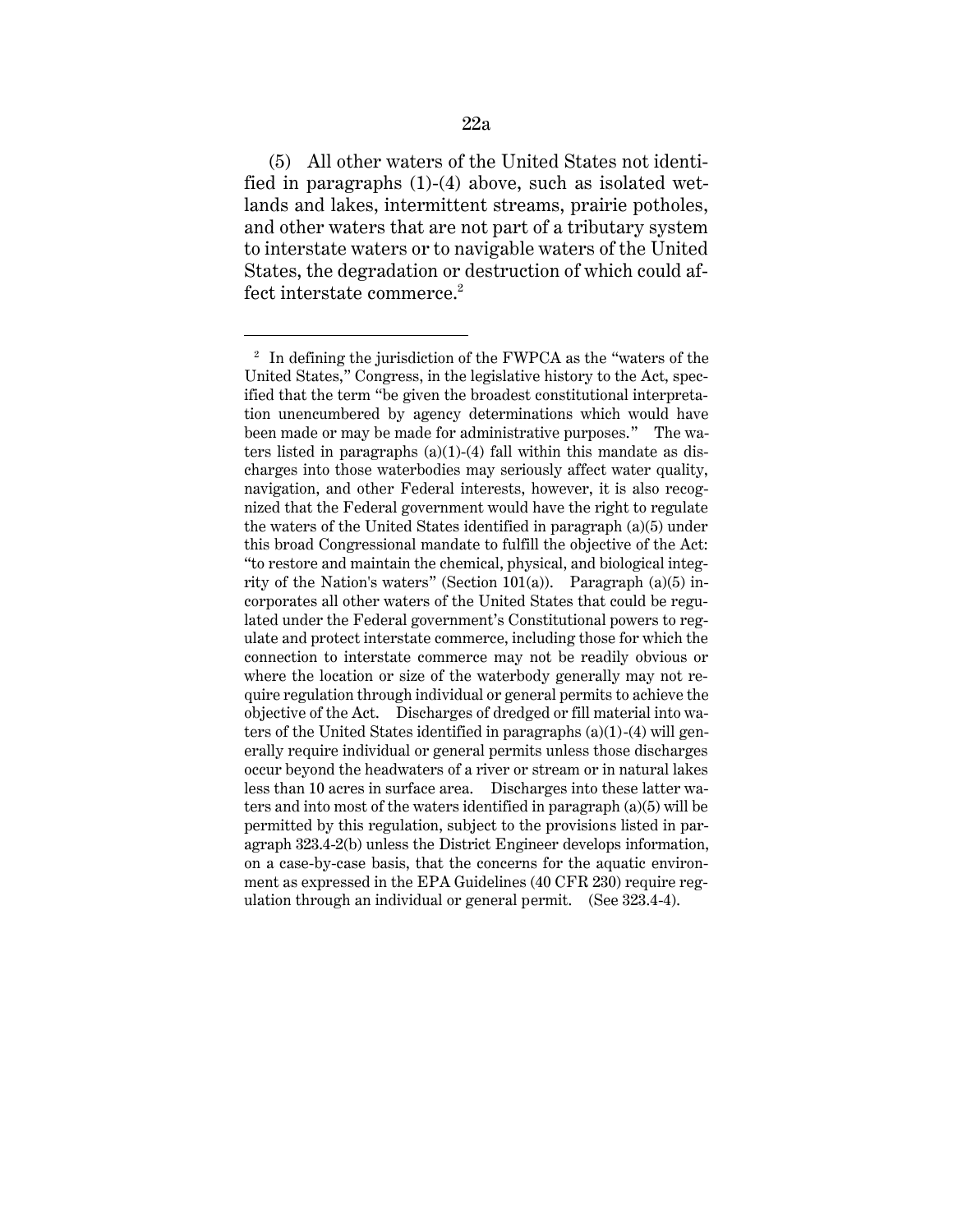The landward limit of jurisdiction in tidal waters, in the absence of adjacent wetlands, shall be the high tide line and the landward limit of jurisdiction and all other waters, in the absence of adjacent wetlands, shall be the ordinary high water mark.

(b) The term "navigable waters of the United States" means those waters of the United States that are subject to the ebb and flow of the tide shoreward to the mean high water mark (mean higher high water mark on the Pacific coast) and/or are presently used, or have been used in the past, or may be susceptible to use to transport interstate or foreign commerce. (See 33 CFR 329 for a more complete definition of this term.)

(c) The term "wetlands" means those areas that are inundated or saturated by surface or ground water at a frequency and duration sufficient to support, and that under normal circumstances do support, a prevalence of vegetation typically adapted for life in saturated soil conditions. Wetlands generally include swamps marshes, bogs and similar areas.

(d) The term "adjacent" means bordering, contiguous, or neighboring. Wetlands separated from other waters of the United States by man-made dikes or barriers, natural river berms, beach dunes and the like are "adjacent wetlands."

## 6. 33 C.F.R. 328.3(a)-(c) (2008) provide:

#### **Definitions.**

For the purpose of this regulation these terms are defined as follows:

(a) The term *waters of the United States* means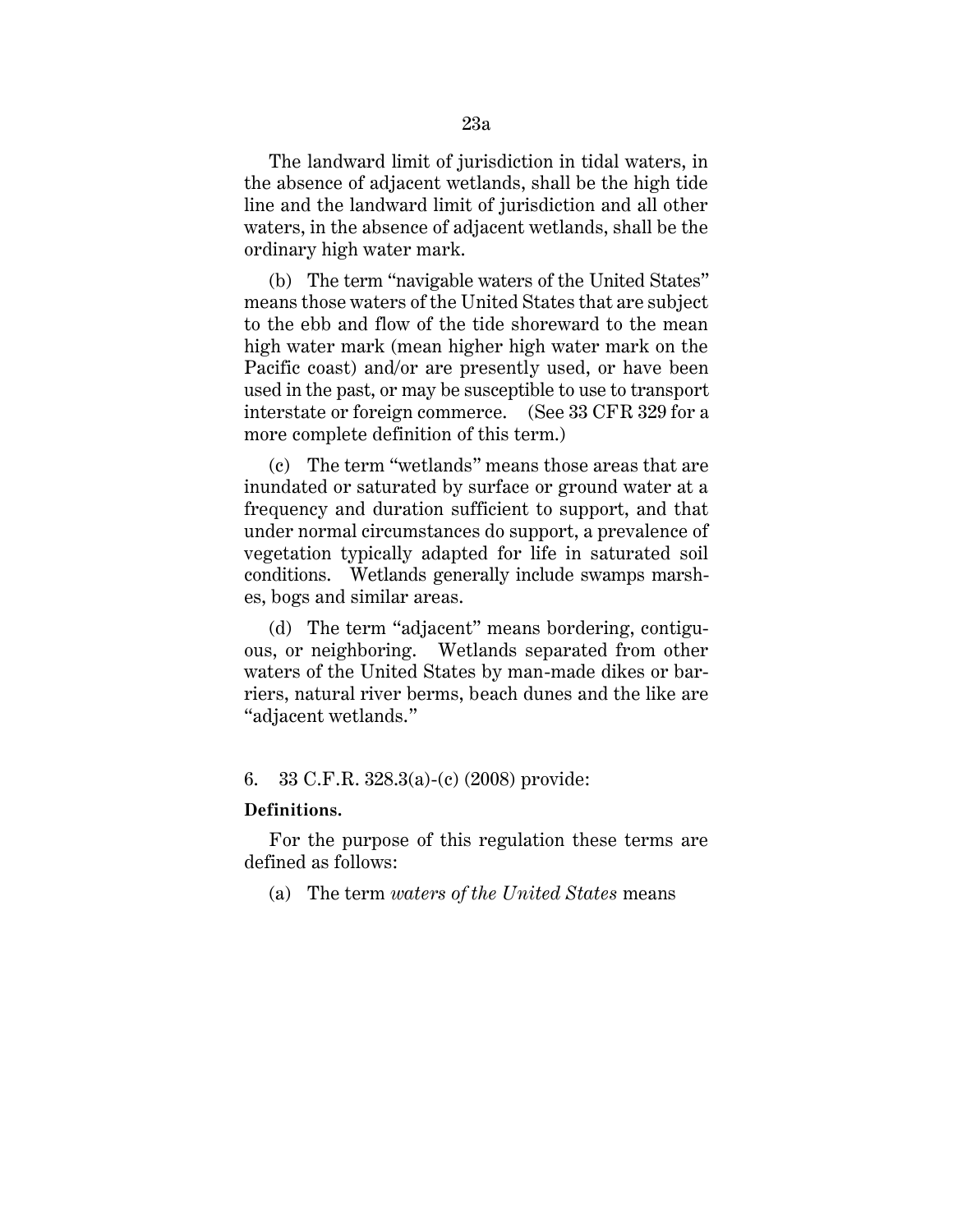(1) All waters which are currently used, or were used in the past, or may be susceptible to use in interstate or foreign commerce, including all waters which are subject to the ebb and flow of the tide;

(2) All interstate waters including interstate wetlands;

(3) All other waters such as intrastate lakes, rivers, streams (including intermittent streams), mudflats, sandflats, wetlands, sloughs, prairie potholes, wet meadows, playa lakes, or natural ponds, the use, degradation or destruction of which could affect interstate or foreign commerce including any such waters:

(i) Which are or could be used by interstate or foreign travelers for recreational or other purposes; or

(ii) From which fish or shellfish are or could be taken and sold in interstate or foreign commerce; or

(iii) Which are used or could be used for industrial purpose by industries in interstate commerce;

(4) All impoundments of waters otherwise defined as waters of the United States under the definition;

(5) Tributaries of waters identified in paragraphs (a) (1) through (4) of this section;

(6) The territorial seas;

(7) Wetlands adjacent to waters (other than waters that are themselves wetlands) identified in paragraphs (a) (1) through (6) of this section.

(8) Waters of the United States do not include prior converted cropland. Notwithstanding the determination of an area's status as prior converted cropland by any other Federal agency, for the purposes of the Clean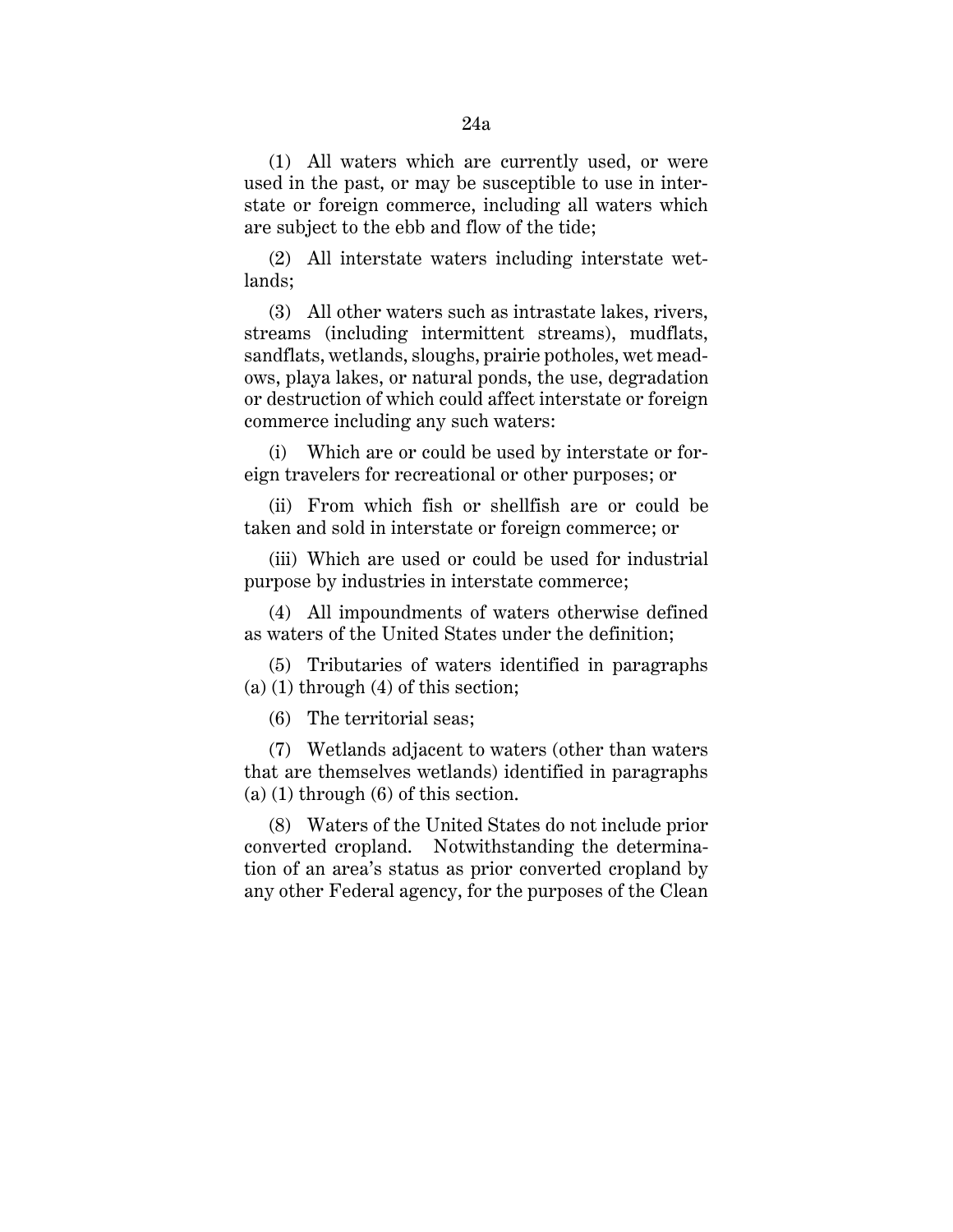Water Act, the final authority regarding Clean Water Act jurisdiction remains with EPA.

Waste treatment systems, including treatment ponds or lagoons designed to meet the requirements of CWA (other than cooling ponds as defined in 40 CFR 423.11(m) which also meet the criteria of this definition) are not waters of the United States.

(b) The term wetlands means those areas that are inundated or saturated by surface or ground water at a frequency and duration sufficient to support, and that under normal circumstances do support, a prevalence of vegetation typically adapted for life in saturated soil conditions. Wetlands generally include swamps, marshes, bogs, and similar areas.

(c) The term adjacent means bordering, contiguous, or neighboring. Wetlands separated from other waters of the United States by man-made dikes or barriers, natural river berms, beach dunes and the like are "adjacent wetlands."

7. 40 C.F.R. 230.3 (2008) provides in pertinent part:

## **Definitions.**

For purposes of this part, the following terms shall have the meanings indicated:

\* \* \* \* \*

(s) The term *waters of the United States* means: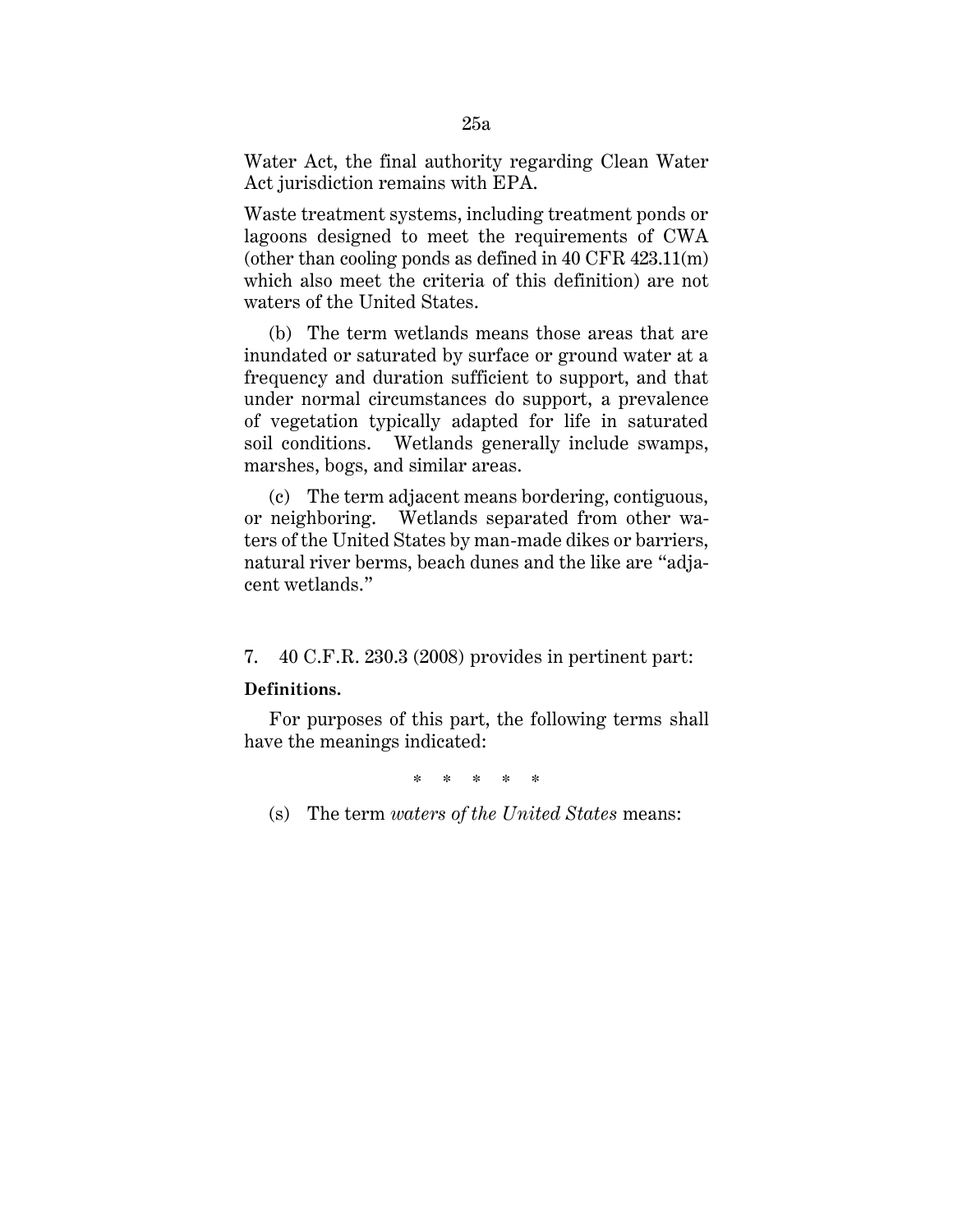(1) All waters which are currently used, or were used in the past, or may be susceptible to use in interstate or foreign commerce, including all waters which are subject to the ebb and flow of the tide;

(2) All interstate waters including interstate wetlands;

(3) All other waters such as intrastate lakes, rivers, streams (including intermittent streams), mudflats, sandflats, wetlands, sloughs, prairie potholes, wet meadows, playa lakes, or natural ponds, the use, degradation or destruction of which could affect interstate or foreign commerce including any such waters:

(i) Which are or could be used by interstate or foreign travelers for recreational or other purposes; or

(ii) From which fish or shellfish are or could be taken and sold in interstate or foreign commerce; or

(iii) Which are used or could be used for industrial purposes by industries in interstate commerce;

(4) All impoundments of waters otherwise defined as waters of the United States under this definition;

(5) Tributaries of waters identified in paragraphs  $(s)(1)$  through  $(4)$  of this section;

(6) The territorial sea;

(7) Wetlands adjacent to waters (other than waters that are themselves wetlands) identified in paragraphs  $(s)(1)$  through  $(6)$  of this section; waste treatment systems, including treatment ponds or lagoons designed to meet the requirements of CWA (other than cooling ponds as defined in 40 CFR 423.11(m) which also meet